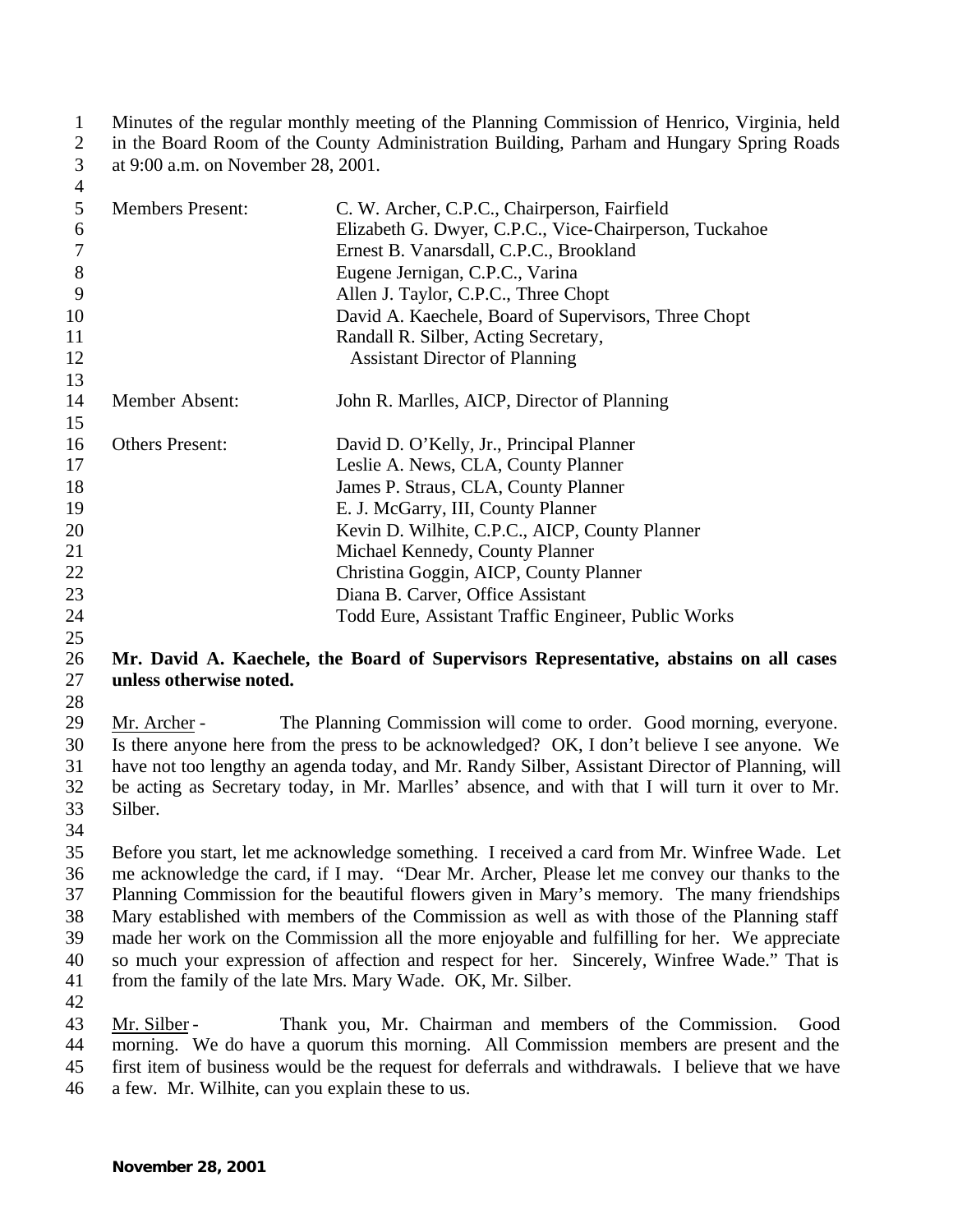Mr. Wilhite - Good morning, Mr. Chairman, and Commission members, ladies and gentlemen. Staff is aware of five requests for deferrals on this agenda. The first appears on Page 2.

#### **TRANSFER OF APPROVAL (Deferred from the October 24, 2001 Meeting)**

POD-85-96 The Cameron at Virginia Center, Phase I (Formerly The Chesapeake at Virginia Center, Phase I) Patrick J. Lally for Real Estate Advisory: Request for approval of a transfer of approval, as required by Chapter 24, Section 24-106 of the Henrico County Code, from Virginia Center, Inc. and Security Capital Atlanta, Inc. to Real Estate Advisory. The 18.7 acre site is located on the northwest corner of Brook Road (U.S. Route 1) and Virginia Center Parkway on parcels 32-A-102 and 103. The zoning is R-5C, General Residence District (Conditional). County water and sewer. (Fairfield)

- 
- Mr. Wilhite The applicant requests a deferral to December 19, 2001.
- 
- Mr. Archer OK. This is our second deferral of this, isn't it? Is anyone here in
- opposition to deferral of Transfer of Approval? No opposition. Then, I move approval of the
- deferral to the December 19, 2001 meeting, at the applicant's request.
- 
- Mr. Vanarsdall Second.
- 

 Mr. Archer - Motion by Archer and second by Mr. Vanarsdall. All in favor say aye. All opposed say no. The ayes have it. The deferral is granted.

 At the applicant's request, the Planning Commission deferred Transfer of Approval for POD-85- 96, The Cameron at Virginia Center, Phase I, (Formerly The Chesapeake at Virginia Center,

Phase I) to its meeting on December 19, 2001.

 Mr. Wilhite - On Page 3 we have a companion case.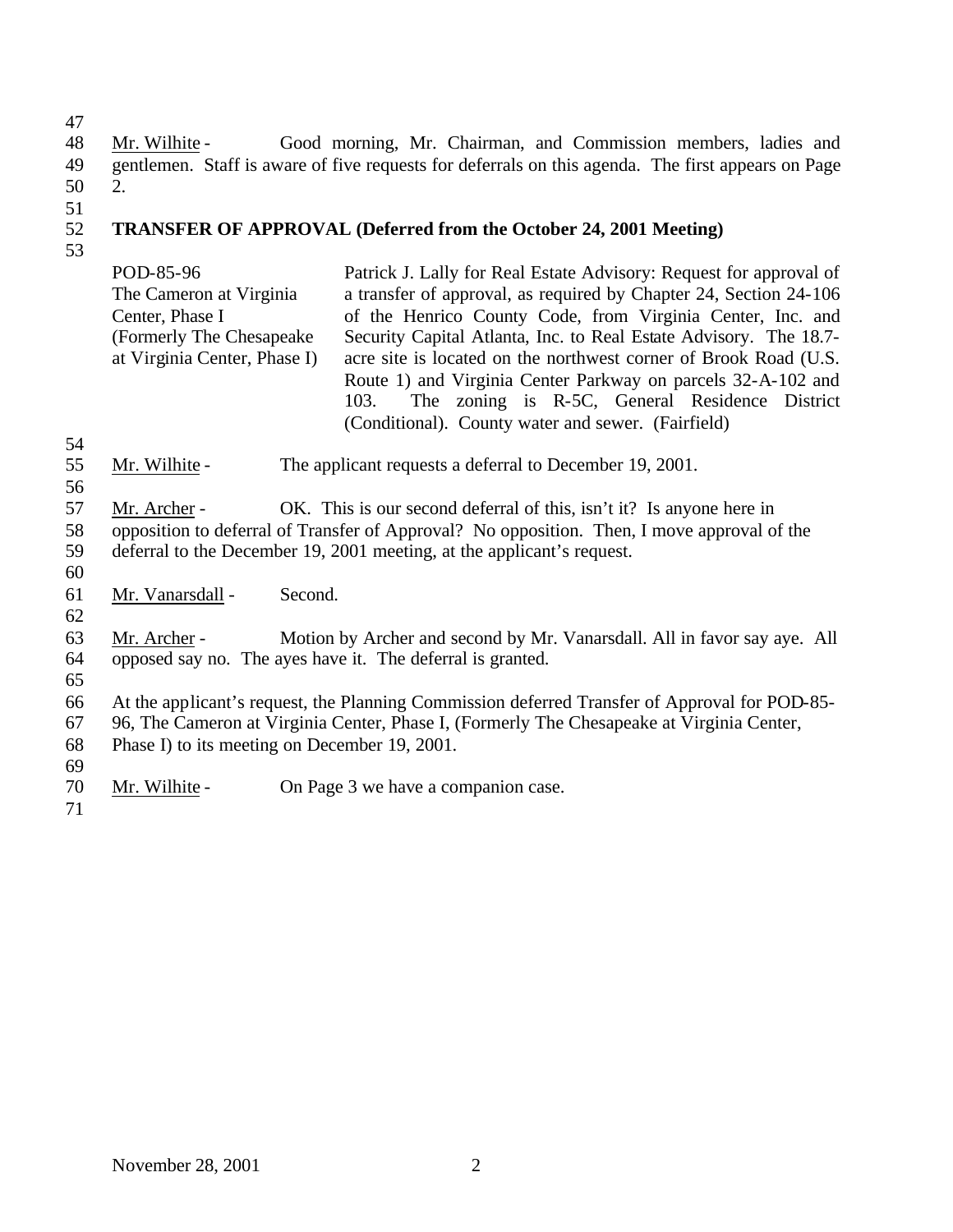### 71 **TRANSFER OF APPROVAL (Deferred from the October 24, 2001, Meeting)** 71<br>72

|                | POD-20-98<br>The Cameron at Virginia<br>Center, Phase II<br>(Formerly The Chesapeake<br>at Virginia Center, Phase II) |         | Patrick J. Lally for Real Estate Advisory: Request for<br>approval of a transfer of approval, as required by Chapter 24,<br>Section 24-106 of the Henrico County Code, from Virginia<br>Center, Inc. and Security Capital Atlanta, Inc. to Real Estate<br>Advisory. The 6.3 acre site is located on the northwest corner of<br>Brook Road (U.S. Route 1) and Virginia Center Parkway on part<br>of parcels 33-A-9 and 8. The zoning is R-6C, General Residence<br>District (Conditional). County water and sewer.<br>(Fairfield) |
|----------------|-----------------------------------------------------------------------------------------------------------------------|---------|----------------------------------------------------------------------------------------------------------------------------------------------------------------------------------------------------------------------------------------------------------------------------------------------------------------------------------------------------------------------------------------------------------------------------------------------------------------------------------------------------------------------------------|
| 73<br>74<br>75 | Mr. Wilhite -                                                                                                         |         | This deferral is also to the December 19, 2001 meeting.                                                                                                                                                                                                                                                                                                                                                                                                                                                                          |
| 76<br>77<br>78 | Mr. Archer -                                                                                                          |         | Is there opposition to this deferral? I move deferment of Transfer of<br>Approval for POD-20-98 to the December 19, 2001 meeting, at the applicant's request.                                                                                                                                                                                                                                                                                                                                                                    |
| 79<br>80       | Mr. Vanarsdall -                                                                                                      | Second. |                                                                                                                                                                                                                                                                                                                                                                                                                                                                                                                                  |
| 81<br>82<br>83 | Mr. Archer -                                                                                                          |         | Motion by Archer and second by Mr. Vanarsdall. All in favor of the<br>motion say aye. All opposed say no. The ayes have it. The deferral is granted.                                                                                                                                                                                                                                                                                                                                                                             |
| 84<br>85<br>86 |                                                                                                                       |         | At the request of the applicant, the Planning Commission deferred Transfer of Approval for<br>POD-20-98, The Cameron at Virginia Center, Phase II (Formerly The Chesapeake at Virginia<br>Center, Phase II), to its meeting on December 19, 2001.                                                                                                                                                                                                                                                                                |
| 87<br>88<br>89 | Mr. Wilhite -                                                                                                         |         | The next case is on Page 4.                                                                                                                                                                                                                                                                                                                                                                                                                                                                                                      |
| 90<br>91       |                                                                                                                       |         | <b>TRANSFER OF APPROVAL (Deferred from the October 24, 2001, Meeting)</b>                                                                                                                                                                                                                                                                                                                                                                                                                                                        |
|                | POD-61-90<br>Glen Eagles Shopping<br>Center - Ridgefield<br>Parkway                                                   |         | <b>Blackwood Development Company for Richfield Associates,</b><br>LLC: Request for approval of a transfer of approval, as required<br>by Chapter 24, Section 24-106 of the Henrico County Code,<br>from Richmond Glen Eagle Association and Paragon Group to<br>Richfield Associates, LLC. The 12.42 acre site is located at the<br>northeast intersection of Ridgefield Parkway and Glen Eagles<br>Drive on parcel 66-A-11F. The zoning is B-2C, Business District<br>(Conditional). County water and sewer.<br>(Tuckahoe)      |
| 92<br>93       | Mr. Wilhite -                                                                                                         |         | The applicant requests deferral to December 19, 2001.                                                                                                                                                                                                                                                                                                                                                                                                                                                                            |
| 94<br>95<br>96 | Mr. Archer -                                                                                                          |         | Is there opposition to this deferment? None. Ms. Dwyer.                                                                                                                                                                                                                                                                                                                                                                                                                                                                          |
| 97<br>98       | Ms. Dwyer -                                                                                                           |         | I move that we defer the Transfer of Approval for POD-61-90, Glen<br>Eagles Shopping Center – Ridgefield Parkway, to December 19, 2001, at the applicant's request.                                                                                                                                                                                                                                                                                                                                                              |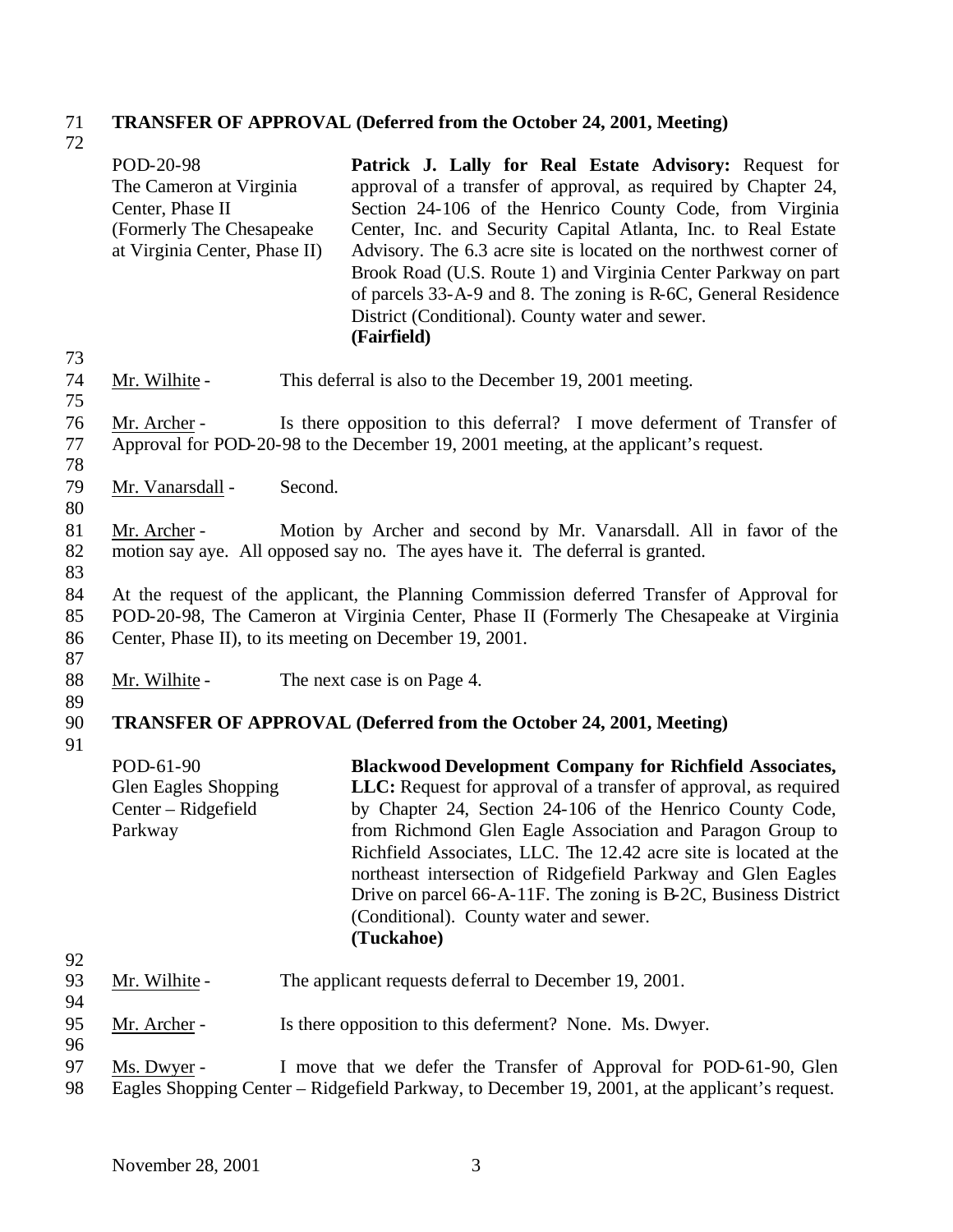| 99<br>100<br>101<br>102<br>103<br>104<br>105<br>106<br>107<br>108 | Mr. Vanarsdall -<br>Mr. Archer-     | Second. | Motion by Ms. Dwyer and seconded by Mr. Vanarsdall. All in favor of the<br>motion say aye. All opposed say no. The ayes have it. The motion carries.<br>At the applicant's request, the Planning Commission deferred Transfer of Approval, POD-61-90,<br>Glen Eagles Shopping Center – Ridgefield Parkway, to its meeting on December 19, 2001.<br><b>TRANSFER OF APPROVAL (Deferred from the October 24, 2001, Meeting)</b> |
|-------------------------------------------------------------------|-------------------------------------|---------|------------------------------------------------------------------------------------------------------------------------------------------------------------------------------------------------------------------------------------------------------------------------------------------------------------------------------------------------------------------------------------------------------------------------------|
| 109                                                               |                                     |         |                                                                                                                                                                                                                                                                                                                                                                                                                              |
|                                                                   | POD-113-78                          |         | John A. Wilson for Columbia Properties Virginia, Ltd.:                                                                                                                                                                                                                                                                                                                                                                       |
|                                                                   | POD-69-77                           |         | Request for approval of a transfer of approval, as required by                                                                                                                                                                                                                                                                                                                                                               |
|                                                                   | POD-79-73<br>Holiday Inn - W. Broad |         | Chapter 24, Section 24-106 of the Henrico County Code, from                                                                                                                                                                                                                                                                                                                                                                  |
|                                                                   | <b>Street</b>                       |         | W. B. Johnson Properties to Columbia Properties Virginia Ltd.<br>The 667 acre site is located along the west line of W. Broad<br>Street (U. S. Route 250), approximately 1,600 feet north of<br>Horsepen Road on parcel 92-A-28. The zoning is B-3, Business<br>District, B-2, Business District and R-6, General Residence<br>District. County water and sewer. (Three Chopt)                                               |
| 110                                                               |                                     |         |                                                                                                                                                                                                                                                                                                                                                                                                                              |
| 111<br>112                                                        | Mr. Wilhite -                       |         | The applicant requests deferral to December 19, 2001.                                                                                                                                                                                                                                                                                                                                                                        |
| 113                                                               | Mr. Archer -                        |         | Is there any opposition to this deferment of Transfer of Approval? Mr.                                                                                                                                                                                                                                                                                                                                                       |
| 114                                                               | Taylor.                             |         |                                                                                                                                                                                                                                                                                                                                                                                                                              |
| 115                                                               |                                     |         |                                                                                                                                                                                                                                                                                                                                                                                                                              |
| 116<br>117<br>118<br>119                                          | Mr. Taylor-<br>applicant's request. |         | Mr. Chairman, I move Transfer of Approval, POD-113-78, POD-69-77,<br>POD-79-73, Holiday Inn - West Broad Street, be deferred to December 19, 2001, at the                                                                                                                                                                                                                                                                    |
| 120<br>121                                                        | Mr. Vanarsdall -                    | Second. |                                                                                                                                                                                                                                                                                                                                                                                                                              |
| 122<br>123<br>124                                                 | Mr. Archer -                        |         | Motion by Mr. Taylor and second by Mr. Vanarsdall. All in favor of the<br>motion say aye. All opposed say no. The motion passes.                                                                                                                                                                                                                                                                                             |
| 125<br>126<br>127<br>128                                          | 19, 2001.                           |         | At the request of the applicant, the Planning Commission deferred Transfer of Approval, POD-<br>113-7, POD-69-77, POD-79-73, Holiday Inn – West Broad Street, to its meeting on December                                                                                                                                                                                                                                     |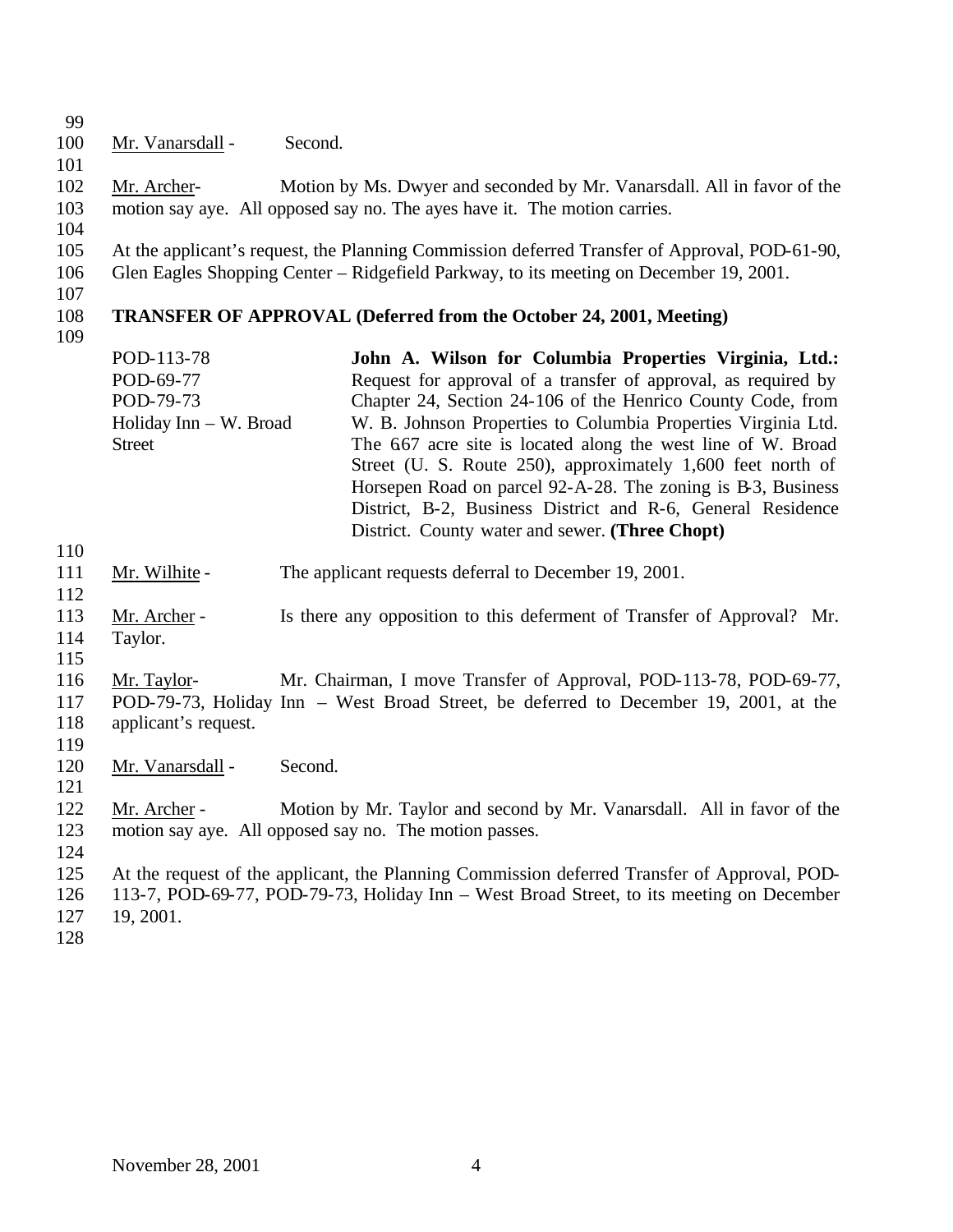#### 128 **PLAN OF DEVELOPMENT & LIGHTING PLAN**  129

|                          | POD-78-01<br><b>Rigsby Road Retail Shops</b>                                             | QMT Corporation for Than Phan & Lan Thi Huynh:<br>Request for approval of a plan of development and lighting plan,<br>as required by Chapter 24, Section 24-106 of the Henrico<br>County Code to construct a one-story, 3,814 square foot retail<br>building. The .41 acre site is located on the south line of Rigsby<br>Road approximately 60 feet east of Pinehaven Road on parcels<br>92-9-B-8, 9 and part of 102-10-B-1. The zoning is B-2,<br>Business District. County water and sewer. (Three Chopt)                         |
|--------------------------|------------------------------------------------------------------------------------------|--------------------------------------------------------------------------------------------------------------------------------------------------------------------------------------------------------------------------------------------------------------------------------------------------------------------------------------------------------------------------------------------------------------------------------------------------------------------------------------------------------------------------------------|
| 130<br>131<br>132        |                                                                                          | The applicant has requested a deferral until the Planning Commission's meeting on December<br>19, 2001, in order to submit revised site plans and architectural plans.                                                                                                                                                                                                                                                                                                                                                               |
| 133<br>134               | Mr. Wilhite -                                                                            | The applicant is requesting a deferral to December 19, 2001.                                                                                                                                                                                                                                                                                                                                                                                                                                                                         |
| 135<br>136<br>137<br>138 | Mr. Archer -<br>Shops? No opposition. Mr. Taylor.                                        | OK. Is there opposition to deferral of POD-78-01, Rigsby Road Retail                                                                                                                                                                                                                                                                                                                                                                                                                                                                 |
| 139<br>140<br>141        | Mr. Taylor -<br>to December 19, 2001, at the applicant's request.                        | Mr. Chairman, I move deferral of POD-78-01, Rigsby Road Retail Shops,                                                                                                                                                                                                                                                                                                                                                                                                                                                                |
| 142<br>143               | Mr. Vanarsdall -<br>Second.                                                              |                                                                                                                                                                                                                                                                                                                                                                                                                                                                                                                                      |
| 144<br>145<br>146        | Mr. Archer -                                                                             | Motion by Mr. Taylor and seconded by Mr. Vanarsdall. All in favor of the<br>motion say aye. All opposed say no. The ayes have it. The motion carries.                                                                                                                                                                                                                                                                                                                                                                                |
| 147<br>148               |                                                                                          | At the request of the applicant, the Planning Commission deferred POD and Lighting Plan for<br>POD-78-01, Rigsby Road Retail Shops, to its meeting on December 19, 2001.                                                                                                                                                                                                                                                                                                                                                             |
| 149<br>150<br>151<br>152 | Mr. Wilhite -<br>Page 19. Mr. McGarry will handle that.                                  | Mr. Chairman, we have become aware of another request for deferral on                                                                                                                                                                                                                                                                                                                                                                                                                                                                |
| 153<br>154               | Mr. Archer -                                                                             | All right. Mr. McGarry.                                                                                                                                                                                                                                                                                                                                                                                                                                                                                                              |
| 155<br>156               | <b>PLAN OF DEVELOPMENT</b>                                                               |                                                                                                                                                                                                                                                                                                                                                                                                                                                                                                                                      |
|                          | POD-77-01<br>Staples Mill South - Storage<br>Lot - School Avenue<br>(POD-112-88 Expired) | Foster & Miller, P.C. for Staples Mill South Mini-Storage<br><b>Associates:</b> Request for approval of a plan of development, as<br>required by Chapter 24, Section 24-106 of the Henrico County<br>Code to construct an automobile, truck, recreational vehicle, and<br>boat storage facility. The 1.19 acre site is located on the northern<br>terminus of School Avenue, approximately 105 feet north of<br>Aspen Avenue on parcel 82-A-41. The zoning is M-1, Light<br>Industrial District. County water and sewer. (Brookland) |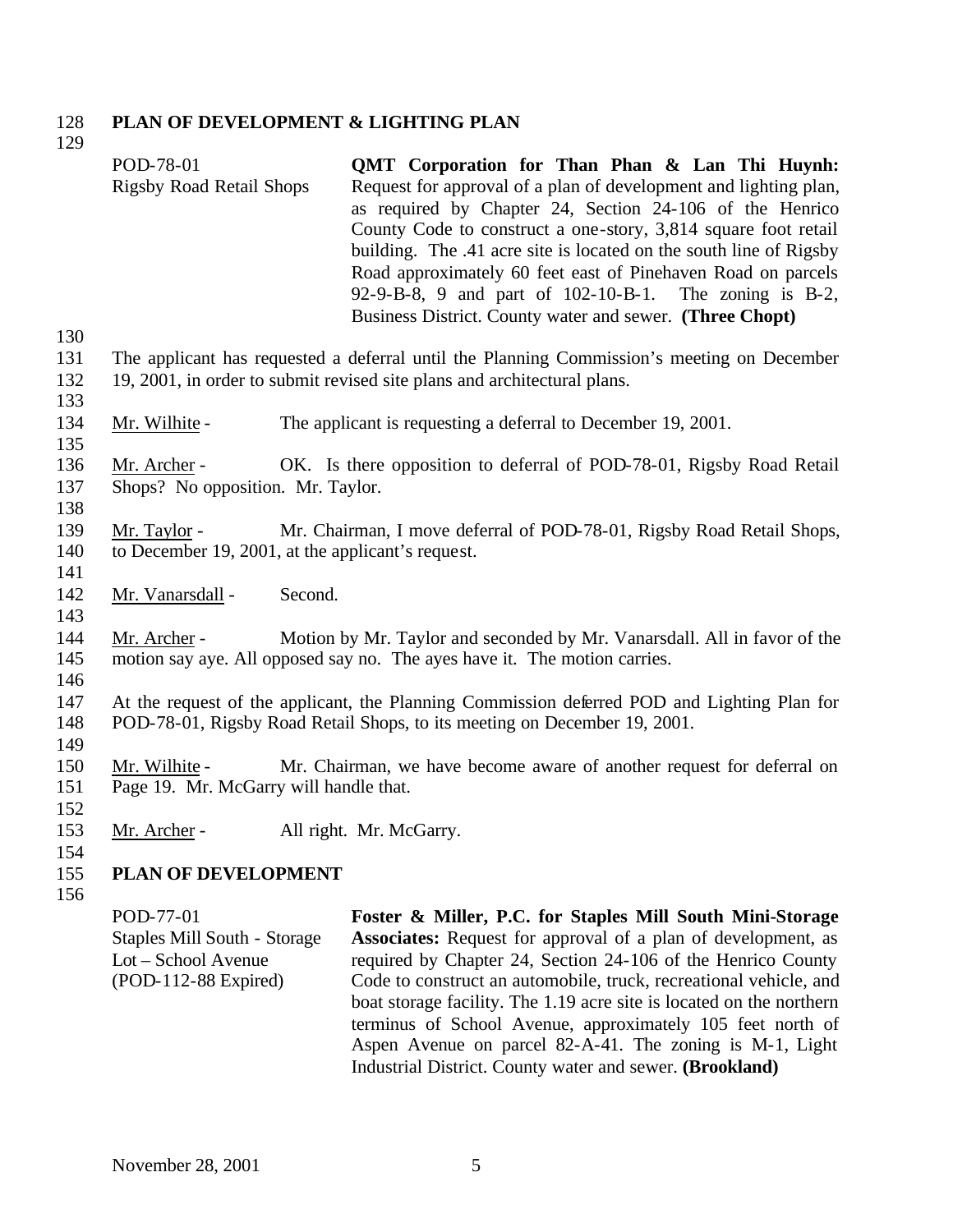| 157<br>158               |                                                                                                                                                                                                                                                                                                                                                                            | Mr. McGarry-Good morning, Mr. Chairman. This is POD-77-01, Staples Mill South – Storage<br>Lot – School Avenue. The applicant has requested deferral to the December 19, 2001 meeting.                                                                                                                                                                                                                                                                                                                                                |  |  |  |
|--------------------------|----------------------------------------------------------------------------------------------------------------------------------------------------------------------------------------------------------------------------------------------------------------------------------------------------------------------------------------------------------------------------|---------------------------------------------------------------------------------------------------------------------------------------------------------------------------------------------------------------------------------------------------------------------------------------------------------------------------------------------------------------------------------------------------------------------------------------------------------------------------------------------------------------------------------------|--|--|--|
| 159                      |                                                                                                                                                                                                                                                                                                                                                                            |                                                                                                                                                                                                                                                                                                                                                                                                                                                                                                                                       |  |  |  |
| 160<br>161               | Mr. Archer -<br>Vanarsdall.                                                                                                                                                                                                                                                                                                                                                | Is there opposition to this deferment, POD-77-01? No opposition. Mr.                                                                                                                                                                                                                                                                                                                                                                                                                                                                  |  |  |  |
| 162<br>163<br>164        | Mr. Vanarsdall -                                                                                                                                                                                                                                                                                                                                                           | Mr. Chairman, I recommend deferment of POD-77-01, Staples Mill South<br>- Storage Lot - School Avenue, to December 19, 2001, at the applicant's request.                                                                                                                                                                                                                                                                                                                                                                              |  |  |  |
| 165<br>166<br>167        | Second.<br>Ms. Dwyer -                                                                                                                                                                                                                                                                                                                                                     |                                                                                                                                                                                                                                                                                                                                                                                                                                                                                                                                       |  |  |  |
| 168<br>169<br>170        | Mr. Archer -                                                                                                                                                                                                                                                                                                                                                               | Motion by Mr. Vanarsdall and seconded by Ms. Dwyer. All in favor of<br>the motion say aye. All opposed say no. The ayes have it and the motion is carried                                                                                                                                                                                                                                                                                                                                                                             |  |  |  |
| 171<br>172<br>173        |                                                                                                                                                                                                                                                                                                                                                                            | At the applicant's request, the Planning Commission deferred POD-77-01, Staples mill South –<br>Storage Lot – School Avenue, to its meeting on December 19, 2001.                                                                                                                                                                                                                                                                                                                                                                     |  |  |  |
| 174<br>175<br>176<br>177 | The next items on the agenda would be the Expedited items, and again, we<br>Mr. Silber -<br>have a list of matters that can be expedited today, because all issues have been resolved on these<br>cases and the applicant has requested that they be placed on the Expedited Agenda. If there is no<br>opposition, they can be approved in the order listed on the screen. |                                                                                                                                                                                                                                                                                                                                                                                                                                                                                                                                       |  |  |  |
| 178<br>179<br>180        | Mr. Wilhite.<br>Mr. Archer -                                                                                                                                                                                                                                                                                                                                               |                                                                                                                                                                                                                                                                                                                                                                                                                                                                                                                                       |  |  |  |
| 181<br>182<br>183        | Mr. Wilhite -<br>appears on Page 6.                                                                                                                                                                                                                                                                                                                                        | We have 10 requests for Expedited Approval on today's agenda. The first                                                                                                                                                                                                                                                                                                                                                                                                                                                               |  |  |  |
| 184<br>185               | <b>TRANSFER OF APPROVAL</b>                                                                                                                                                                                                                                                                                                                                                |                                                                                                                                                                                                                                                                                                                                                                                                                                                                                                                                       |  |  |  |
|                          | POD-5-98<br><b>Mountaineer Properties</b><br>Retail Center - Homeview<br>Drive                                                                                                                                                                                                                                                                                             | The Boyd Group, LLC for the Homeview<br>Condo<br><b>Association:</b> Request for approval of a transfer of approval, as<br>required by Chapter 24, Section 24-106 of the Henrico County<br>Code, from Homeview Associates and Mountaineer Properties<br>to Homeview Condo Association. The 2.0 acre site is located<br>along the east line of Homeview Drive, approximately 550 feet<br>north of W. Broad Street (U.S. Route 250) on part of parcel 59-<br>A-12C. The zoning is B-3C, Business District (Conditional).<br>(Brookland) |  |  |  |
| 186                      |                                                                                                                                                                                                                                                                                                                                                                            |                                                                                                                                                                                                                                                                                                                                                                                                                                                                                                                                       |  |  |  |
| 187<br>188<br>189        | Mr. Archer -<br>Properties Retail Center - Homeview Drive?                                                                                                                                                                                                                                                                                                                 | Is there anyone here opposed to this case, POD-5-98, Mountaineer                                                                                                                                                                                                                                                                                                                                                                                                                                                                      |  |  |  |
| 190<br>191<br>102        | Mr. Vanarsdall -                                                                                                                                                                                                                                                                                                                                                           | I move that POD-5-98, Mountaineer Properties Retail Center – Homeview<br>Drive, be approved under the Expedited Agenda and the annotations on the plan, and the                                                                                                                                                                                                                                                                                                                                                                       |  |  |  |

- 192 conditions on this site.
- 193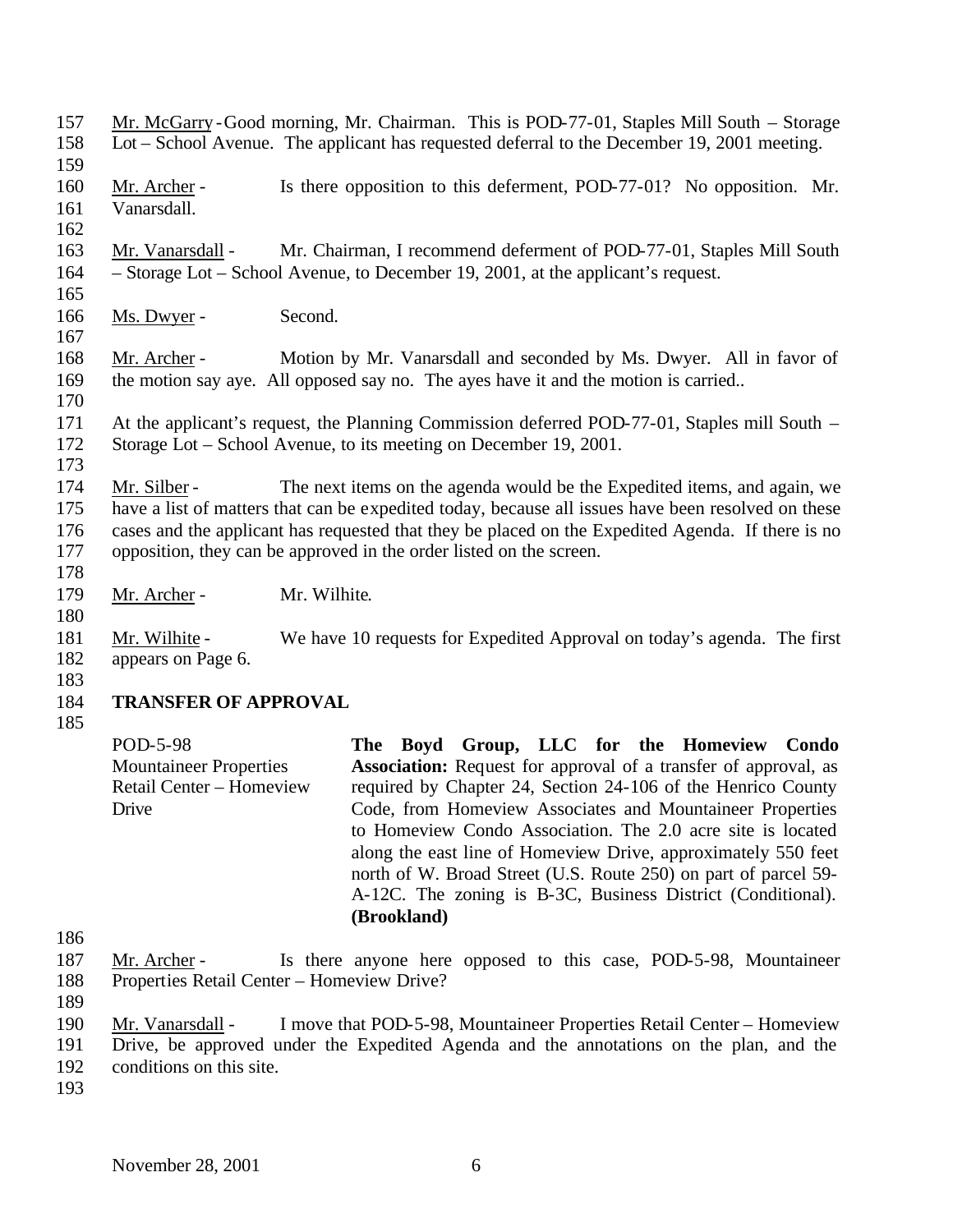- 194 Ms. Dwyer Second.
- 195

- 196 Mr. Archer Motion by Mr. Vanarsdall and seconded by Ms. Dwyer. All in favor of 197 the motion say aye. All opposed say no. No opposition. The ayes have it. The motion is 198 granted.
- 199

### 200 **SUBDIVISION**

201

| Raintree East        | Youngblood, Tyler & Associates for Ivystone Properties,                    |
|----------------------|----------------------------------------------------------------------------|
| (November 2001 Plan) | <b>Inc.:</b> The 3.20 acre site is located on the south line of Ridgefield |
|                      | Parkway approximately 600 feet west of Falconbridge Drive on               |
|                      | parcel 67-A-19. The zoning is R-2A, One-Family Residence                   |
|                      | District. County water and sewer. (Tuckahoe) 7 Lots                        |

- 202
- 203 Mr. Wilhite The next is on Page 9, Raintree East Subdivision (November 2001 Plan). 204 There is an Addendum item on page 3. We have deleted Condition No. 12.
- 205

209

210 Mr. Silber - This item will be pulled off of the Expedited Agenda and will be heard in 211 the order that is listed on the primary agenda. So, we will come back to this. 212

- 213 Mr. Wilhite The next item is on Page 10, Transfer of Approval.
- 215 **TRANSFER OF APPROVAL**
- 216

214

POD-29-00 The Gardens @ Twin **Hickory Hirschler Fleischer for HHHunt Corporation:** Request for approval of a transfer of approval, as required by Chapter 24, Section 24-106 of the Henrico County Code, from HHHunt Corporation to Twin Hickory Apartments Limited Partnership. The 40.77 acre site is located on the east side of Twin Hickory Lake Drive at intersection with Hickory Bend Drive on part of parcels 27-A-5A, 27-A-9A and 27-A-11. The zoning is R-5C, General Residence District (Conditional) and C-1, Conservation District. County water and sewer. **(Three Chopt)**

217

218 Mr. Archer- OK, is there opposition to POD-29-00, The Gardens @ Twin Hickory? 219 Yes, ma'am. Could you come down please and identify yourself.

220 Ms. Breta Wohl - My name is Breta Wohl and I am a resident of Twin Hickory. The 221 question that we have, we were informed that this was going to be our one opportunity to make a

- 222 concern that we have known about the road that goes by the The Gardens @ Twin Hickory. We
- 223 just wanted to please tell us if we need to make this statement at another time, if there is going
- 224 to be another opportunity. We just want to make sure that you all know the residents of Twin

<sup>206</sup> Mr. Archer - OK. Is there anyone here who is opposed to Subdivision Raintree East 207 (November 2001 Plan)? We have opposition. OK. I guess we will have to take it off of the 208 Expedited Agenda.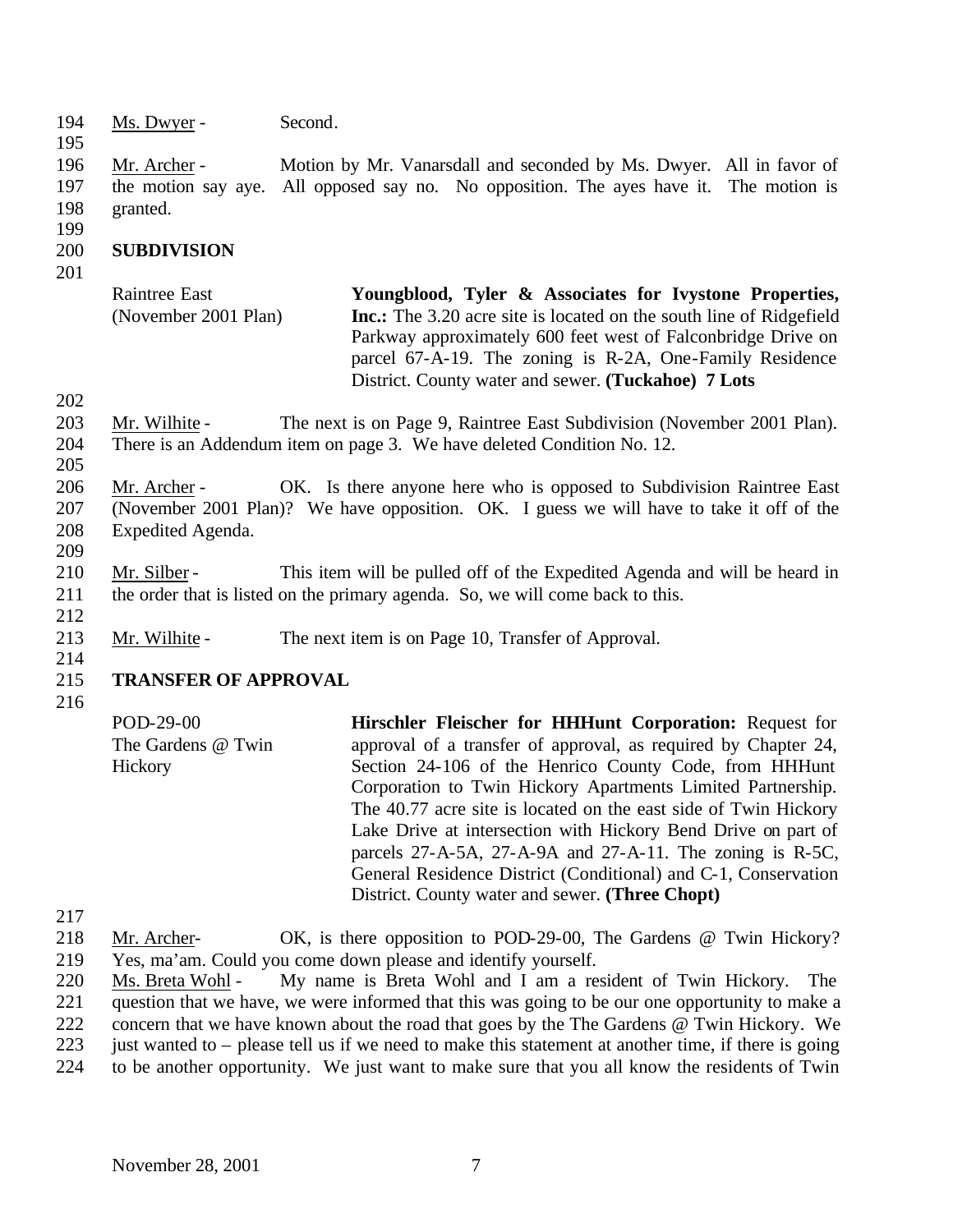- Hickory want to make sure that this road does not get punched through to Nuckols Road. It is as simple as that.
- 228 Mr. Archer - Mr. Secretary. 230 Mr. Vanarsdall - You don't want it extended to Nuckols Road? 232 Ms. Wohl - We don't want this road extended to Nuckols Road. We like it the way 233 that it is. 235 Mr. Archer - Do you know about that, Mr. Taylor? 237 Mr. Taylor - No. I do not. Is Mr. Tyler in the audience today? Mr. Tyler is the master architect for that area and he may be able to help you. 240 Mr. Archer - Mr. Taylor, before we go any further, I think we need to move this off of here and put it back on later. Mr. Tyler - May I suggest that you go ahead and approve this, on the Transfer of Approval, because it is simply a TOA, and the item on The Gardens @ Twin Hickory is a reconsideration of condition No.23, which deals with Hickory Bend Drive, which I think is the road that they are talking about, and their concern, and that one I would gladly be more than glad 247 to talk with them outside. It will give me an opportunity – so you've got two shots at it today – and a Transfer of Approval is simply a legal matter, since it is actually legally transferred already, and that will give me an opportunity, rather than waste the Commission's time, I may be able to solve their issues outside. Mr. Silber- That seems reasonable. They are both on the Expedited Agenda, so I think we can have the Commission act on this and discuss the second one. Mr. Taylor - Thank you very much. Mr. Chairman, I move approval of Transfer of Approval for POD-29-00, The Gardens @ Twin Hickory, from HHHunt Corporation to Twin Hickory Apartments, LP. Mr. Vanarsdall - Second. 261 Mr. Archer - Motion by Mr. Taylor and seconded by Mr. Vanarsdall. All in favor of the motion say aye. All those opposed say no. The ayes have it. The motion passes. The Planning Commission approved Transfer of Approval for POD-29-00, The Gardens @ Twin Hickory from HHHunt Corporation to Twin Hickory Apartments Limited Partnership, subject to compliance the conditions of the original plan. **PLAN OF DEVELOPMENT RECONSIDERATION**  POD-7-00 **Youngblood, Tyler & Associates, P.C. for YMCA of Greater**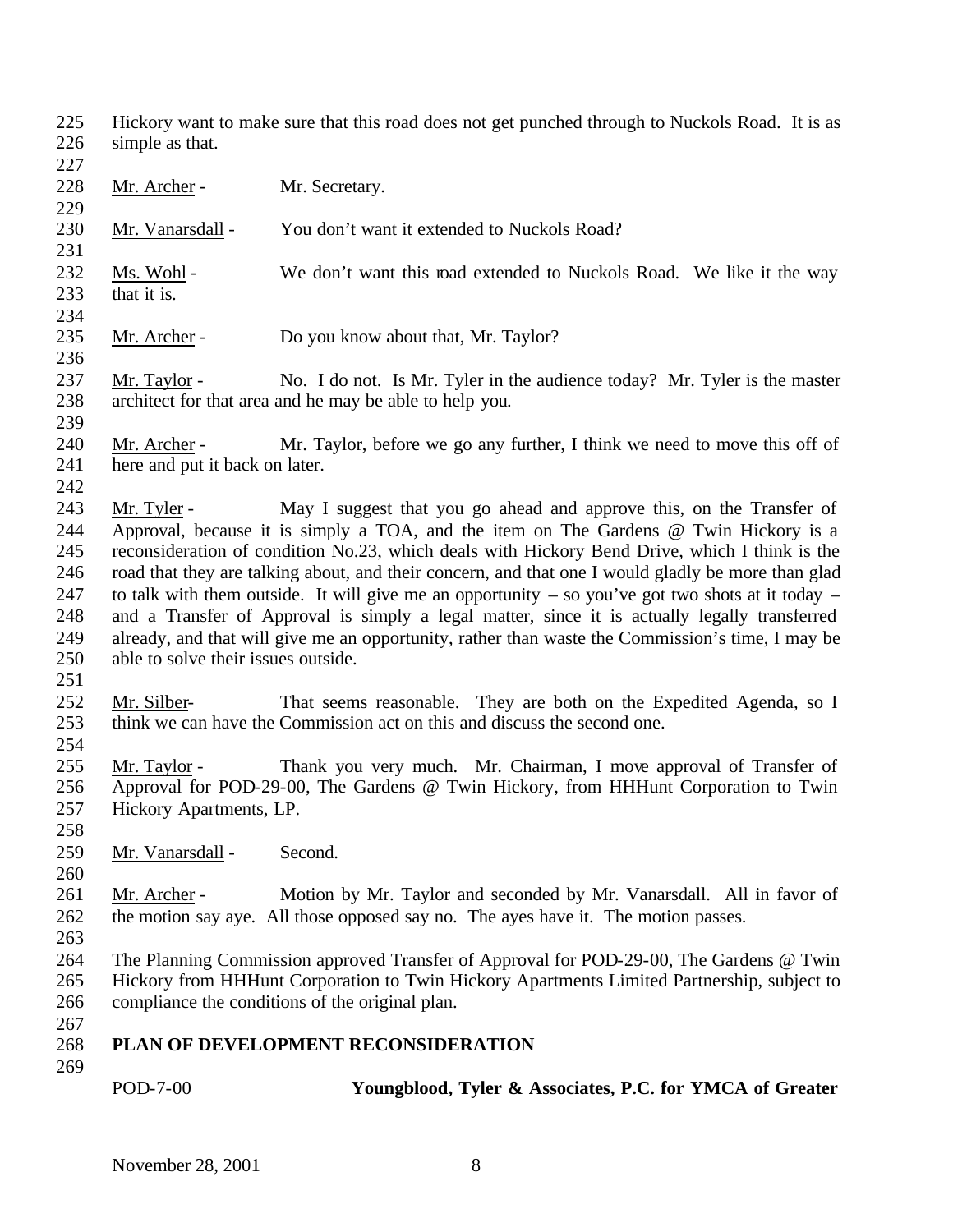Shady Grove YMCA, Phase II **Richmond, Inc.:** Request for approval of its reconsideration of a plan of development, as required by Chapter 24, Section 24-106 of the Henrico County Code, to permit extended use of a temporary trailer. The 22.64 acre site is located at 11255 Nuckols Road, at the intersection of Nuckols Road and Twin Hickory Road. The zoning is A-1, Agricultural District. County water and sewer. **(Three Chopt)** Mr. Wilhite - I would like to add that there is a revision to Condition No. 31. It appears on your agenda and that revision is to add the wording at the end of the sentence "prior to construction of Phase III improvements." That is in addition to Condition No. 31 that appears on your agenda on Page 12. Staff can recommend approval. Ms. Dwyer - Was that changed on the Addendum? Mr. Wilhite - There is no Addendum item for this. This is on your regular agenda on Page 12. 281 Ms. Dwyer - Would you mind repeating that? Mr. Wilhite - I will read the whole thing. Condition No. 31 has been changed to read: A pedestrian trail shall be extended along Twin Hickory Road from Nuckols Road to the northern end of the existing pedestrian trail and from the southern end of the existing pedestrian trail to the southern boundary of the site, prior to construction of Phase III improvements. 288 Mr. Archer - All right. Is there any opposition to this? 290 Mr. Vanarsdall - Is this what you were talking about? 292 Ms. Dwyer - No. 294 Mr. Archer - Ms. Dwyer, I think that we are ready. Ms. Dwyer- It is his district. Mr. Archer- I am sorry. Mr. Taylor, we are ready. Mr. Taylor - All right. Thank you very much, Mr. Chairman. I recommend approval of POD-7-00, Shady Grove YMCA, Phase II, for reconsideration of Shady Grove YMCA, Stage II, subject to the annotations on the plans, and the original conditions, and revised conditions No. 27 and additional to condition No. 31 as revised. Mr. Vanarsdall - Second. Mr. Archer - Motioned by Mr. Taylor and seconded by Mr. Vanarsdall. All in favor of the motion say aye. Those opposed say no. The ayes have it. The motion is carried.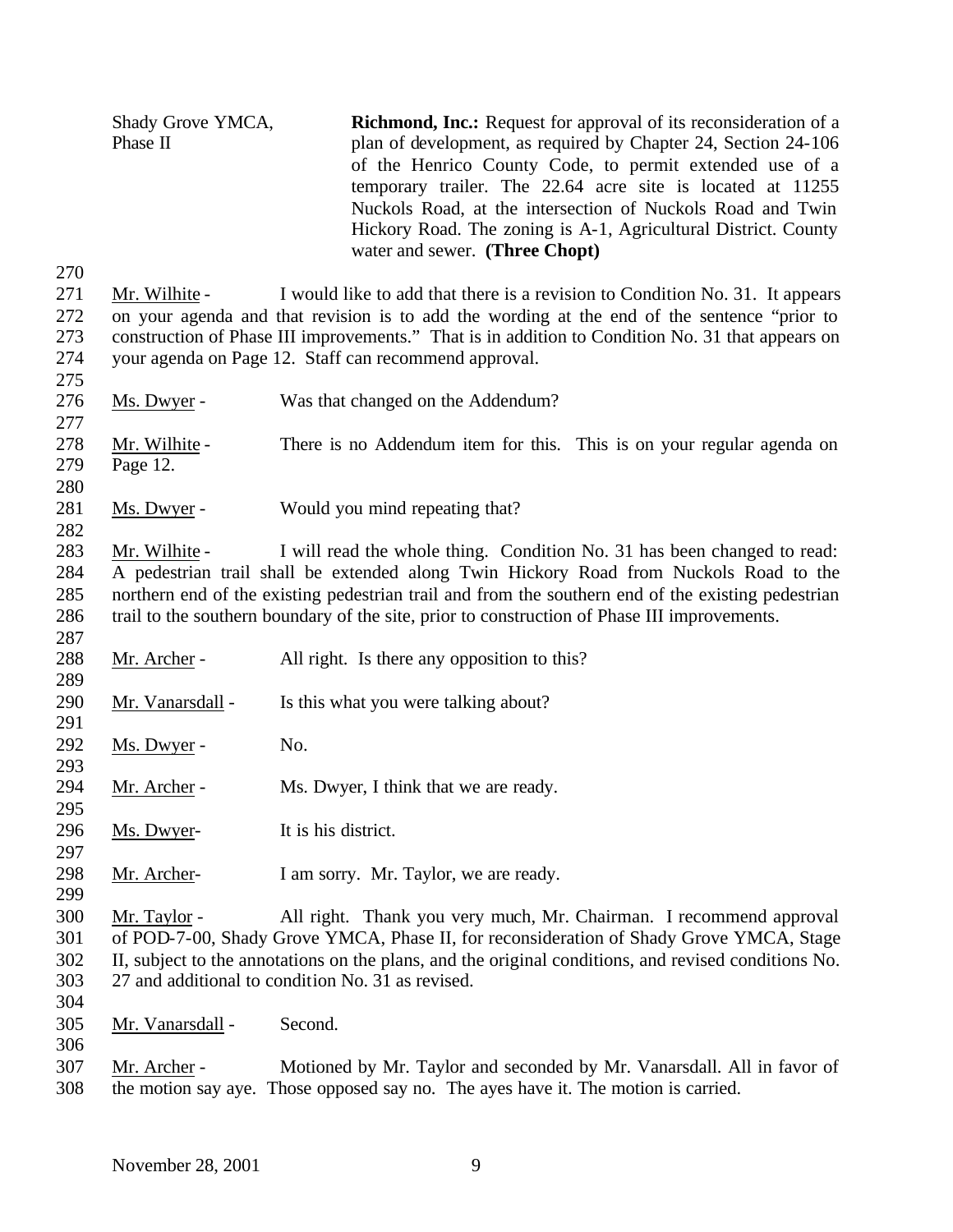The Planning Commission approved Plan of Development Reconsideration for POD-7-00, Shady Grove YMCA, Phase II, subject to the annotations on the plans, the original conditions and the following revised condition No. 27 and additional condition No. 31 as revised:

- 
- 27. **REVISED** The temporary modular unit and related improvements shall be removed from the site on or before June 30, 2004.
- 31. **ADDED** A pedestrian trail shall be extended along Twin Hickory Road from Nuckols Road to the northern end of the existing pedestrian trail and from the southern end of the existing pedestrian trail to the southern boundary of the site.
- Mr. Wilhite Page 14, POD-80-01, Master Plan for Parsons Walk at Twin Hickory.

# **PLAN OF DEVELOPMENT & MASTER PLAN**

POD-80-01 Parsons Walk at Twin Hickory **Youngblood, Tyler & Associates, P.C. for HHHunt Corporation:** Request for approval of a plan of development and a master plan, as required by Chapter 24, Section 24-106 of the Henrico County Code to construct Section A, zero lot line subdivision with 53 lots and future Sections B and C, zero lot line subdivision with 64 lots. The 28.66 acre site is located on the south line of Twin Hickory Lake Drive across from proposed Hickory Woods on part of parcel 37-A-1 and 2. The zoning is R-5AC, General Residence District (Conditional). County water and sewer. **(Three Chopt)**

 Mr. Archer - OK. Is there any opposition to this plan of development, POD-80-01? We have opposition. Ma'am, we will move it off and put it back on the regular agenda.

 **There was opposition so this case was removed from the Expedited Agenda and heard later during the meeting in the order it was listed on the regular agenda.**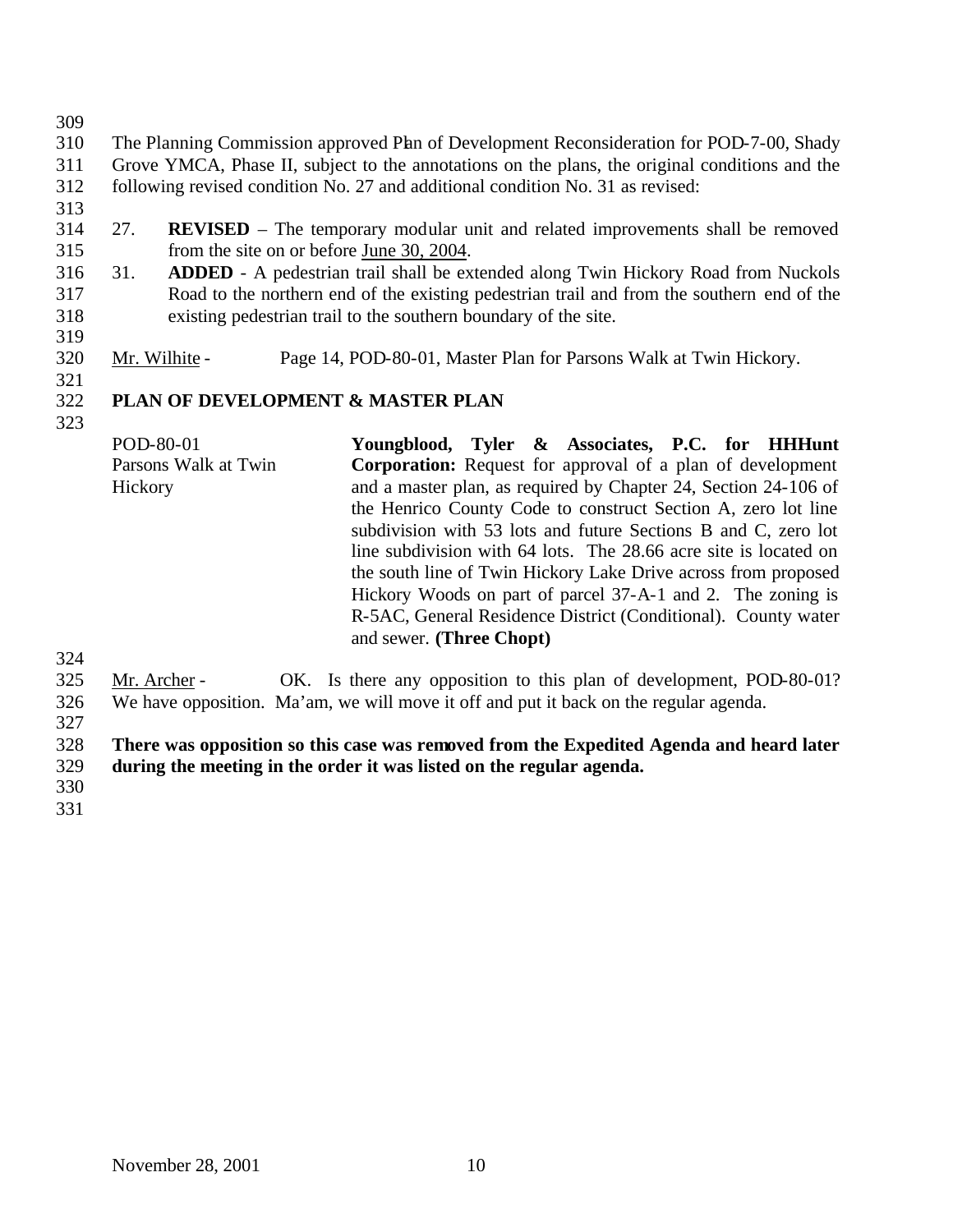#### 331 **SUBDIVISION**

332

Woodman Hills (November 2001 Plan) **QMT Corporation for Gregory A. Windsor & Robert P. Bain and Bawin L.L.C.:** The 11.88 acre site is located on the west line of Woodman Road, approximately 0.4 mile south of the intersection of Woodman and Mountain Roads on parcels 41-A-8, 20A and part of 31-A-77. The zoning is R-3C, One-Family Residence District (Conditional). County water and sewer. **(Fairfield) 34 Lots**

333

 Mr. Archer - All right. Is there anyone here opposed to Woodman Hills? No opposition. Then I move approval of Subdivision Woodman Hills (November 2001 Plan), subject to the annotations on the plans, the standard conditions for subdivisions served by Public Utilities and additional conditions Nos. 12, 13 and 14.

338

340

343

347

339 Mr. Taylor - Second.

341 Mr. Archer - Motioned by Archer and seconded by Mr. Taylor. All in favor of the 342 motion say aye. Those opposed say no. The ayes have it. The motion is carried.

- 344 The Planning Commission approved Subdivision Woodman Hills (November 2001 Plan) subject 345 to the annotations on the plans, the standard conditions served by Public Utilities and the 346 following additional conditions:
- 348 12. The proffers approved as part of zoning case C-54C-01 shall be incorporated in this 349 approval.
- 350 13. Landscaping in the entrance island located in "Road A" requires a maintenance agreement 351 with the Department of Public Works prior to plat recordation.
- 352 14. Prior to final approval of lots 8, 30, 32, 33 and the reserved parcel, the applicant shall 353 determine the legal status and ownership of the 25-foot road/easement/access strip to parcel 354 31-A-77 and provide this information to the Director of Planning and the County Attorney. 355 The road shall be abandoned, vacated or rights thereto quitclaimed if necessary prior to 356 recordation of the plat.

### 358 **LANDSCAPE PLAN**

359

|     | $LP/POD-69-00$          | William H. Spell, LLC: Request for approval of a landscape       |
|-----|-------------------------|------------------------------------------------------------------|
|     | Kings Crossing, Phase V | plan, as required by Chapter 24, Sections 24-106 and 24-106.2    |
|     | Castile Road            | of the Henrico County Code. The 11.6 acre site is located on the |
|     |                         | south line of Castile Road, approximately 630 feet east of Pump  |
|     |                         | Road on parcels 99-A-7, 58C and part of 89-A-28B. The zoning     |
|     |                         | is R-5, General Residence District. (Tuckahoe)                   |
| 360 |                         |                                                                  |

| 361 | Mr. Archer - | Is there any opposition to Kings Crossing, Phase V, Castile Road? |
|-----|--------------|-------------------------------------------------------------------|
| 362 |              |                                                                   |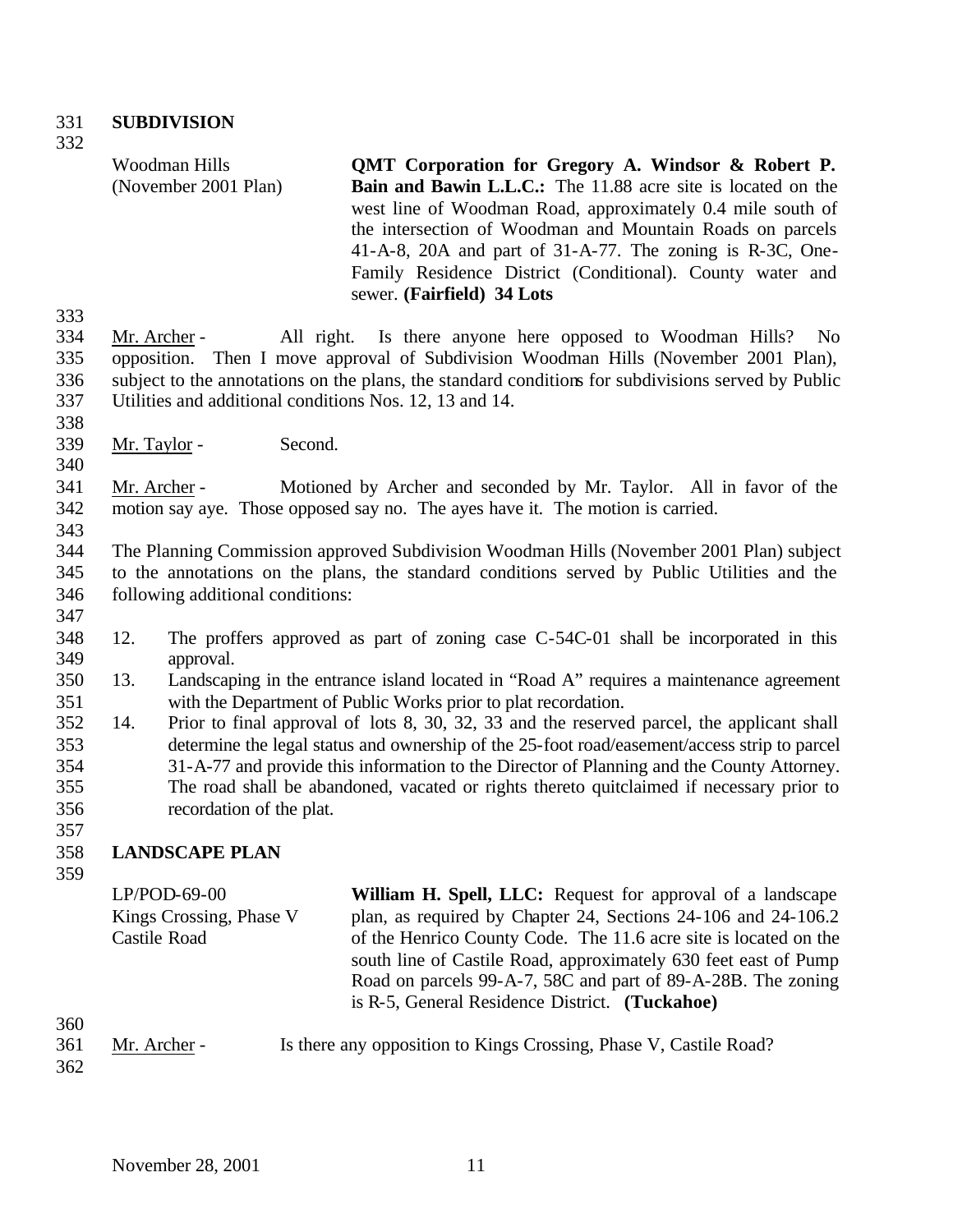- Mr. Wilhite I would like to add there is a revised plan on your addendum that you received this morning.
- Ms. Dwyer- And Mr. Spell, just so that I am sure that I have that correct, we just added trees on the east, west and south sides of the property.
- Mr. Spell That is correct.
- Mr. Archer OK. There is no opposition. Ms. Dwyer.
- Ms. Dwyer- Mr. Chairman, I move approval of Landscape Plan, LP/POD-69-00, Kings Crossing, Phase V, Castile Road, subject to the annotations on the plans and the standard conditions for landscape plans.
- Mr. Taylor Second.
- Mr. Archer Motion by Ms. Dwyer and seconded by Mr. Taylor. All in favor of the motion say aye. All opposed say no. The ayes have it. The motion is carried.
- 

- The Planning Commission approved Landscape Plan LP/POD-69-00, Kings Crossing, Phase V, Castile Road, subject to the annotations on the revised plan and the standard conditions for landscape plans.
- 

### **LANDSCAPE PLAN**

LP/POD-31-01 Trigon – Blue Cross and Blue Shield – Phase 1A Landscape Plan – Staples Mill Road and W. Broad **Street Commonwealth Architects:** Request for approval of a landscape plan, as required by Chapter 24, Sections 24-106 and 24-106.2 of the Henrico County Code. The 27.18 acre site is located at 2015 Staples Mill Road on parcels 115-A-27, 28 and 29 and N-2003-20 (City of Richmond). The zoning is B-3, Business District and B-3C, Business District (Conditional). **(Brookland)**

 $\sim$   $\sim$   $\sim$ 

| 388 |                |                                                                            |
|-----|----------------|----------------------------------------------------------------------------|
| 389 | Mr. Wilhite -  | On Page 3 of your Addendum there is a revised staff recommendation for     |
| 390 | approval.      |                                                                            |
| 391 |                |                                                                            |
| 392 | Mr. Archer -   | All right. Is there opposition to this, Trigon-Blue Cross and Blue Shield? |
| 393 |                |                                                                            |
| 394 | Mr. Wilhite -  | The revised plan is included as well.                                      |
| 395 |                |                                                                            |
| 396 | Mr. Archer -   | I note no opposition, Mr. Vanarsdall.                                      |
| 397 |                |                                                                            |
| 209 | Mr. Vonoredoll | move I D/DOD 21.01 Trigon Plue Cross and Plue Shield landscape             |

 Mr. Vanarsdall - I move LP/POD-31-01, Trigon-Blue Cross and Blue Shield landscape plan, the first phase of IA, be approved with the annotations on the plan and the conditions for

landscape plans, and also the revised, the approval on Page 3 of the Addendum.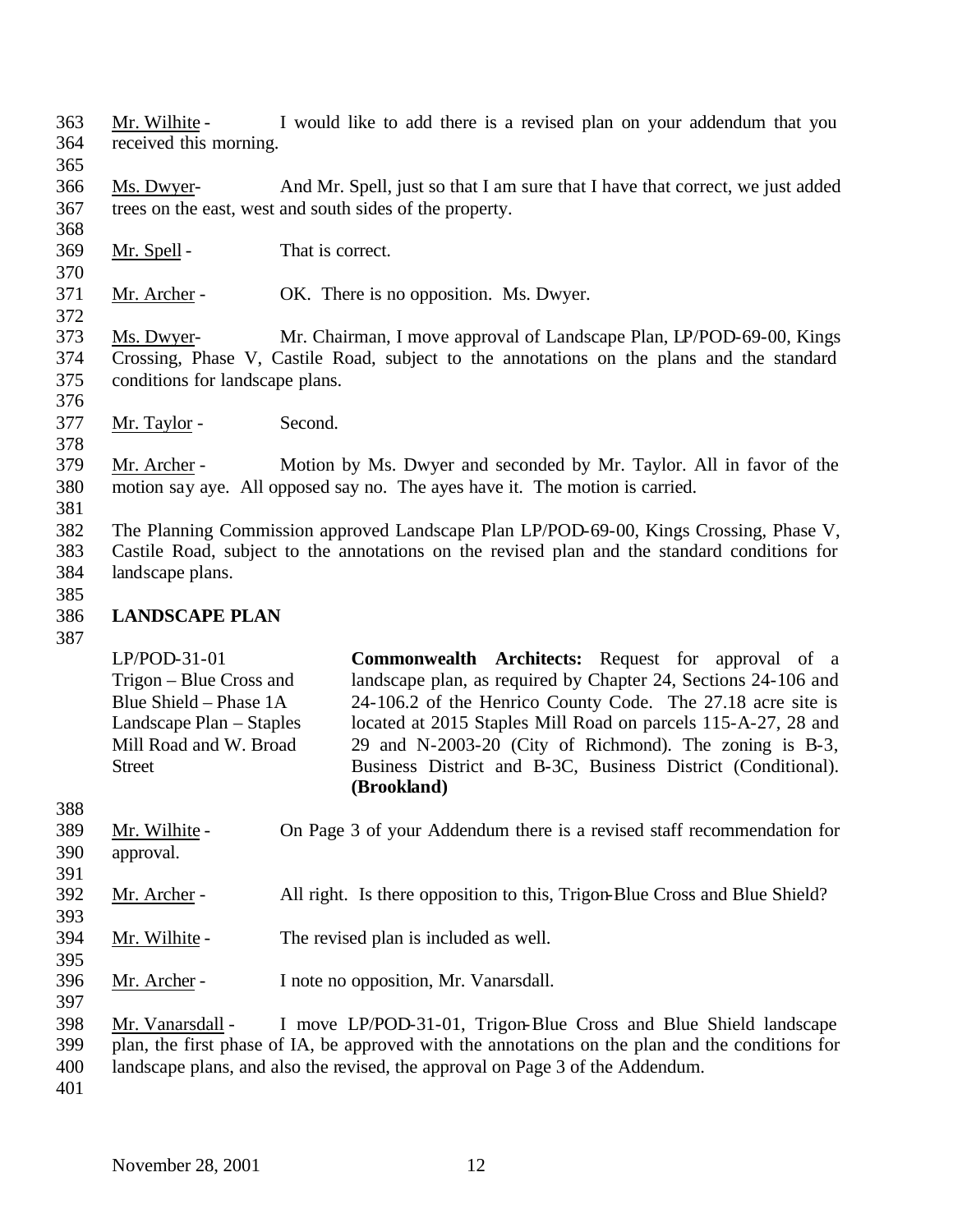- Mr. Taylor Second.
- Mr. Archer Motion by Mr. Vanarsdall and second by Mr. Taylor. All in favor of the motion say aye. Those opposed to the motion say no. The ayes have it. The motion is granted.
- The Planning Commission approved Landscape Plan LP/POD-31-01, Trigon-Blue Cross and Blue Shield – Phase IA Landscape Plan – Staples Mill Road and W. Broad Street, subject to the annotations on the plans the standard conditions for landscape plan.
- 

- Mr. Wilhite The last item for Expedited Approval appears on Page 23.
- 

### **PLAN OF DEVELOPMENT**

- POD-81-01 Lakeside Dental Office – Lakeside Avenue **Balzer & Associates, Inc. for David C. and Evelyn M. Circeo:** Request for approval of a plan of development, as required by Chapter 24, Section 24-106 of the Henrico County Code to construct a one-story, 4,700 square foot medical office building. The 0.882 acre site is located at the southeast corner of Lakeside Avenue and Oak Street on parcel 83-23-C-37. The zoning is O-1C, Office District (Conditional). County water and sewer. **(Fairfield)**
- 

 Mr. Archer - Is there opposition to Lakeside Dental Office, POD-81-01? No opposition. Therefore, I move approval of POD-81-01, subject to the annotations on the plans, the standard conditions for developments of this type, and the additional conditions Nos. 23 through 31.

- 
- Ms. Dwyer Second.

 Mr. Archer - Motion by Archer and seconded by Ms. Dwyer. All in favor of the motion say aye. Those opposed say no. The ayes have it. The motion is granted. 

- The Planning Commission approved POD-81-01, Lakeside Dental Office, subject to the annotations on the plans, the standard conditions for developments of this type, and the following additional conditions:
- 
- 23. The easements for drainage and utilities as shown on approved plans shall be granted to the County in a form acceptable to the County Attorney prior to any occupancy permits being issued. The easement plats and any other required information shall be submitted to the County Real Property Agent at least sixty (60) days prior to requesting occupancy permits.
- 24. The entrances and drainage facilities on Lakeside Avenue (State Route 161) shall be approved by the Virginia Department of Transportation and the County.
- 25. A notice of completion form, certifying that the requirements of the Virginia Department of Transportation entrances permit have been completed, shall be submitted to the Planning Office prior to any occupancy permits being issued.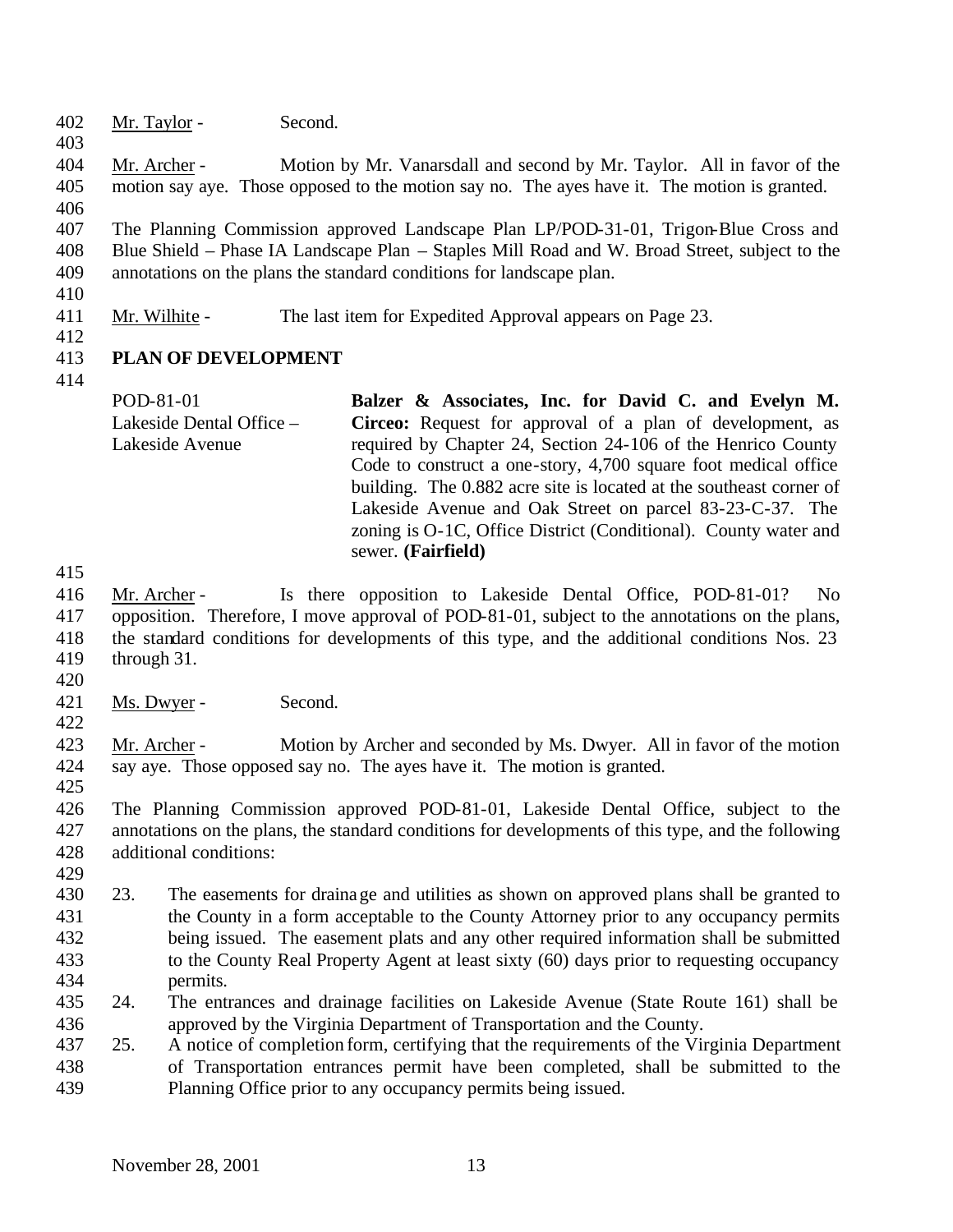- 440 26. The developer shall provide fire hydrants as equired by the Department of Public 441 Utilities and Division of Fire.
- 442 27. Outside storage shall not be permitted.
- 443 28. The proffers approved as a part of zoning case C-57C-00 shall be incorporated in this 444 approval.
- 445 29. Deviations from County standards for pavement, curb or curb and gutter design shall be 446 approved by the County Engineer prior to final approval of the construction plans by the 447 Department of Public Works.
- 448 30. Insurance Services Office (ISO) calculations must be included with the plans and 449 approved by the Department of Public Utilities prior to the issuance of a building permit.
- 450 31. Approval of the construction plans by the Department of Public Works does not establish 451 the curb and gutter elevations along the Henrico County maintained right-of-way. The 452 elevations will be set by Henrico County.
- 453

### 454 **(FOR INFORMATIONAL PURPOSE ONLY)**

455

| <b>Subdivision</b>                                                             | <b>Magisterial</b><br><b>District</b> | Original No.<br>of Lots | <b>Remaining</b><br>Lots | <b>Previous</b><br><b>Extensions</b> | Year(s)<br><b>Extended</b> |
|--------------------------------------------------------------------------------|---------------------------------------|-------------------------|--------------------------|--------------------------------------|----------------------------|
| <b>Clarendon Woods</b><br><b>Controlled Density</b><br>(October 2000 Plan)     | <b>Fairfield</b>                      | <b>210</b>              | 142                      | $\boldsymbol{0}$                     | 1 Year<br>11/20/02         |
| <b>The</b><br><b>Greens</b><br>@<br><b>CrossRidge</b><br>(Rev. Nov. 2000 Plan) | <b>Brookland</b>                      | 167                     | 167                      | $\bf{0}$                             | 1 Year<br>11/20/02         |
| <b>Wilton View</b><br>(August 1997 Plan)                                       | <b>Varina</b>                         | 40                      | 40                       | 3                                    | 1 Year<br>11/20/02         |
| <b>Wyndham Forest</b><br>(October 1999 Plan)                                   | <b>Three Chopt</b>                    | 119                     | 39                       | 1                                    | 3 Years<br>11/17/04        |

456

### 457 **FOR PLANNING COMMISSION APPROVAL**

458

| <b>Subdivision</b>              | <b>Magisterial</b><br><b>District</b> | <b>Original No. Remaining</b><br>of Lots | Lots | <b>Previous</b><br><b>Extensions</b> | Year(s)<br>Extended |
|---------------------------------|---------------------------------------|------------------------------------------|------|--------------------------------------|---------------------|
| Fairlawn<br>(October 1993 Plan) | Varina                                | 69                                       | 10   |                                      |                     |

459

 Mr. Silber - We have the Subdivision Extensions of Conditional Approval and you may note that there are four listed here that have been extended administratively and they are provided here for the Commission's information. There is one conditional approval that needs to be extended and Mr. Wilhite can provide us with the latest information on that.

- 464
- 465 Mr. Archer Mr. Wilhite.
- 466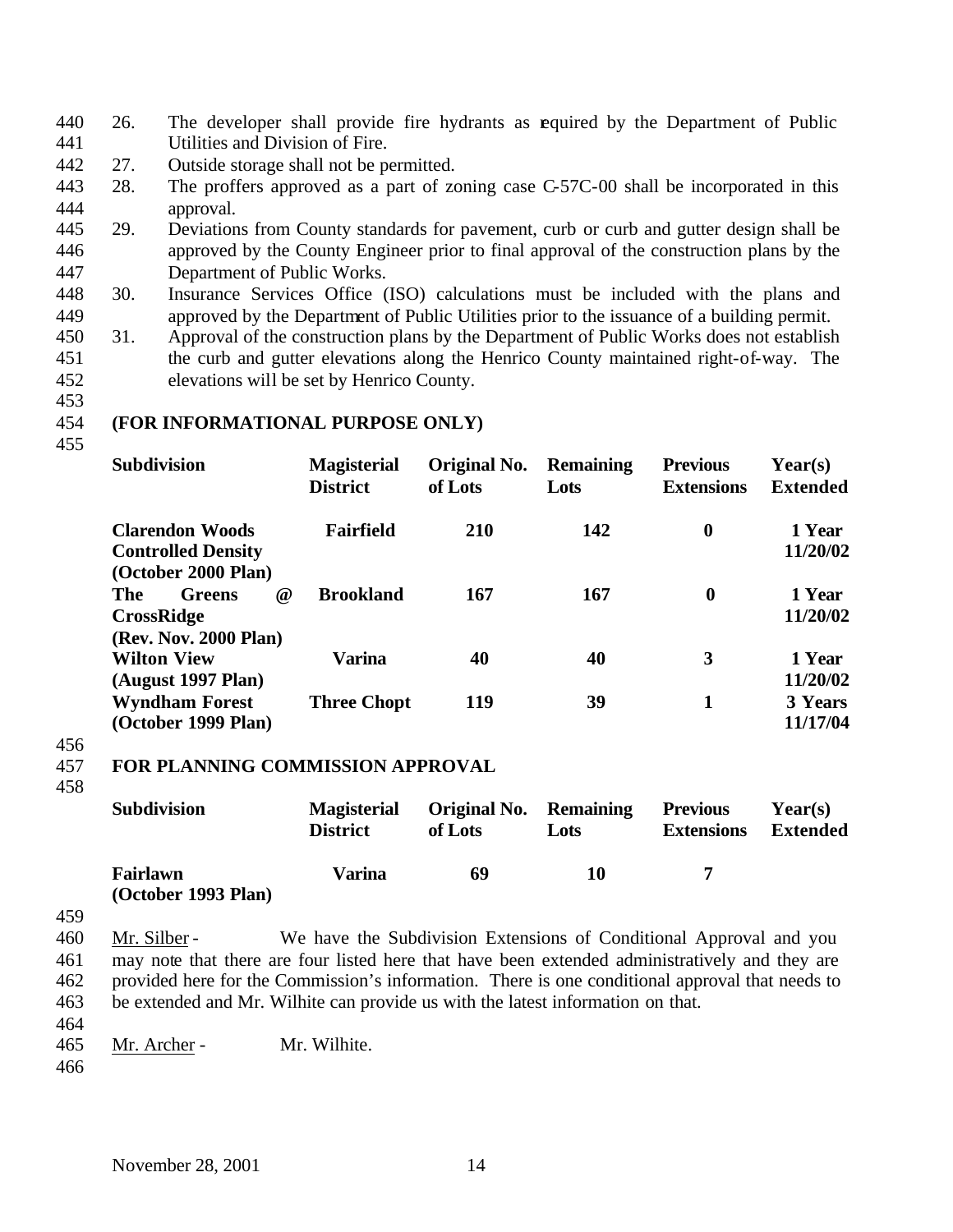Mr. Wilhite - Mr. Chairman, the subdivisions that were extended administratively were Clarendon Woods in the Fairfield District, The Greens @ CrossRidge in Brookland, Wilton View in Varina, and Wyndham Forest in the Three Chopt District. There was one subdivision listed on the agenda for Planning Commission action, however, we did not receive a request for an extension from the applicant, therefore, there is no need for the Planning Commission to take any action. This subdivision will be allowed to expire.

- 473
- 474 Mr. Archer Do we need to take any further action, Mr. Secretary?
- 475

476 Mr. Silber - No, sir.

477

479

478 Mr. Archer - All right.

# 480 **LANDSCAPE, LIGHTING & ALTERNATIVE FENCE HEIGHT PLAN**

- 481 **(Deferred from the October 24, 2001, Meeting)**
- 482

LP/POD-82-96 The Madison @ Spring Oak Phase II – Three Chopt Road **Youngblood, Tyler & Associates, P.C. and Meeks Design Group for SHLP Madison Development L.L.C.:** Request for approval of a landscape, lighting and alternative fence height plan, as required by Chapter 24, Sections 24-106, 24-106.2 and  $24-95(1)(6)$  b. and c. of the Henrico County Code. The 20.63acre site is located on the north line of Three Chopt Road, approximately 1,000 feet west of Pump Road on parcel 36-A-50A. The zoning is R-5C, General Residence District (Conditional) and WBSO (West Broad Street Overlay) District. **(Three Chopt)**

483

# 484 Mr. Silber - This was deferred from the October 24, 2001 meeting. There is an

485 Addendum item on this, which is recommending additional conditions No. 6 and 7.

486

487 Mr. Archer - Thank you, Mr. Secretary. Is there anyone present opposed to this 488 Landscape, Lighting and Alternative Fence Height Plan?

489

490 Mr. Silber - Actually what I did was skip one page. Let me clarify something. We do 491 have Page 7, a companion case, which is Phase I and I apologize for that, so we have Phase I and 492 Phase II, Madison @ Spring Oaks. Let me call this case, also.

493

# 494 **LANDSCAPE, LIGHTING & ALTERNATIVE FENCE HEIGHT PLAN**

- 495 **(Deferred from the October 24, 2001, Meeting)**
- 496

LP/POD-40-96 The Madison @ Spring Oak Phase I – Three Chopt Road **Youngblood, Tyler & Associates, P.C. and Meeks Design Group for SHLP Madison Development, L.L.C.:** Request for approval of a landscape, lighting and alternative fence height plan, as required by Chapter 24, Sections 24-106, 24-106.2 AND  $24-95(1)(6)$ b. and c. of the Henrico County Code. The 16.73 acre site is located on the north line of Three Chopt Road,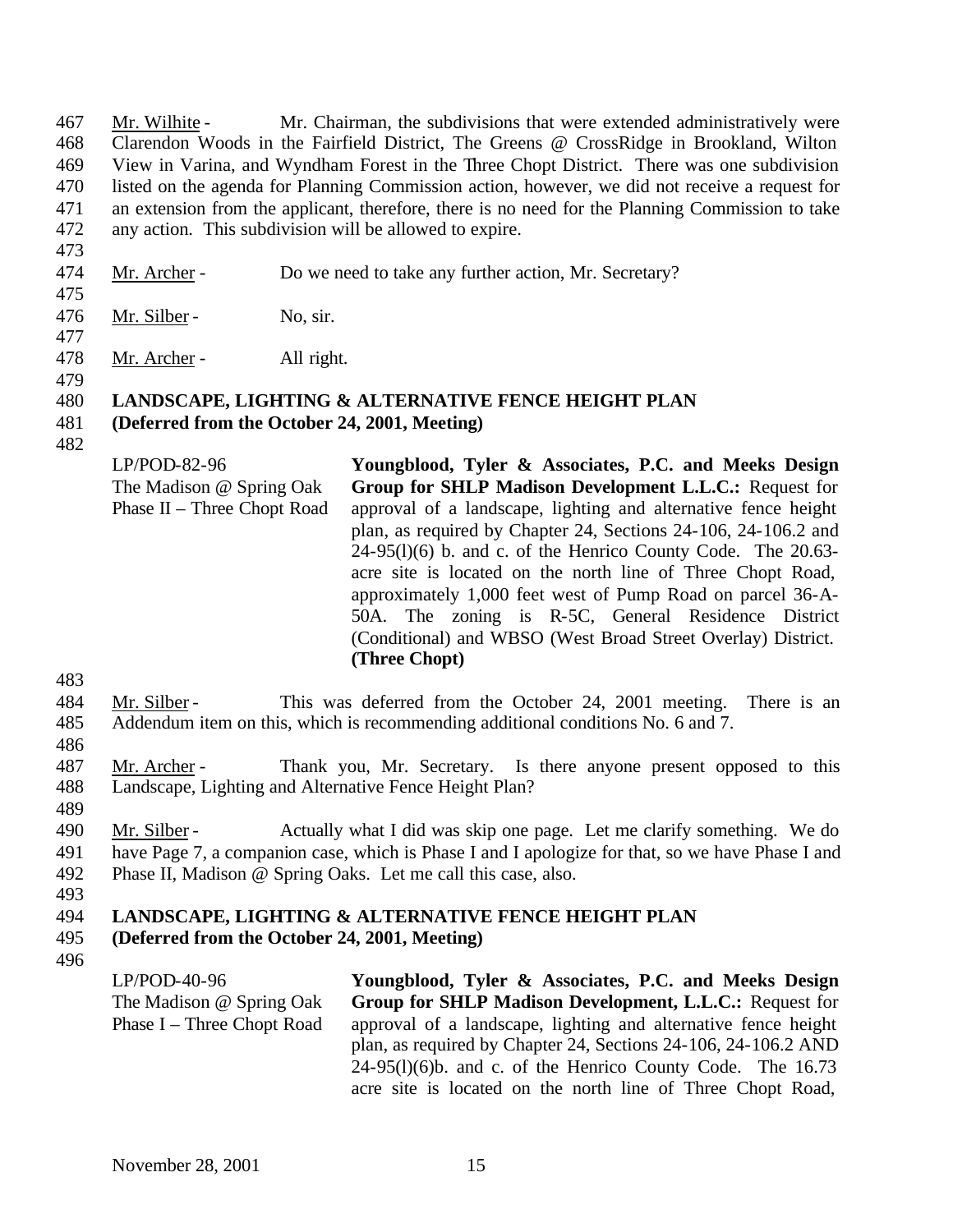approximately 500 feet west of Pump Road on parcel 46-A-1W. The zoning is R-5C, General Residence District (Conditional) and WBSO (West Broad Street Overlay) District. **(Three Chopt)**

 Mr. Silber - Again, Youngblood, Tyler and Associates requests approval of the plan. This also has an Addendum, which has a couple of additional conditions. So, we have The Madison @ Spring Oak, Phase I on Page 7 and Phase II on Page 8. I am calling both of these because they are companion cases, but they will require separate action.

 Mr. Archer - All right. Thank you, Mr. Secretary. Is there opposition to LP/POD-40- 96, The Madison at Spring Oak, Phase I? No opposition. Good morning, Ms. News.

- Ms. News - Good morning, Mr. Chairman. This request for landscape, lighting and fence plan approval consists of a two-phase project under two separate PODs. The overall project consists of approximately 500 apartment units on over 47 acres of property. A motion for approval is required for each POD. The project, however, is being developed under a uniform approach and the design for the landscape, lighting and fencing has been coordinated between the two projects. The presentation, therefore, addresses both projects. A revised plan has just been distributed which has additional annotations for Phase I. The project fronts on two roads, Three Chopt Road and Spring Oak Drive, and alternate fence height approval has been requested to permit construction of a six-foot decorative iron fence with brick columns in both front yards. The fence along Three Chopt has been located approximately 30 feet back from the right of way due to an extensive network of utility and drainage easements that exist in this area. This road frontage is also within the West Broad Street Overlay District, and landscaping is provided to meet the requirements of the district. A row of evergreen shrubs will be provided directly behind the sidewalk and street trees, as well as additional trees and shrubs, are provided behind the fence to avoid these easements. The fencing along Spring Oak Drive is located in close proximity to the road and the beds adjacent to the fence are landscaped. Staff feels the fence is attractive and functional and can support this request.
- 

 The perimeter of the property adjacent to Short Pump Crossing Shopping Center to the east, and the office development to the west, as well as down the northern property line will have a six- foot decorative vinyl privacy fence. As requested by the adjacent neighbor, Mr. Haithcock, the vinyl fence to be installed to the north, along his property line, will be set back a minimum of one foot from the property line to avoid any disturbance to his property. The approximate location of the proposed easement to his property from this property has also been shown in the final location. The planting in this area is to be located outside of the easements. Evergreen plantings have been provided around the perimeter of the property to supplement existing tree-save areas.

 The entrances will have gates, which require approval by the Fire Marshall prior to installation. The applicant has agreed to provide a sidewalk connection from this development, which connects to the shopping center adjacent to the Ukrop's. That would be in this location right here (referring to slide). The shopping center has already constructed a brick crosswalk to allow this connection.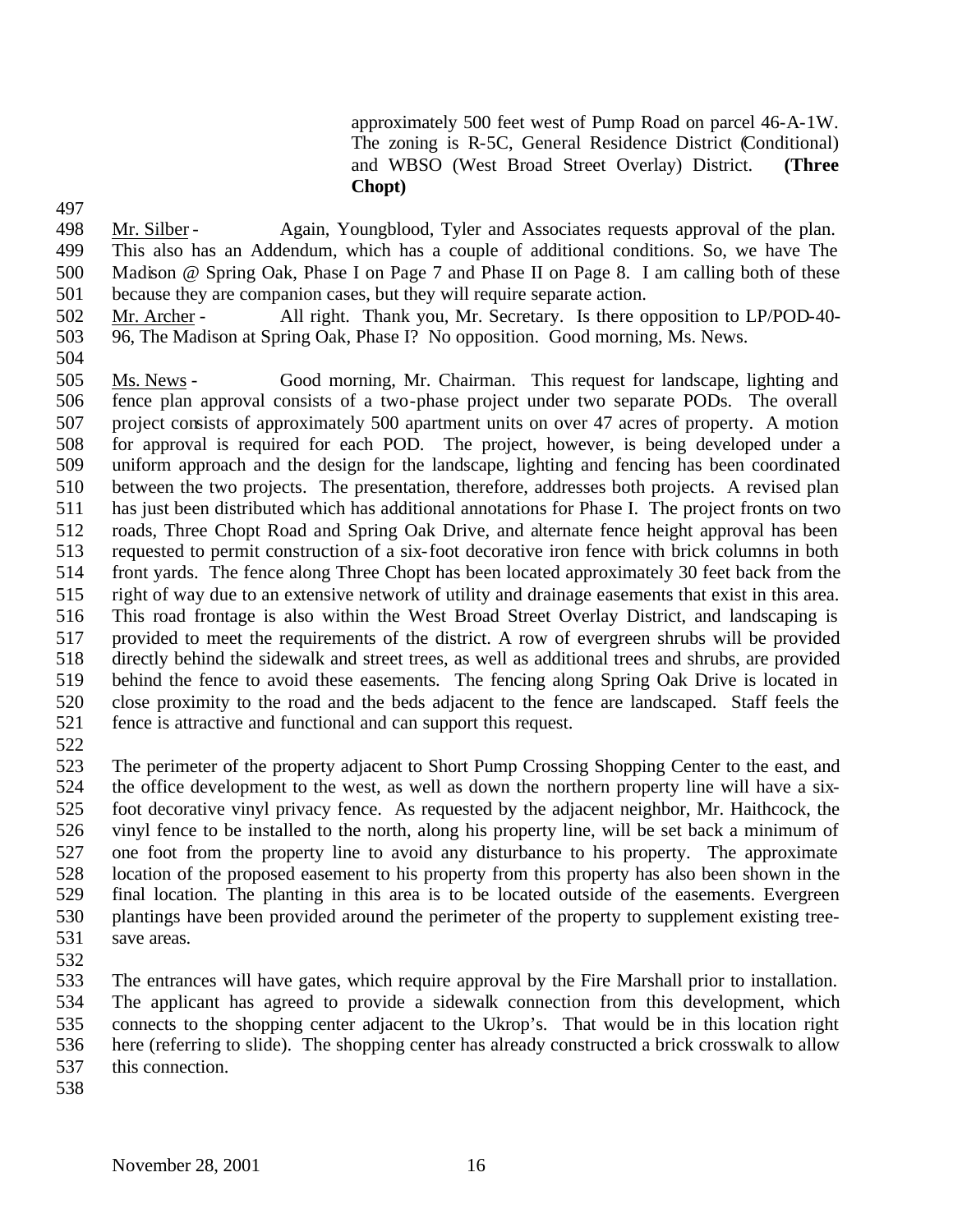Several conflicts exist with the fencing and signage, which has been installed prior to approval, in County easements. The County is in the process of reviewing these encroachments and has indicated the majority of the encroachments, which have been installed, will be allowed to remain. However, a condition has been added to the Addendum requiring a maintenance and hold-harmless agreement to be submitted to the County to protect the interests of the County. All new work will be located outside of the easements. The sign, which has been constructed along Spring Oak Drive, is not a part of this approval and may potentially have to be relocated. 

 In closing, there have been a substantial amount of coordination efforts on this project and we now feel that we have a quality development, which can be recommended for approval. It will be necessary to approve the alternative fence height and landscape and lighting for each individual project. Staff recommends approval subject to the annotations on the plan, standard conditions for landscape and lighting plans, and the additional conditions in your addendum. I will be happy to answer any questions, and the owner's representative is also present.

- Mr. Vanarsdall Is the revised plan dated today?
- Ms. News That's right. That is just one page of the approximately 40 pages you have in front of you. There are no changes to the other sheets.
- Mr. Taylor - Is the revised fence height a condition that we need to recognize separately?
- Ms. News The alternative fence height should have a separate motion. Yes.
- Ms. Dwyer Is the front yard on the Three Chopt side of this development?
- Ms. News We actually have two fronts. It fronts Spring Oak Drive and Three Chopt, so we are asking for alternate fence height for both of those locations.
- Ms. Dwyer And the Spring Oak Drive entry way is from the cul-de-sac?
- 571 Ms. News Yes. That is correct.
- Ms. Dwyer- And there will be a gate?

 Ms. News - Right. There is a drive entrance into each phase of the project. There is an entrance that comes in right here (referring to slide), and then another entrance that comes in here (referring to slide), and lighting. We are showing a gated entry at both locations. On the Phase I, the gate is located back so that you have access into the clubhouse area and parking, and Phase II, it is located along the roadway. The Fire Marshall is aware of this and has to approve the locking devices to make sure that they have access to this development as they need to. 

- Ms. Dwyer Why are they gating those access points?
- Ms. News Perhaps the applicant can answer that.
-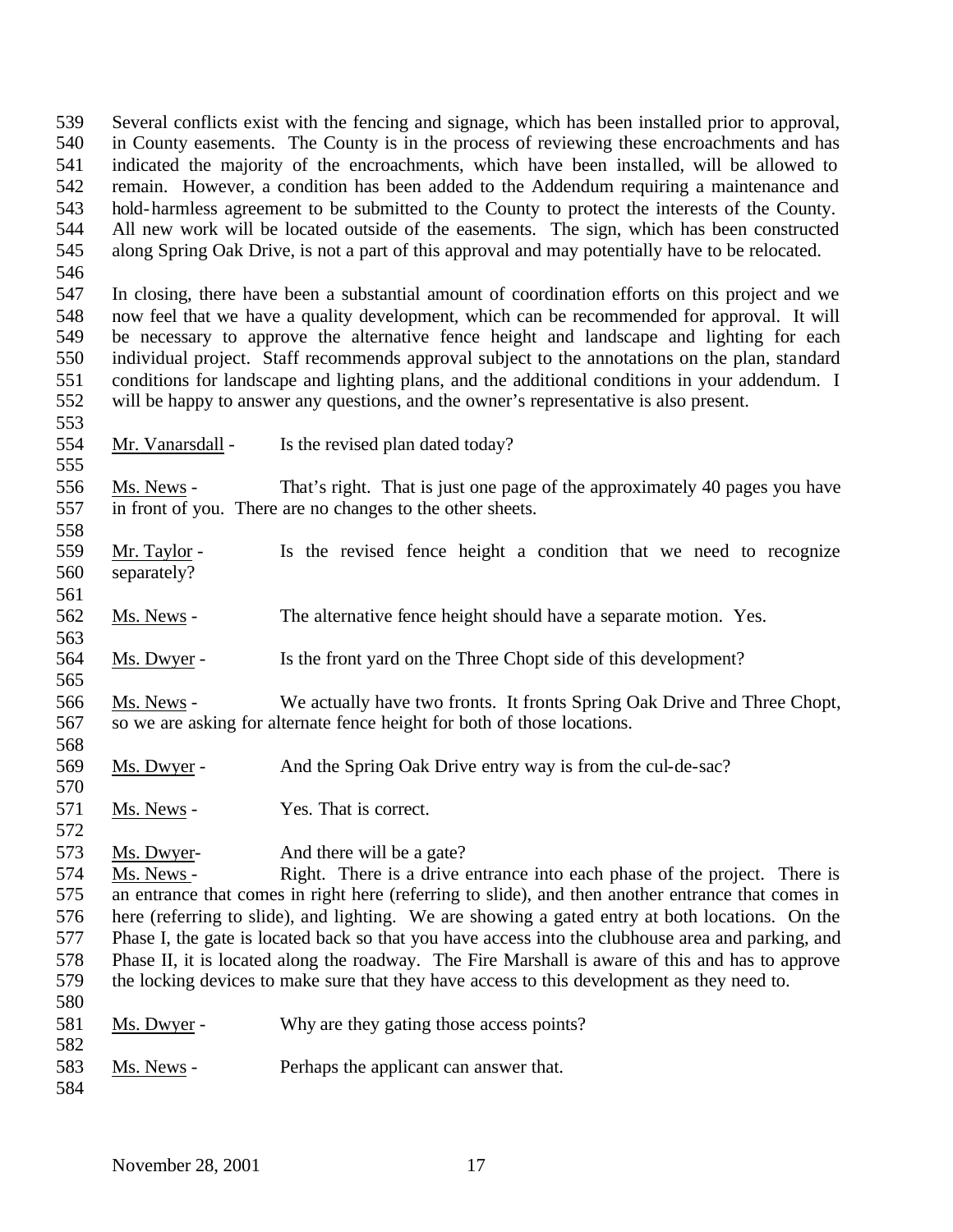| 585<br>586 | Ms. Dwyer -                              | Are they gating the access points to Three Chopt?                                                  |
|------------|------------------------------------------|----------------------------------------------------------------------------------------------------|
| 587        | Ms. News -                               | Yes.                                                                                               |
| 588        |                                          |                                                                                                    |
| 589        | Mr. Archer -                             | Any further questions from the Commission?                                                         |
| 590        |                                          |                                                                                                    |
| 591        | Mr. Taylor -                             | Ms. News, you mentioned that Mr. Haithcock looked over the fence along                             |
| 592        |                                          | the north side. Is he aware of, is he aware then, I assume, of what we are doing and agrees with   |
| 593        | it?                                      |                                                                                                    |
| 594        |                                          |                                                                                                    |
| 595        | Ms. News -                               | Yes. He has come in and looked at the plans. The only thing he asked was                           |
| 596        |                                          | that the fence be moved one foot off of his property line, so there would be no disturbance on his |
| 597        |                                          | property line, to allow the installation of the fence, and we annotated the plan.                  |
| 598        |                                          |                                                                                                    |
| 599        | Mr. Taylor -                             | The applicant has accepted that?                                                                   |
| 600        |                                          |                                                                                                    |
| 601        | Ms. News -                               | Yes, they have.                                                                                    |
| 602        |                                          |                                                                                                    |
| 603        | Mr. Taylor -                             | My other question then is more of a comment. I appreciate the                                      |
| 604        |                                          | cooperation of the requester in allowing this connection to the Pruitt Property. I think that is a |
| 605        |                                          | key part to the design, and I do recognize their generosity and sensitivity to allowing people to  |
| 606        |                                          | have an access open to Short Pump Crossing Shopping Center.                                        |
| 607        |                                          |                                                                                                    |
| 608        | Ms. News -                               | Yes. That will be a nice amenity to this project.                                                  |
| 609        |                                          |                                                                                                    |
| 610        | Mr. Archer -                             | Any further questions? Someone had a question for the applicant. Would                             |
| 611        | the applicant come forward, please?      |                                                                                                    |
| 612        |                                          |                                                                                                    |
| 613        | Mr. Cochran -                            | Mr. Chairman and members of the Commission, my name is John                                        |
| 614        |                                          | Cochran with Youngblood, Tyler and Associates. With me today are members of the owner and          |
| 615        |                                          | a representative from the landscape architect. We have reviewed all conditions and are in          |
| 616        |                                          | agreement with the conditions. The situation concerning the gates, it appears that the owner does  |
| 617        |                                          | not want to install them and we'd like to delete them from the plan, and I'd be happy to answer    |
| 618        | any questions you might have.            |                                                                                                    |
| 619        |                                          |                                                                                                    |
| 620        | Mr. Archer -                             | All right. Any questions for the applicant?                                                        |
| 621        |                                          |                                                                                                    |
| 622        | Ms. Dwyer -                              | That kind of answers my question. That is it.                                                      |
| 623        |                                          |                                                                                                    |
| 624        | Mr. Cochran-                             | Also, I would like to say this has been a long and complicated process and                         |
| 625        |                                          | I'd like to thank the staff and Leslie News and Mr. Taylor, as well, for a lot of hard work that   |
| 626        | was put into it to get us to this point. |                                                                                                    |
| 627        |                                          |                                                                                                    |
| 628        | Ms. Dwyer -                              | So, should there be an annotation to the plan, that the gates will be                              |
| 629        | deleted?                                 |                                                                                                    |
| 630        |                                          |                                                                                                    |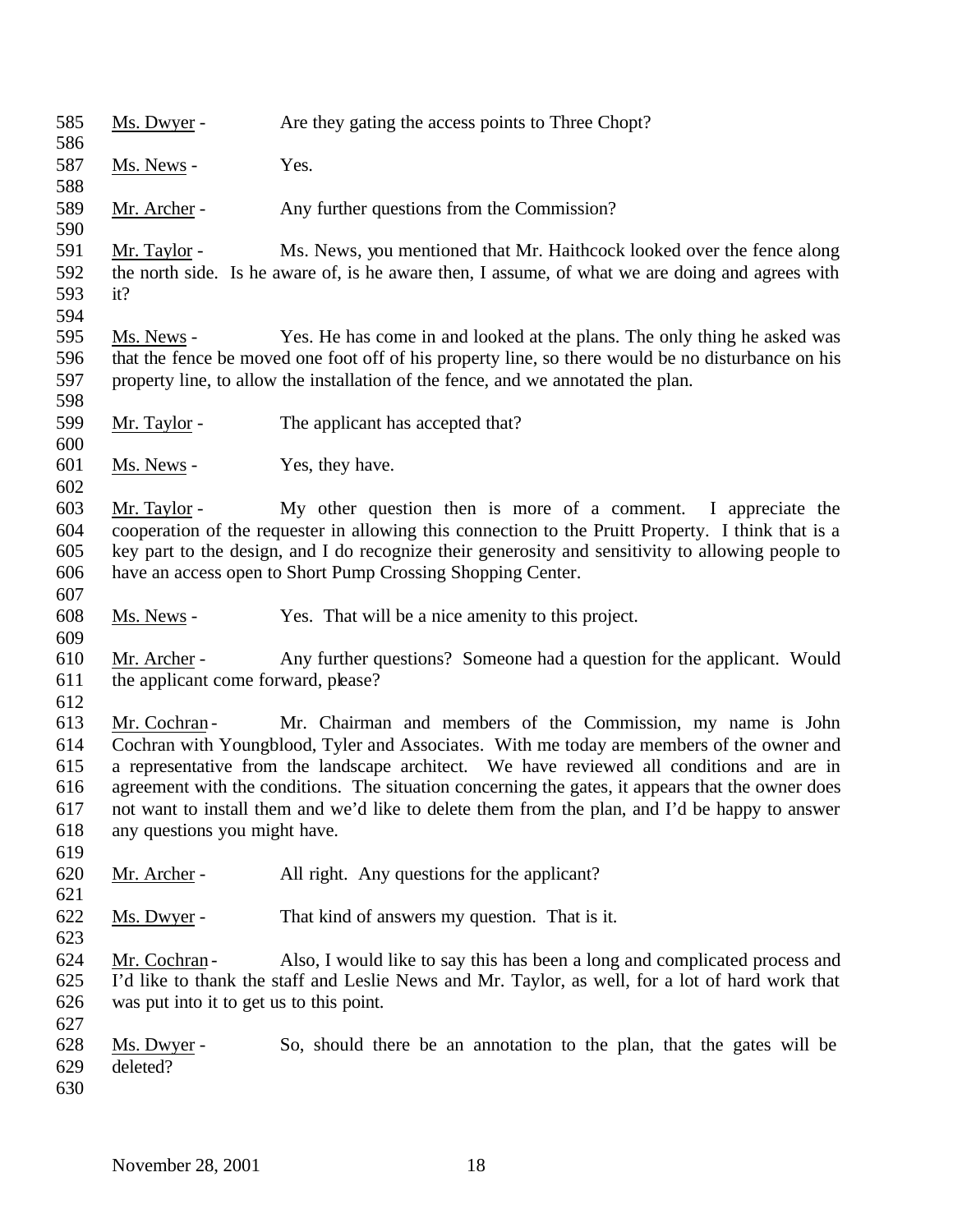- 631 Mr. Cochran If we can do it that way, I can follow up with a letter. Whatever is most convenient.
- 

 Mr. Taylor - I think probably both. What we will do is recognize this – just a comment today – that the annotation will be on the plan, and we'll make the annotation and I think probably the best thing for you to do is, by letter, to document the file.

Mr. Cochran - I would be happy to do that.

 Mr. Silber- This may be a change that I was not aware of and maybe staff was not aware of. Ms. News, can you speak to that and whether there is anything else, any implications 642 that may result with the removal of this fence or gate? 

 Ms. News - The only other thing is that we would need is to delete Condition No. 7 in your Addendum, which addresses the provision of the fence. I don't think anybody would have any objections to eliminating the gates.

Mr. Silber - The other fencing aspect and design concepts are in place?

650 Mr. Cochran - That is correct, at this time. Yes.

- Mr. Silber So it would simply be removal of the gate?
- 654 Mr. Cochran That is correct.
- Mr. Archer OK, any further questions, comments?
- Mr. Taylor Let me just clarify that. Shall we delete Condition No. 7 as a condition?
- Ms. News For both Phase I and Phase II, take Condition No. 7 off of your addendum. We will just be approving additional condition No. 6.
- Mr. Taylor All right, Mr. Chairman, I think I am ready.
- Mr. Archer - All right, Mr. Taylor.

 Mr. Taylor - I move approval of LP/POD-40-96. The Madison @ Spring Oak Phase I – Three Chopt Road, subject to standard conditions for developments of this type, the annotations on the plan, the revision to the addendum, and the deletion of Condition No. 7.

- Mr. Vanarsdall Second.
- 

- Mr. Archer Motioned by Mr. Taylor and seconded by Mr. Vanarsdall. All in favor of the motion say aye. All opposed say no. The motion passes. Mr. Kaechele abstained.
- 
- The Planning Commission approved Landscape and Lighting Plan for LP/POD-40-96, The Madison at Spring Oak Phase I – Three Chopt Road, subject to the revised plan, the annotations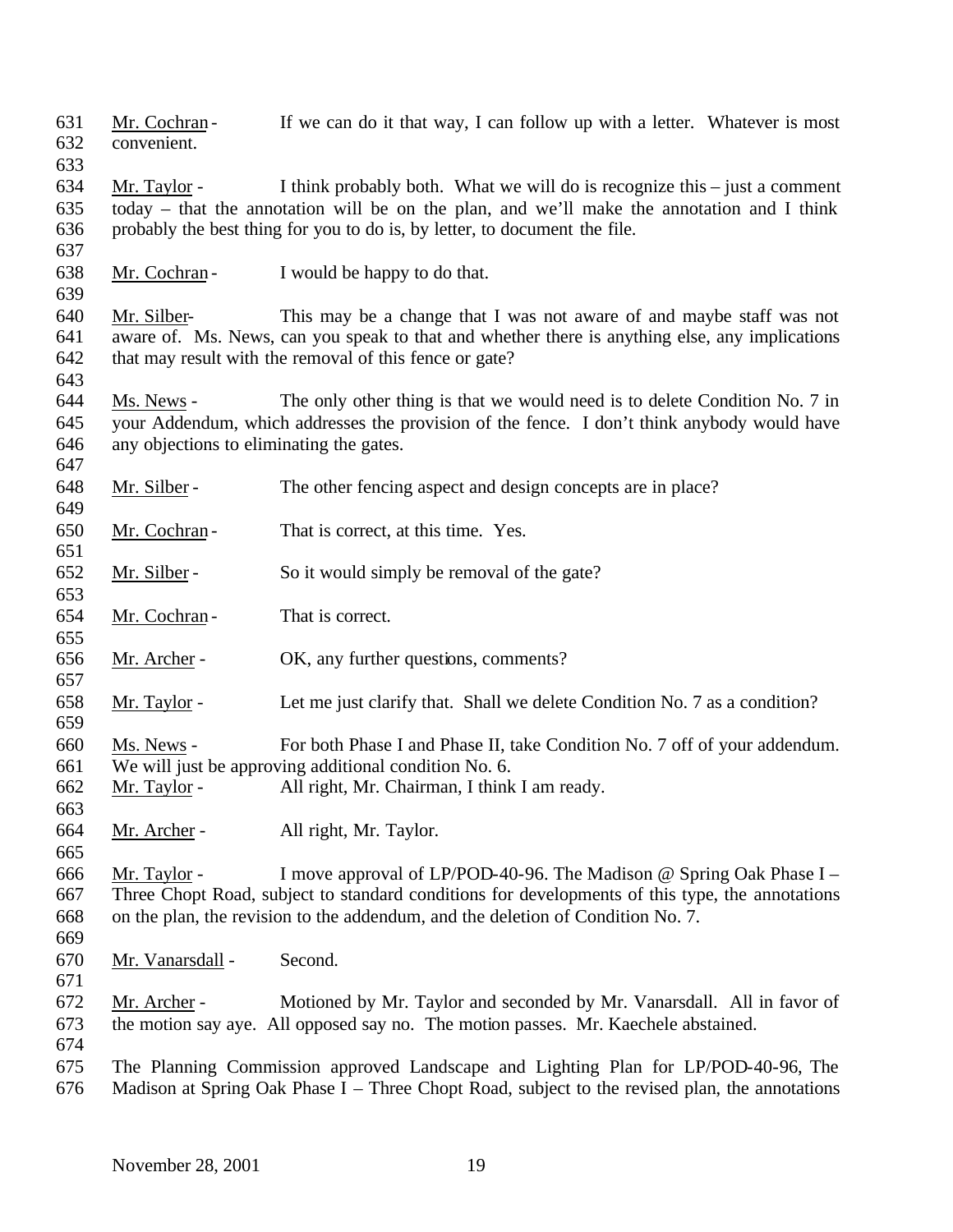on the plan, the standard conditions for developments of this type, and added Condition No. 6 as shown below:

- 6. Prior to issuance of any final certificate of occupancy for this development, a maintenance and hold harmless agreement shall be submitted to the Planning Office indicating that the owner shall be responsible for removal, replacement, and/or relocation of any planting, fences, signs or other improvements in County-owned drainage and utility easements and/or County owned right-of-way, as deemed necessary by the County for maintenance of County-owned facilities. Should the County be required to remove any of these improvements for the purpose of maintenance or repair of County facilities, the County shall not be responsible for damage to or replacement of said improvements. The final wording of this agreement shall be as required by the Director of Public Utilities and Director of Public Works, and as approved by the County Attorney.
- Mr. Silber Mr. Taylor, I think we will also need a motion on the alternative fence height plan.
- Mr. Taylor Yes, Mr. Silber. I agree. Is the move appropriate at this time?
- Mr. Archer Yes, sir.

- Mr. Taylor Mr. Chairman, as an additional motion, I will move that the requirement for the alternate fence height be approved.
- Mr. Vanarsdall Second.
- Mr. Archer Motion by Mr. Taylor and seconded by Mr. Vanarsdall. All in favor of the motion say aye. All opposed say no. The ayes have it. The motion is granted.
- The Planning Commission approved Alternate Fence Height for LP/POD-40-96, The Madison @ Spring Oak Phase I – Three Chopt Road.
- 709 Mr. Archer Do we need to hear anything, Mr. Secretary?
- 711 Mr. Silber No, I think she has already spoken to both of these.
- Ms. News The presentation covered both projects.
- Mr. Archer All right. Mr. Taylor.
- Mr. Silber Mr. Taylor, we will need a motion again for these two on the landscape and lighting plan, and a separate motion for the alternative fence height.
- Mr. Taylor I move approval of LP/POD-82-96, The Madison @ Spring Oak Phase II – Three Chopt Road, to allow the fence, and subject to the standard conditions for landscaping and lighting plans, and Condition No. 6 and deleting No. 7 on the Addendum.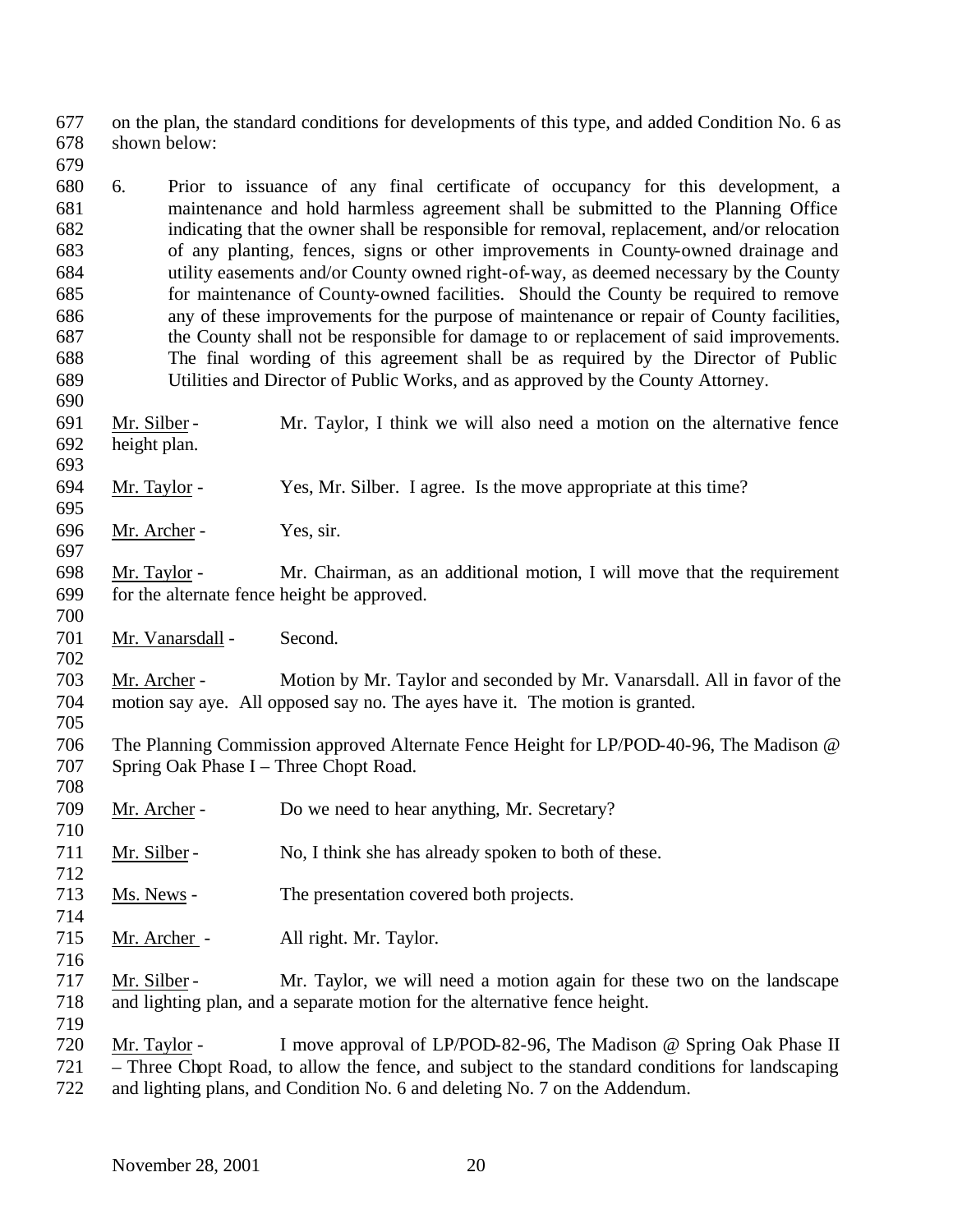Mr. Vanarsdall - Second.

 Mr. Archer - Motion made by Mr. Taylor and seconded by Mr. Vanarsdall. All in favor of the motion say aye. All opposed say no. The ayes have it. The motion is approved. Mr. Kaechele abstained.

 The Planning Commission approved LP/POD-82-96, The Madison @ Spring Oak Phase II – Three Chopt Road, subject to the annotations on the plan, to allow the fence, and standard conditions for landscape and lighting, plus added Condition No. 6 as shown below:

 6. Prior to issuance of any final certificate of occupancy for this development, a maintenance and hold harmless agreement shall be submitted to the Planning Office indicating that the owner shall be responsible for removal, replacement, and/or relocation of any planting, fences, signs or other improvements in County-owned drainage and utility easements and/or County owned right-of-way, as deemed necessary by the County for maintenance of County-owned facilities. Should the County be required to remove any of these improvements for the purpose of maintenance or repair of County facilities, 741 the County shall not be responsible for damage to or replacement of said improvements. The final wording of this agreement shall be as required by the Director of Public Utilities and Director of Public Works, and as approved by the County Attorney.

- Mr. Taylor Mr. Chairman, I move approve of the alternative fence height.
- Mr. Vanarsdall Second.
- Mr. Archer Motion by Mr. Taylor and seconded by Mr. Vanarsdall. All in favor say aye. All opposed say no. The ayes have it. The motion carries. Thank you, Ms. News.
- 

- The Planning Commission approved Alternative Fence Height for LP/POD-82-96, The Madison @ Spring Oak Phase II – Three Chopt Road.
- Mr. Silber The next item is on Page 9. This was on the Expedited Agenda, but has been pulled off of the Expedited Agenda.
- 

### **SUBDIVISION**

- 
- Raintree East (November 2001 Plan) Youngblood, Tyler and Associates for Ivystone Properties, Inc: The 3.20 acre site is located on the south line of Ridgefield Parkway approximately 600 feet west of Falconbridge Drive on parcel 67-A-19. The zoning is R-2A, One-Family Residence District. County water and sewer. (Tuckahoe) 7 Lots
- 
- Mr. Archer Mr. Secretary, we already know that we have opposition to this. Perhaps
- it would be good to explain the time limits that we use to conduct this.
-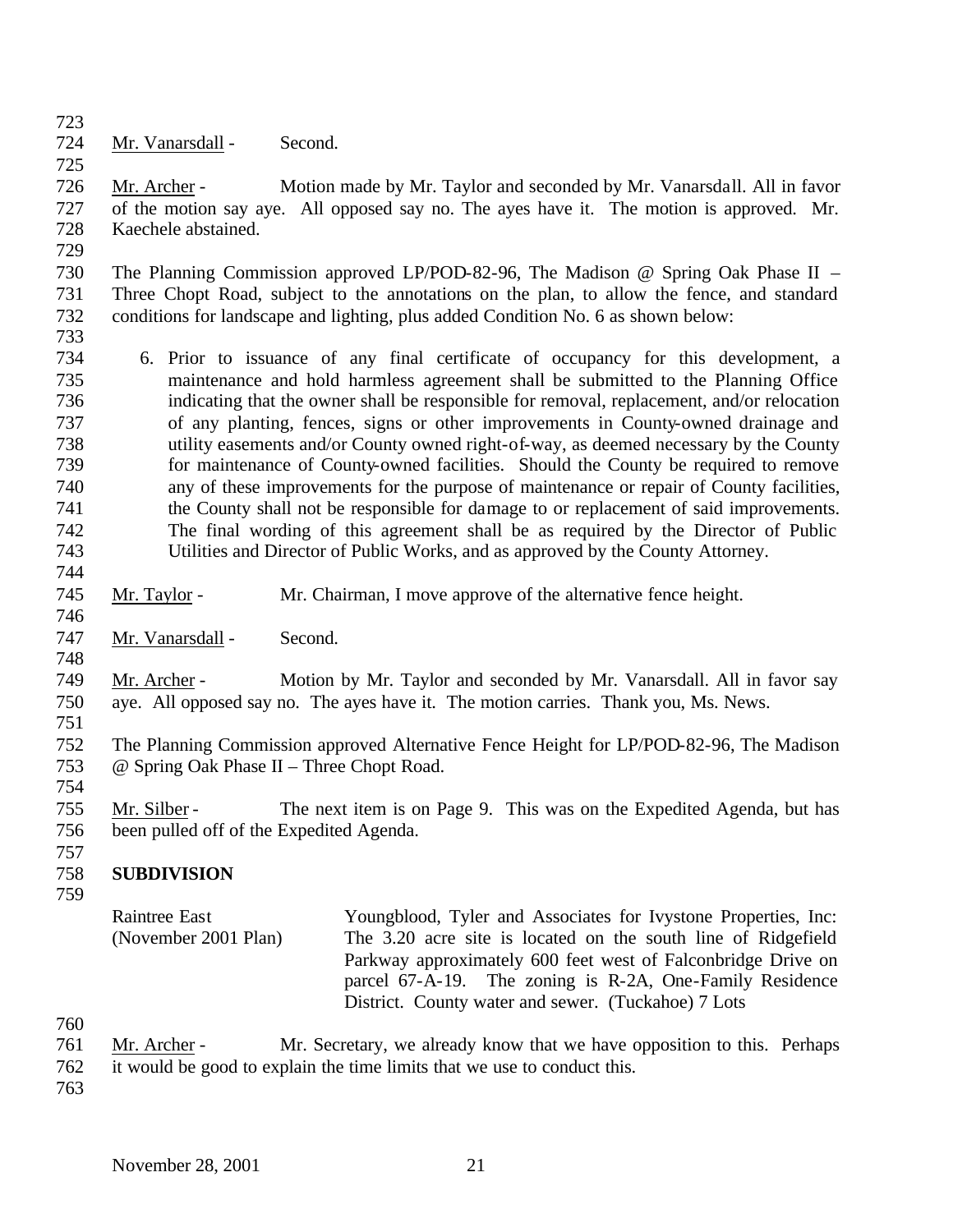Mr. Silber - Yes, sir. The Planning Commission's policies relative to the amount of time that is available for presentation. The applicant is provided 10 minutes to present their case on this request. Some of that time can be saved for rebuttal. The opposition has a total of 10 minutes, also, in presenting their case.

769 Mr. Archer - All right. Ms. News.

 Ms. News - This request is for conditional approval of seven lots. There have been several requests for subdivision approval on this site in the past and a recent rezoning, which was 773 denied. The unique shape and topography presents challenges for development. Staff believes<br>774 this proposal is an improvement over the previous submissions. This proposal allows this proposal is an improvement over the previous submissions. This proposal allows development of seven lots, but restricts the access by private drive to two locations. The applicant will be required to submit full construction plans on the location of the drive and dwelling and driveway locations on each lot, full grading and erosion control plans for all lots prior to final approval for any construc tion. Drainage and circulation considerations will be carefully reviewed. Staff recommends approval subject to the annotations on the plans, additional condition No. 13, and I'd be happy to answer any questions. Representatives of the Department of Public Works are also present. 

- Mr. Archer Thank you, so much, Ms. News. Are there questions from the Commission?
- Ms. Dwyer Condition No. 13 is actually on the Agenda, not on the Addendum.
- Ms. News That is correct. In the Addendum we eliminated No. 12 and gave a revised recommendation.
- 

 Ms. Dwyer - Any further questions from the Commission? All right. I think we need to hear from the applicant.

 Mr. Youngblood - Good morning. I am Dick Youngblood, with Youngblood, Tyler and Associates. We had placed this on the Expedited Agenda because we didn't have any problems with the conditions once they were amended to eliminate Condition No. 12, and I guess you need to hear from the people who have concerns about the drainage and we will reserve the rest of our time, unless you have questions.

- Ms. Dwyer I have one question. We have deleted No. 12 on the Addendum, but the 801 substance of Condition No. 12 is, in any case, on the plan.
- 

- Mr. Youngblood We understand the annotations.
- Ms. Dwyer What is the difference and why did you want this?
- Mr. Youngblood I didn't like the language of No. 12 referring back to the Zoning Ordinance, which is the Subdivision Ordinance.
-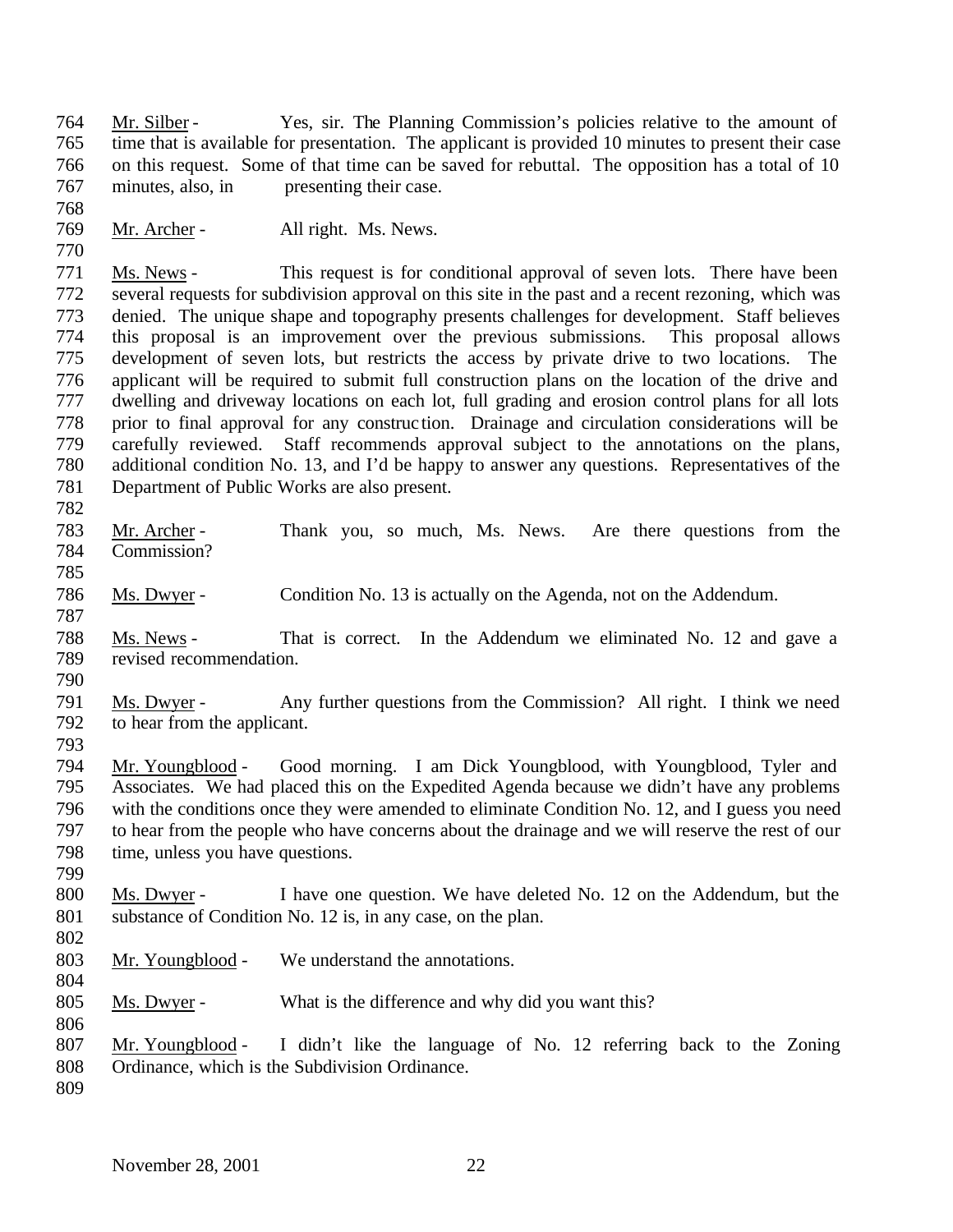| 810        | Ms. Dwyer-                                                                                          | So what                                                                                          |  |  |
|------------|-----------------------------------------------------------------------------------------------------|--------------------------------------------------------------------------------------------------|--|--|
| 811        |                                                                                                     |                                                                                                  |  |  |
| 812        | Mr. Youngblood -                                                                                    | Because they are saying the things, those things are not covered in that                         |  |  |
| 813        | Ordinance or specifically spelled out.                                                              |                                                                                                  |  |  |
| 814        |                                                                                                     |                                                                                                  |  |  |
| 815        | Ms. Dwyer -                                                                                         | Which items are you referring to?                                                                |  |  |
| 816        |                                                                                                     |                                                                                                  |  |  |
| 817        | Mr. Youngblood -                                                                                    | The sighting of homes and grading plans.                                                         |  |  |
| 818        |                                                                                                     |                                                                                                  |  |  |
| 819        | Ms. Dwyer -                                                                                         | So it is the reference to Chapter 24 of the Code that you objected to?                           |  |  |
| 820        |                                                                                                     |                                                                                                  |  |  |
| 821        | Mr. Youngblood -                                                                                    | Yes, ma'am.                                                                                      |  |  |
| 822        |                                                                                                     |                                                                                                  |  |  |
| 823        | Ms. Dwyer -                                                                                         | So lot design is not a part of Chapter 24?                                                       |  |  |
| 824        |                                                                                                     |                                                                                                  |  |  |
| 825<br>826 | Mr. Youngblood -                                                                                    | No, ma'am.                                                                                       |  |  |
| 827        |                                                                                                     |                                                                                                  |  |  |
| 828        | Ms. Dwyer -                                                                                         | I might ask staff to respond to that and hear the opposition now.                                |  |  |
| 829        |                                                                                                     |                                                                                                  |  |  |
| 830        | Mr. Youngblood -                                                                                    | OK. Thank you.                                                                                   |  |  |
| 831        | Mr. Archer -                                                                                        | OK. We will hear from the opposition now or whoever would like to be                             |  |  |
| 832        |                                                                                                     | the spokesperson. Will you come up? You can have as many as you like.                            |  |  |
| 833        | Ms. Dwyer -                                                                                         | You can all come on down to save a little time for anyone who wants to                           |  |  |
| 834        |                                                                                                     | speak. More than one can speak, but you have a total of 10 minutes.                              |  |  |
| 835        |                                                                                                     |                                                                                                  |  |  |
| 836        | Mr. Archer -                                                                                        | Please state your name and your residence, for the record, sir.                                  |  |  |
| 837        |                                                                                                     |                                                                                                  |  |  |
| 838        | Mr. Crump -                                                                                         | My name is R. C. Crump. I live at the corner of Bayleaf Court, Bayleaf                           |  |  |
| 839        |                                                                                                     | Court, Falconbridge and Ridgefield Parkway. I have lived there for 17 years. Long before         |  |  |
| 840        |                                                                                                     | Ridgefield Parkway was built. I came to all of the meetings. The engineers said that there would |  |  |
| 841        |                                                                                                     | never be a, when they built that road that there would never be a road leaving out of there onto |  |  |
| 842        |                                                                                                     | Ridgefield Parkway at the entrance to the Park. I went to two different meetings at Godwin High  |  |  |
| 843        |                                                                                                     | School. I have, since I have lived there, I had one automobile go through the fence that Henrico |  |  |
| 844        | County built at their expense, because of the closeness that they put the road to my property. I    |                                                                                                  |  |  |
| 845        | have lost three Lucidum bushes at the corner and a Leyland Cyprus, all because of accidents.        |                                                                                                  |  |  |
| 846        |                                                                                                     | There were so many accidents at Falconbridge and Ridgefield that the County police provided      |  |  |
| 847        | me with flares. Being retired, I am out there before the police and ambulance and fire are by at    |                                                                                                  |  |  |
| 848        | least 20 minutes, and I put flares out to protect the accident zone. Now, my problem is that if     |                                                                                                  |  |  |
| 849        | they have an entrance coming onto Ridgefield Parkway, if you understand that that is at the top     |                                                                                                  |  |  |
| 850        | of the hill, coming down Ridgefield it will be about 100 or 150 yards. It is downhill, in a 45 mile |                                                                                                  |  |  |
| 851        | an hour zone, and in morning rush hour they are going as high as 60. The smart trailer has          |                                                                                                  |  |  |
| 852        | clocked them at 60 and 65 mph. I have pulled several people out of automobiles that had             |                                                                                                  |  |  |
| 853        | horrendous accidents. Since I was told flatly twice that there would never be a road entering       |                                                                                                  |  |  |
| 854        | onto Ridgefield Parkway, directly across to the Park, I just want you to know the danger that you   |                                                                                                  |  |  |
| 855        |                                                                                                     | are incurring, and you are going to see some deaths and some mangled bodies. I live down 1500    |  |  |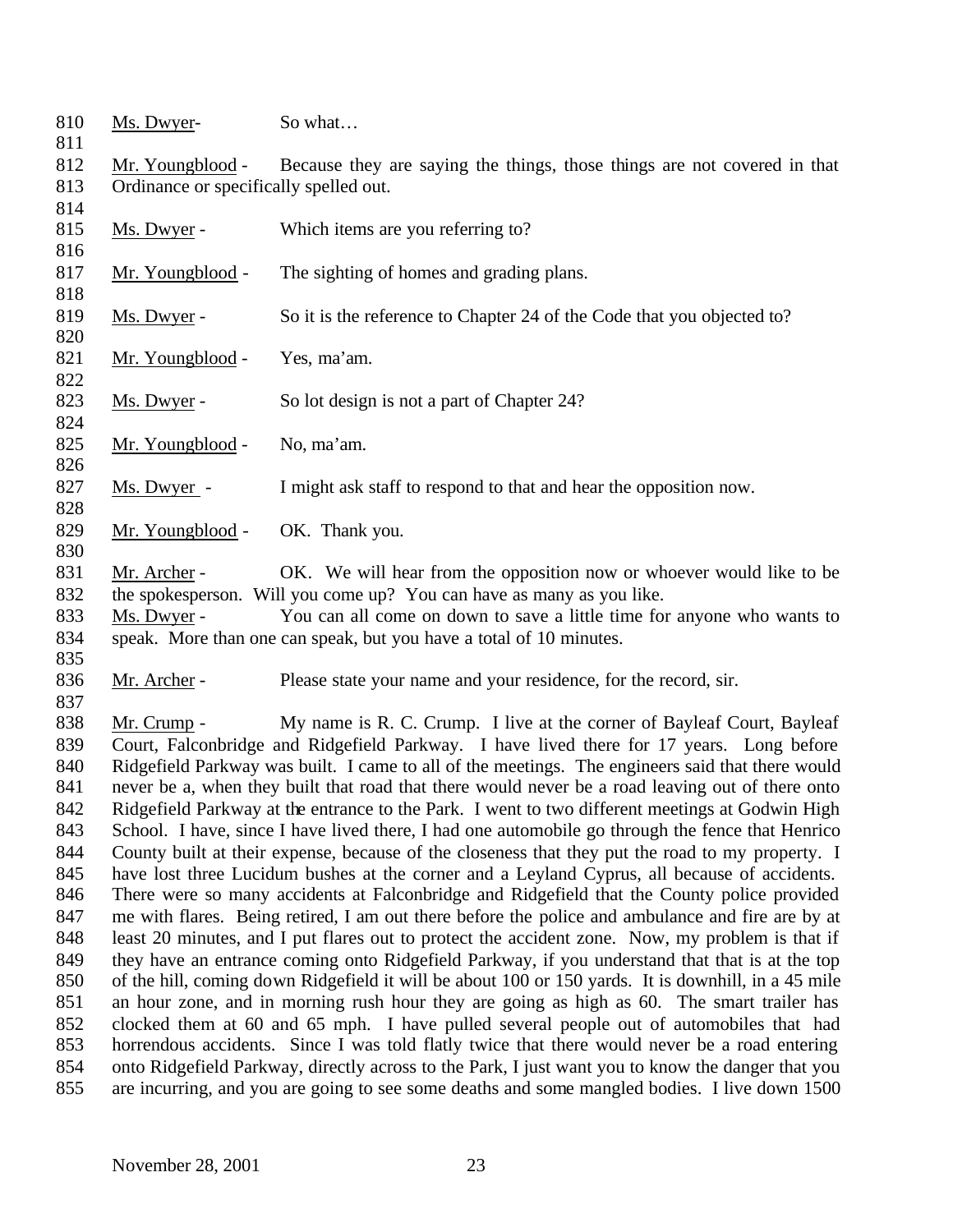yards below, and they zoom down there like mad, never paying any attention to the light, and 857 they are more concerned with, "I've got to get to work." And I am just saying, you can't safely let a road come into Ridgefield Parkway when the road is just barely over the crest of the hill in a 45 mph zone. So, I plead to you that the entrance to whatever they the building is to be done not be on Ridgefield Parkway. That is all I have to say.

862 Mr. Archer - Are there any que stions from Mr. Crump from the Commission members? Thank you, sir.

 Ms. Martin - Good morning, Mr. Chairman, and Board (sic) members. My name is Diane Martin. On the deed it is Patricia Diane Martin. I live at No. 5, which is the subdivision it would back up to at 1909 Bailey's Court. I am going to represent myself and Mrs. Bowling, who is at No. 6 on the map (referring to slide) at 1911 Bailey's Court, where, if you look on the map, you can see that No. 7 is backing up to our property. I have two concerns and have been at many, many Board meetings. No. 1, my property was built below Code. An engineer has told me that my house should never have been approved and built. No. 2, I have an odd-shaped lot. I have spent \$25,000 to have all of the wood replaced under my home because of drainage problems. I have had \$15,000 put in my yard for French drains. So, you can see I am concerned about two things: How it is going to be graded. If this is not level, that map makes it look level to Ridgefield Parkway. It is a drop-off. Mrs. Bowling lives higher than me. Her water runs off into my yard, and my yard runs off into No. 4. If you have a chance to look at No. 4 sometimes, which the lady does not have the ways and means to pay for it, she is divorced with children going to college. Her home looks as if it is ready to fall due to water and improper building, and an engineer has told us this. My second concern is I do work out of my home, and I am there, and I go out at various times of the day, rush hour at night, and the traffic out there is horrendous 881 on Ridgefield Parkway. I witnessed a lady going through the fence and up under almost the deck of Mr. Crump's home, which you see, (referring to slide), is at the end of Bailey's Court. In the last two weeks I have witnessed two accidents for which I heard the squealing tires and crash, gone out. One was a teenager who did not want to tell her father that she had rear-ended someone. I pulled her out. Had my cell phone. Because there is no fencing behind our home – you can walk right through it, and even though the police didn't come, I witness accidents all up and down that road all of the time. So I am very concerned about anything coming onto Ridgefield Parkway.

 We have had five families in Bailey's Court to leave in the last eight years who have children, and the reason for this is because people think our cul-de-sac is a cut-through to skip the light at Ridgefield Parkway and Falconbridge Road, in order to beat the light to get to Ridgefield Parkway. So, they fly up into the cul-de-sac. There is a sign at the end at Mr. Crump's property that says "Dead End", but it is approximately about this size. They don't see it. There are at least 20 to 25 cars a day that turn around in my driveway, thinking they are going to get to Ridgefield Parkway. Children used to play out there on their bicycles, but they don't let it. The bus has a hard time coming down in here (referring to slide), so if you are thinking about even doing a cul-de-sac on Ridgefield Parkway, I am still concerned how the bus or anybody is going to get in and out of there safely because of traffic.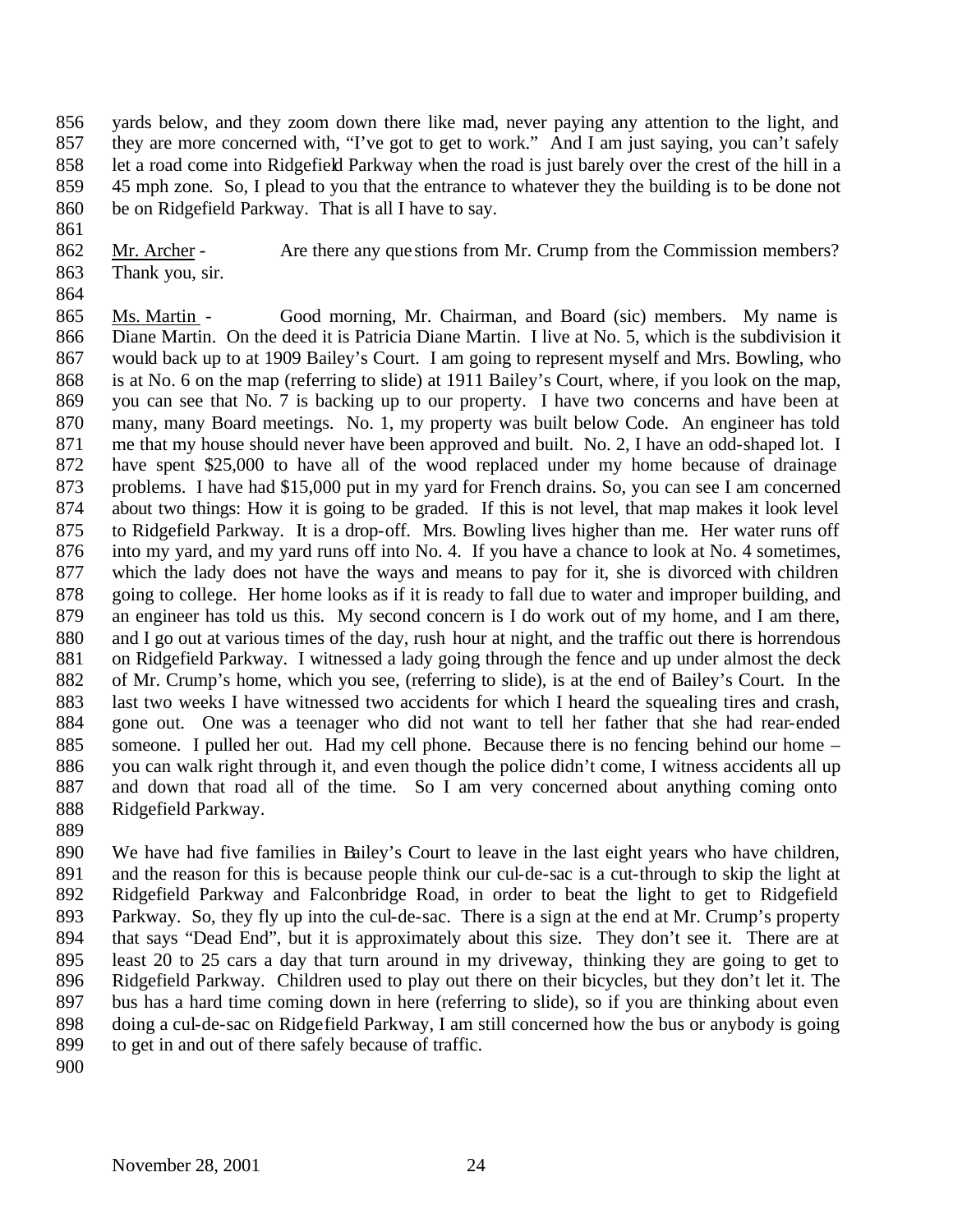No. 2, there is a fence, and it is not on this map (referring to slide), that was provided and built down from No. 6 all the way to the light on Ridgefield Parkway, and that fence is jumped by teenagers. The police are out constantly, because we have a neighborhood watch. We have things going on in that park that shouldn't be going on at nighttime. Teenagers are parking, jumping the fence; they're coming through our yard. They're going over there to drink, drugs and other things. We have police up in our parkway all the time for fast drivers and other things that are associated with the Park. So, I am very concerned about anything being built, in any kind of opening on Ridgefield. And I have lived in this home since 1986. I am the second owner.

- 
- Ms. Dwyer Mrs. Martin, is it your observation that people are speeding, traveling eastbound on Ridgefield toward the light at Gaskins?
- 

914 Ms. Martin - It is actually on the side of Mrs. Bowling's home. Now Mrs. Bowling is a widow. She is 78. She is in the back of the room. She and I hear things. We are running out there hoping no one is dead, and it is on her side. It is coming out where this subdivision is planned to be built and pulls out into the road, and that is the reason why we are very, very concerned. It is coming down that hill. See, I walk my dog. I think that it is interesting. I walk my dog on the property that is not owned by Mr. Wilton, just the street property with a leash on, too, in the morning, and the people are blowing the horn at me, and I am going back towards Flintwood, which is the opposite direction. They are blowing the horn at me, thinking I am going out in front of them. It is absolutely a mad house there at 5:00 p.m. traffic and also in the morning, as well as at night. It is obviously worse in the summer time because we have Godwin High School, which is out. You see, they use Falconbridge Road as a cut-through from Pump. They use Flintwood to come through to get to Ridgefield. They come up into ours, like Dawndeer, thinking it is cut-through to get to Ridgefield. So, Ridgefield is becoming a very, you know, when I lived there the Park had not even been finished. So, traffic has almost like – it is ten times what it used to be.

 Ms. Dwyer - One statement that you made was that this subdivision we are considering today would be served by a cul-de-sac. 

 Ms. Martin - Well, it is my understanding that there might be a road that comes, since it was like one entrance or something that was my understanding.

- 936 Ms. Dwyer Two. I wonder if, Ms. News...
- 938 Ms. Martin Is this coming from there and going out into Ridgefield Parkway?
- 940 Ms. Dwyer Ms. News, could you show Ms. Martin how the road is planned?

 Ms. News - This is the park and this would be a private driveway that would come in off of Ridgefield and run along the front of the lots and separate them from Ridgefield, and have another exit back out.

Ms. Martin - I figured it was my interpretation, because it is a circular, like a cul-de-sac.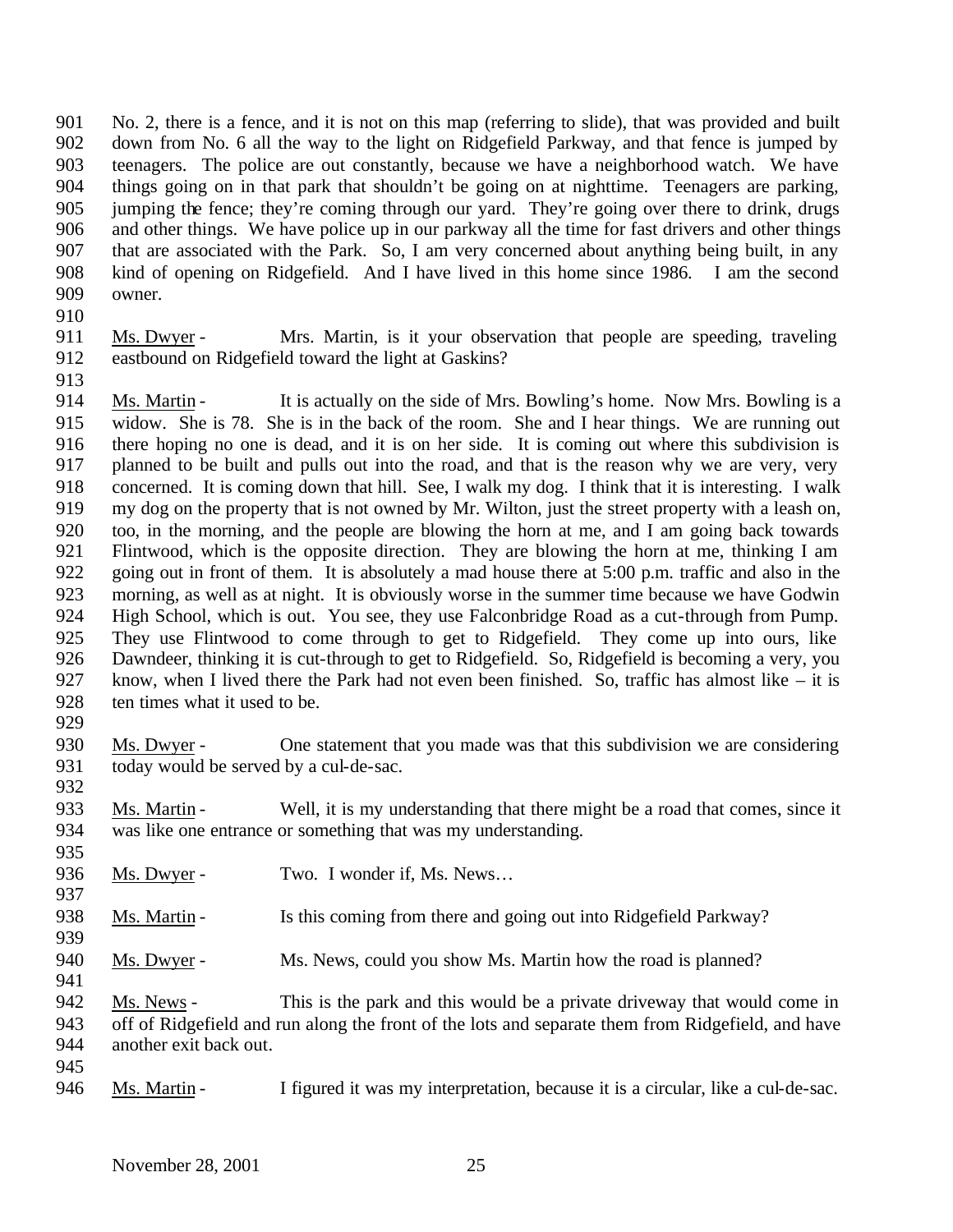- 
- 948 Ms.Dwyer Kind of u-shaped...

 Ms. Martin- Between you and I, anything that comes out on that road is a danger. You know as well as I that once they finish 288 that road is not going to be secondary to a lot of people. People are going to skate on this road to get up. To be very honest with you, when I bought my home no one ever told me that a road would go past the Park. If they had told me that there was a good idea, I might not have bought my home. It is a great access, if you live in Raintree, to jump on the interstate, but it is horrible to get in and out of, even with a light. 956 Because they do try to beat it. We've had more accidents than you can possibly imagine. The police are out there all of the time. So, traffic is a big concern to me. police are out there all of the time. So, traffic is a big concern to me.

959 Ms. Dwyer - Thank you.

 Mr. Crump - I just can't understand how your engineers can go back on their word, when they have not said once but twice that there would never be a road across Ridgefield Parkway, at the Park entrance. They flat out said, "It is too dangerous." And the traffic is next to Parham Road, every ambulance, fire engine and police car, that artery is used. And I am just saying that if you put an entrance coming into a small area where they are going to have to slow down to five mph to make the turn, and getting out of it is going to be an up-hill arrangement. You are going to create an awful, awful danger, and you are the one that is going to have to pick up the kids and the mothers that get creamed in the road. That just bothers me. I am too old to worry about myself. I mean, I will be there to throw out flares. I am, by the way, because of all of this, a Motorist Assistant with the Police Department, so I see a lot of it. And I just don't want it near home anymore than I have to.

Mr. Kaechele - Mr. Crump, were you referring to the connection to Dawndeer Lane?

 Mr. Crump - No. They never mentioned Dawndeer. I emphatically said that there would never be an entrance onto Ridgefield Parkway from that area, going into the Park. It would be too dangerous. It is coming over that crest at 45 mph plus, and any vehicle will be on top of them before they can get into second gear.

- Mr. Kaechele Well, OK. I can understand if you're connecting the whole subdivision back to Ridgefield, but with seven versus maybe 50 or 100, it is perhaps a different scenario.
- Mr. Crump- Well, if they have an entrance into Dawndeer, and that I don't know. You would have another artery to Ridgefield, and then you are going to multiply your problems.
- Mr. Kaechele Well, if you had that, you would probably have to have a signal there.

984 Mr. Crump - Well, a signal does not do much good. I mean, they put a signal finally at Falconbridge. It only slowed down the accidents. I finally got the Traffic Director to come out and the gentleman did a great job. He put a concave lens in, because the people were looking past the light at Falconbridge, trying to make the light at Gaskins, and even though people were turning, they were looking and they've got to make that light to get to work. And that is where the bad accidents occurred. Now, you put an accident there, you have got to realize that light is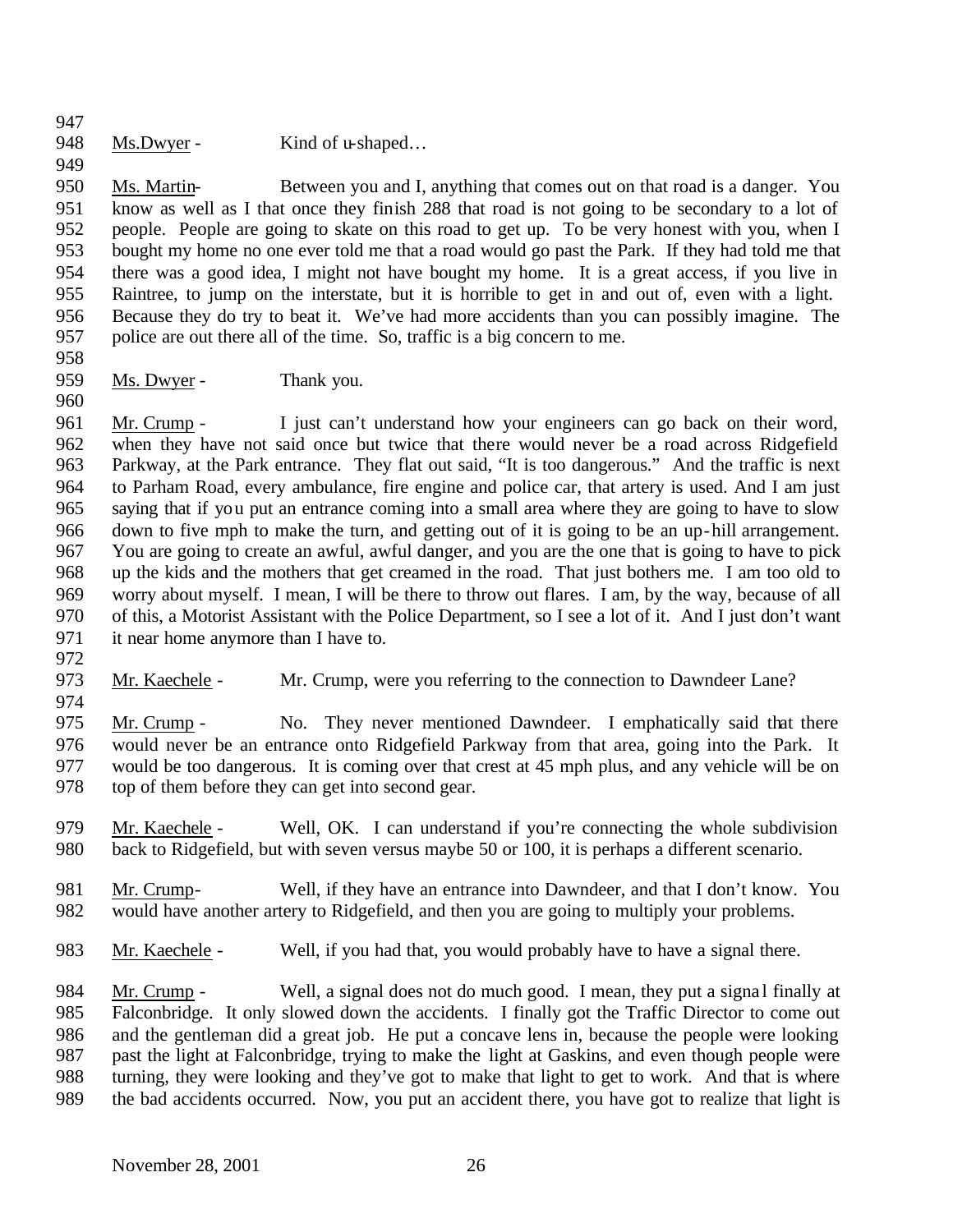just going to be seen once they crest that hill. At 45 mph you don't have too many seconds before you've got to have made some dramatic action in order to avoid an accident, or you will never come to a stop in that area in that time.

Ms. Martin **-** There is also a light at Flintwood, and that does not stop the matter.

 Mr. Vanarsdall - Let me ask you a question. Who was it that promised you that this would never go through? 999 Mr. Crump- The two engineers that did the project when the Park, I was... 1001 Mr. Vanarsdall - Were they County Engineers? Mr. Crump - Yes. And they also told me that the road would not be higher than my

 backyard, because the drainage was to the Park, and they put in an open-face sewer and they've never gotten one cup of water out of it. All of the water comes down my yard.

- Mr. Vanarsdall The reason that I asked you the question is that, have you all had a meeting about this with Ms. Dwyer or Ms. O'Bannon? Have you all had any kind of meetings with Mr. Youngblood?
- 1010 Ms. Dwyer - No.
- 

- 1012 Mr. Crump We have had no meetings.
- 1014 Mr. Vanarsdall Today is the first time that you heard about it?
- Ms. Martin Yes. I have been calling because there have been people in my backyard that I didn't know who they were, and I wanted to know if the County was out taking a look at 1018 the water problems, and that is how I found out.
- Mr. Crump They had a scheduled meeting somewhere before, and they didn't proceed or what have you. They put blue and white signs out. We were prepared to go to it, and I have forgotten now what happened, but it never came to fruition.
- 1024 Mr. Vanarsdall That was zoning.
- 1026 Mr. Silber That was when the property was up for rezoning. That is not what is before us today. Before us today is a subdivision with the existing zoning. I think that one of the challenges is that we have about a three-acre tract of land and that the property owner has a right to develop the piece of land. It is been a real challenge trying to figure out what is the best use of this property.
- Ms. Martin Yes, I understand that, and Mr. Williford, I understand, owns the property. He got this property, because I have had discussions with him a long time ago. He got this property when it was given to him over the Deep Run Park. It was given back to him, because he gave some land to Deep Run Park. He has never been extremely happy with it, because he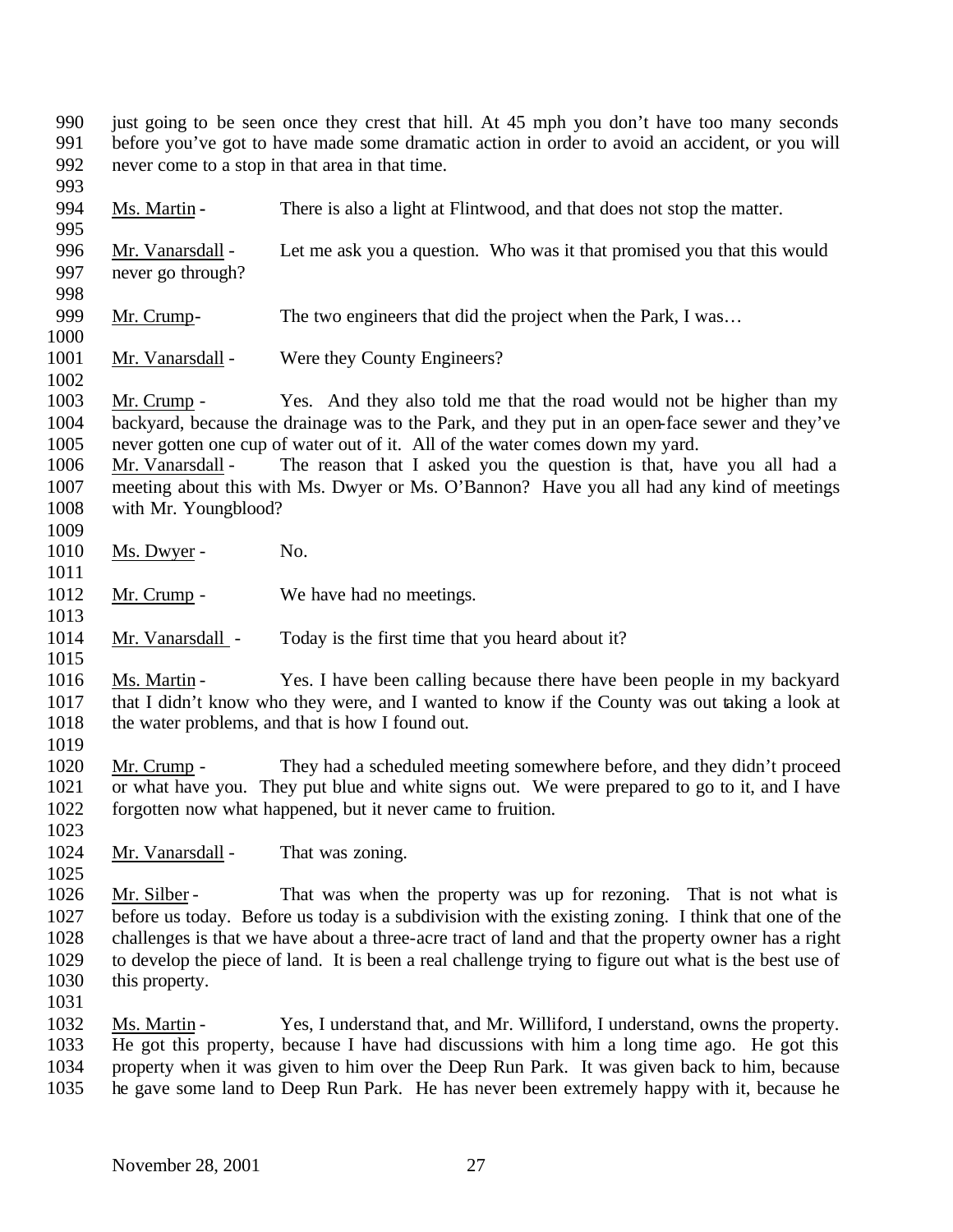- has always been concerned that he couldn't develop it because it is not flush with the street. It drops off. There are huge pipes underneath the street that come from Deep Run Park. When it rains and rains, that water is running on that property and running down. So, I've had it very, very wet in my back yard.
- 
- Mr. Vanarsdall They are the things that should have been settled before today. Is it yes or no, the reason it drains that way, and the reason they are going to do it, and so forth. That is the only thing I am saying.
- 

 Ms. Martin - But he never changes the topography. I don't want to have to go and do more work on my yard. I have had to do a lot of work on my yard because of the topography of this land when these houses were built, and Mr. Williford built most of the houses on this cul-de- sac, some of the houses on this cul-de-sac. He built Mr. Crump's home. And the water runs in his home, and how much money has he spent? He has rebuilt his entire house.

 Mr. Crump - Sir, I realize I am not in you all's business, but I was a financial planner. I don't know beans about how to process or what have you. I have come over here to let you know the facts of living there for a number of years that I have lived there, the dilemmas that have occurred, and I am not trying to tell you how to run your business, but I am just saying "Don't create a canker that you are not going to get rid of. It is going to injure a lot of people. Thank you."

 Ms. Dwyer - I was just going to comment that I have spoken to Ms. News and the County, and also to Ms. Martin. We spoke about the drainage issue, before I remember that you were here for the zoning case that was denied some time ago. The County has a great number of conditions and requirements with regard to the drainage. They are fully aware of the topography and the complications that that creates with development, and the goal of the County Engineers who reviewed this drainage plan and the grading plan would be to ensure that the drainage is not any worse now than it was before development, and that post-development would not be any worse than pre-development. There is a possibility and some engineers say that it could be improved because of whatever drainage system they come up with, and that is something that the County is aware of, and will be very attentive to when the development is processed.

 The traffic question is another question. Before I ask Mr. Eure to come up, with the Traffic Engineer's office, I would like to say that I believe, I wasn't there, Mr. Crump, so I am not sure what was said and what promises were made, but I believe Mr. Kaechele was getting to the point that engineers were assuring you that there would be no access to Ridgefield Parkway where the Park entrance is that would service lots of homes, that is the whole Raintree neighborhood. What we are dealing with, in other words, Dawndeer would not be cut through to Ridgefield.

 What we have here is an infill piece of property that, as you know, has a lot of development challenges. Access has to be provided to the property in some way, and we have been struggling, I think, for a number of years to try to determine what the best access is for these lots. A seven-lot access to Ridgefield is going to be different from an access that provides access to Ridgefield that serves hundreds of homes. And that is certainly something that we will avoid, but I would like to hear from the Traffic Engineer and what he has to say about the traffic concerns that have been expressed about access to Ridgefield.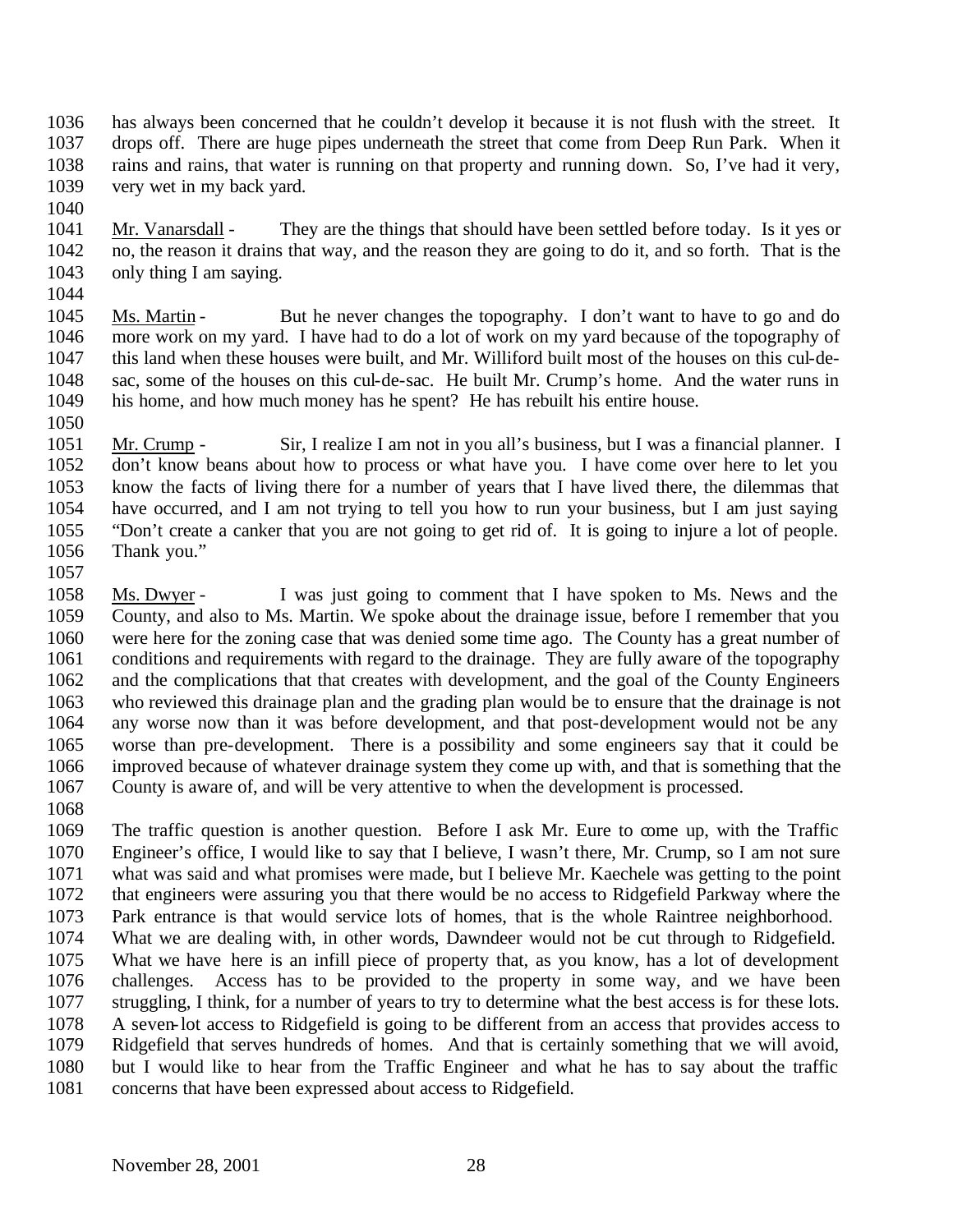- Mr. Eure Good morning, Mr. Chairman, and members of the Commission. The access as has been indicated is a private, basically, a shared driveway access. It is more desirable than having seven separate driveways where traffic would back out onto Ridgefield. We are making sure we do not with the design and layout of this road, or this driveway. We can use the term interchangeably between private road and joint driveway. It is to ensure the individual driveways for the homes are situated such that the vehicles will not back out onto Ridgefield Parkway. They will pull out into the roadway. There will be cross-over access directly across from the Park and a right-in, right-out access to the east, and we will require the developer to prove adequate sight distance for both of these entrance points so that the available sight distance exceeds the minimum for the prevailing speed that we have on the roadway. That is one of the things that we can do to ensure that it is a safe entrance point.
- 

- Ms. Dwyer If I can just interrupt you, what Mr. Eure is saying is that the concern about the hill and speed, the Traffic Engineer refers to that by using the word sight distance, so they make sure that a car has adequate sight distance when you take into account the curvature of the road, elevation of the road, and the speed of the vehicle.
- Mr. Eure Correct. That takes into account the vertical and horizontal curvature of the road and vegetation along the roadway that might obstruct the vision and so forth.
- Ms. Dwyer So the sight distance for these sites will exceed what is normally required. Is that what you said?
- 
- Mr. Eure It will exceed the minimum based on the standards for the roadway. This is as if it were a public roadway or a commercial entrance. One thing that I will point out is that we are dealing with seven homes that access this joint driveway. It is not being designed and laid out such that a connection can ever be made through to Dawndeer or any of the adjacent streets, and so the maximum amount of traffic that you would ever expect on it would be seven homes, which, a rough figure would be probably 70 vehicles a day, spread out over the course of the day. That is a combination of leaving and entering the driveway, so we are looking at roughly 35 trips in and 35 trips out on any given day.
- 
- Ms. Dwyer This would lay to rest any question that Dawndeer might ever be cut through to Ridgefield.
- 1118 Mr. Eure Correct.
- 1120 Mr. Kaechele Is that design as a private roadway or is that public?
- Mr. Eure It is a designed basically as a private roadway. We are flaring it out right at the intersection with Ridgefield, but once it does, you get interna l fill. I think it is about 16 feet wide, if I am not mistaken.
- 

 Mr. Kaechele - Would that accommodate a school bus in the event you had to have pick up? You wouldn't stop a school bus on Ridgefield, would you?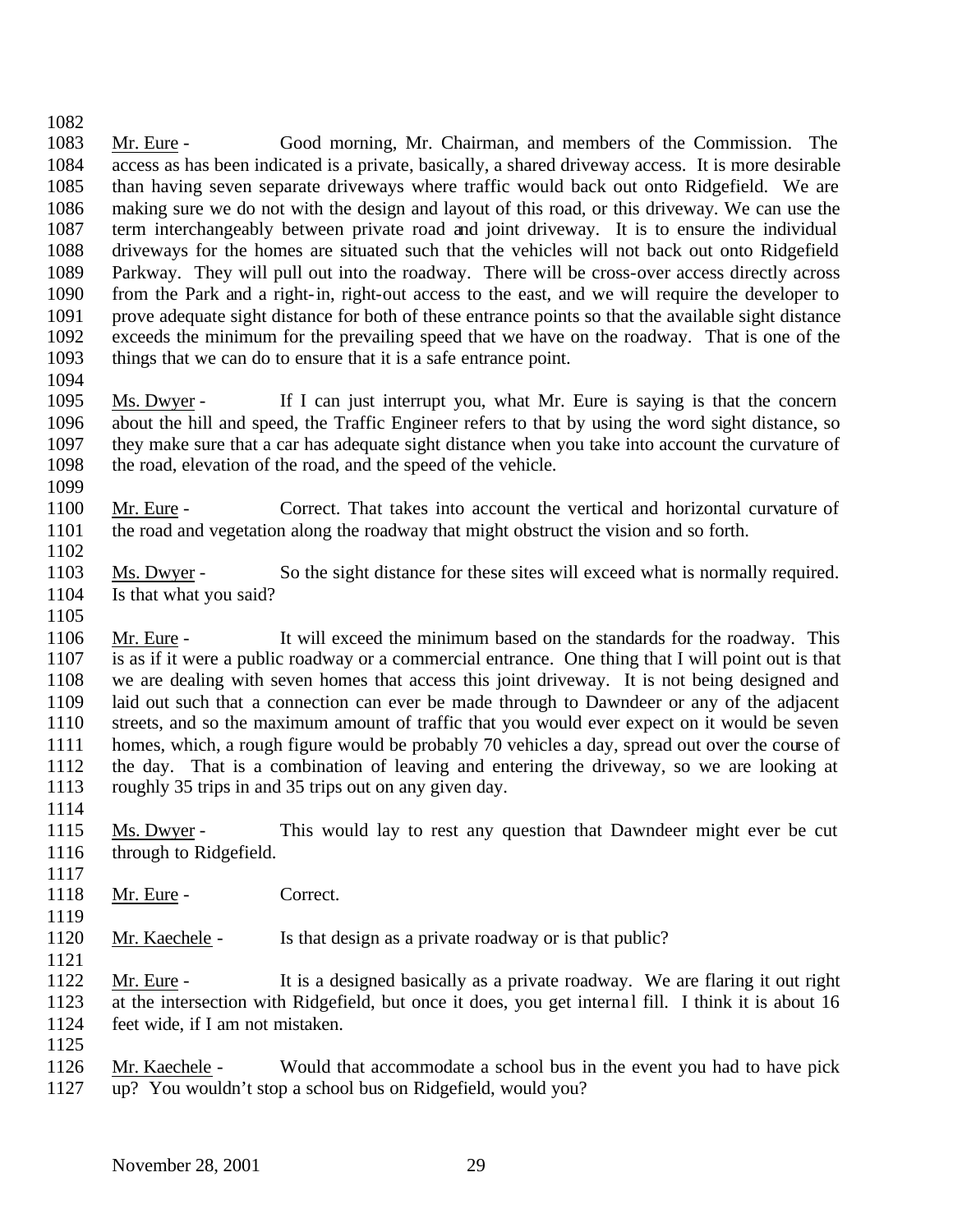Mr. Eure - They may stop the bus on Ridge field. They do stop on four-lane divided roadways, but with this design, a school bus could go in, coming from the west go in the cross- over entrance and come back out the other side without having to back up and turn around and physically the driveway could accommodate it.

- Mr. Kaechele That would probably be the safer way.
- 

1136 Mr. Eure - That would be the safer way.

 Ms. Dwyer - Mr. Kaechele, also, I think that at one time a cul-de-sac was considered as a design for a private drive to serve these houses and it was decided that that would not be a good design because it would be difficult for a bus to turn around, so this would allow a school bus to come in, stop on the private drive, and then exit. I am sorry to interrupt. You were talking about sight distance. 

1144 Mr. Eure - I think we have covered that.

 Ms. Dwyer - What about the accidents, the concern about accidents that exist on Ridgefield and how might this development exacerbate that situation?

 Mr. Eure - Ridgefield, as any other arterial we have in the County, does have a high volume of traffic at higher speeds and just based on sheer percentages, we are going to have accidents. We have done a number of things out there to try to mitigate and minimize the number of accidents. Mr. Crump mentioned the modifications to the signal to try to accentuate the fact that we have a traffic signal in advance of Gaskins, because some people were apparently looking this and thinking about Falconbridge, and running it on a regular basis. We are not saying that we've eliminated the problem, but we are constantly looking at safety improvements that can be done. We have done some accident analysis on Ridgefield within the last six months or so, looking at various segments of it, and there is no one segment that is standing out as a very dangerous section of road percentage-wise compared to other roadways, and we are acknowledging that there are accidents, but there is no single cause, and no pattern that is easily fixable, and with respect to the additional traffic from the subdivision, what we can guarantee is that we are introducing a minimum amount of additional traffic to the roadway at entrance points that will have to meet minimum sight distance requirements. So, beyond that, 1163 there is not a whole lot more than can be done to improve the safety.

- 
- 
- 

Mr. Archer - All right. Any other questions from Mr. Eure?

 Mr. Taylor - Mr. Chairman, I have one that is related to our prior discussion. When we looked at this before, and as I look at this now, there seems to be a technically feasible alternative of taking this driveway as you have it here, as a driveway, and rather than exit onto or open it to Ridgefield Parkway, why couldn't, I can see rather simply perhaps with the loss of one lot, you could exit the traffic from those six lots that remain onto Dawndeer Lane, and this is an obvious possibility. I just wonder why, this is an option that apparently been foreclosed to us in the design concept stage.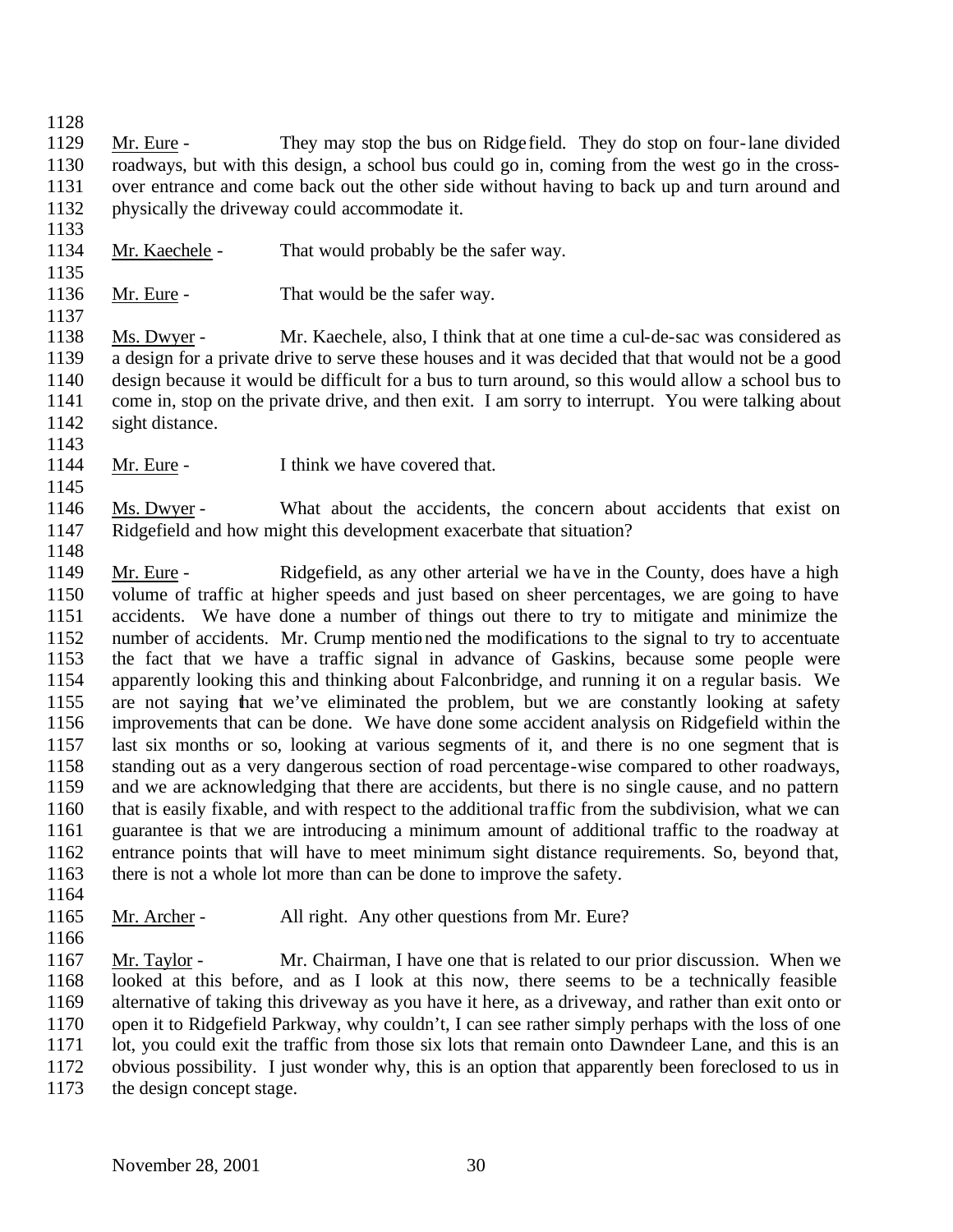1175 Ms. News - I can say that we have had a subdivision approval in the past with that connection that showed cul-de-sac to Dawndeer, and it was a little awkward because of how it fronted on Ridgefield. So they would come in from Dawndeer and then have a private drive away from there.

 Mr. Taylor - Well, I can see that, but I really think Mr. Youngblood and company have done a very credible job. When I saw this, I thought that was a very innovative way to do that, and I congratulate you, sir. But, I wonder if we couldn't perhaps get the best approach out of this by reconsidering an exit on Dawndeer at the expense of perhaps one lot? Dawndeer, No 1, not exiting on Ridgefield, and then running that same road all the way to the end of, I guess it would be the east end. Because I think that would work. It may make the lot smaller, but it would cause traffic to work internally, and there would not be any exit of traffic onto Ridgefield nor any entrance in there. So, that really is the safety angle, but I am not sure about the ground slopes in there. I don't know if that would be accessible to the developer of Dawndeer Lane or that we could work the internal distribution of roads such as Dawndeer Lane, to be accessible. But in my mind, closing the entrance and exits that we have on Dawndeer, keeping that same basic alignment and accessing Dawndeer would give you at least six lots.

 Ms. News - I would like to ask the engineer to address that, if you don't mind. 

1195 Mr. Archer - Mr. Youngblood.

 Mr. Youngblood - Well, I don't want to take credit for this design. I think this design came 1198 from staff rather than our office. 

1200 Mr. Taylor - Well, I think it is a very...

 Mr. Youngblood - It is a unique design. This property presented a lot of challenges and like staff has said, this isn't the first plan that has been presented, nor is it the first use that was presented since there was a zoning case on it. No, we didn't look at that. And I am not sure without being able to sit down and spend some time studying it that would be the way to tackle 1206 the problem that we have with access to Ridgefield Parkway.

 Mr. Taylor - That might allow the owner, the developer, to gain access to a number of lots and reduce the safety problem of entrance and exits on Ridgefield, because I am familiar with that, and…

- Mr. Youngblood Well, anytime you have a roadway like Ridgefield Parkway, you are going to have problems with accidents and high speeds and that type of thing, and it is an enforcement problem. There are certain things you can do with design, but they are not going to take care of the public driving. That is the problem. Now, the drainage problem, I think we can assist in that. There is a storm sewer system near Ms. Martin's house and that is the upper reaches of the storm sewer system and with the development of this, it would probably take care of some of her problems with drainage, but Mr. Williford is here. Let me see what.
-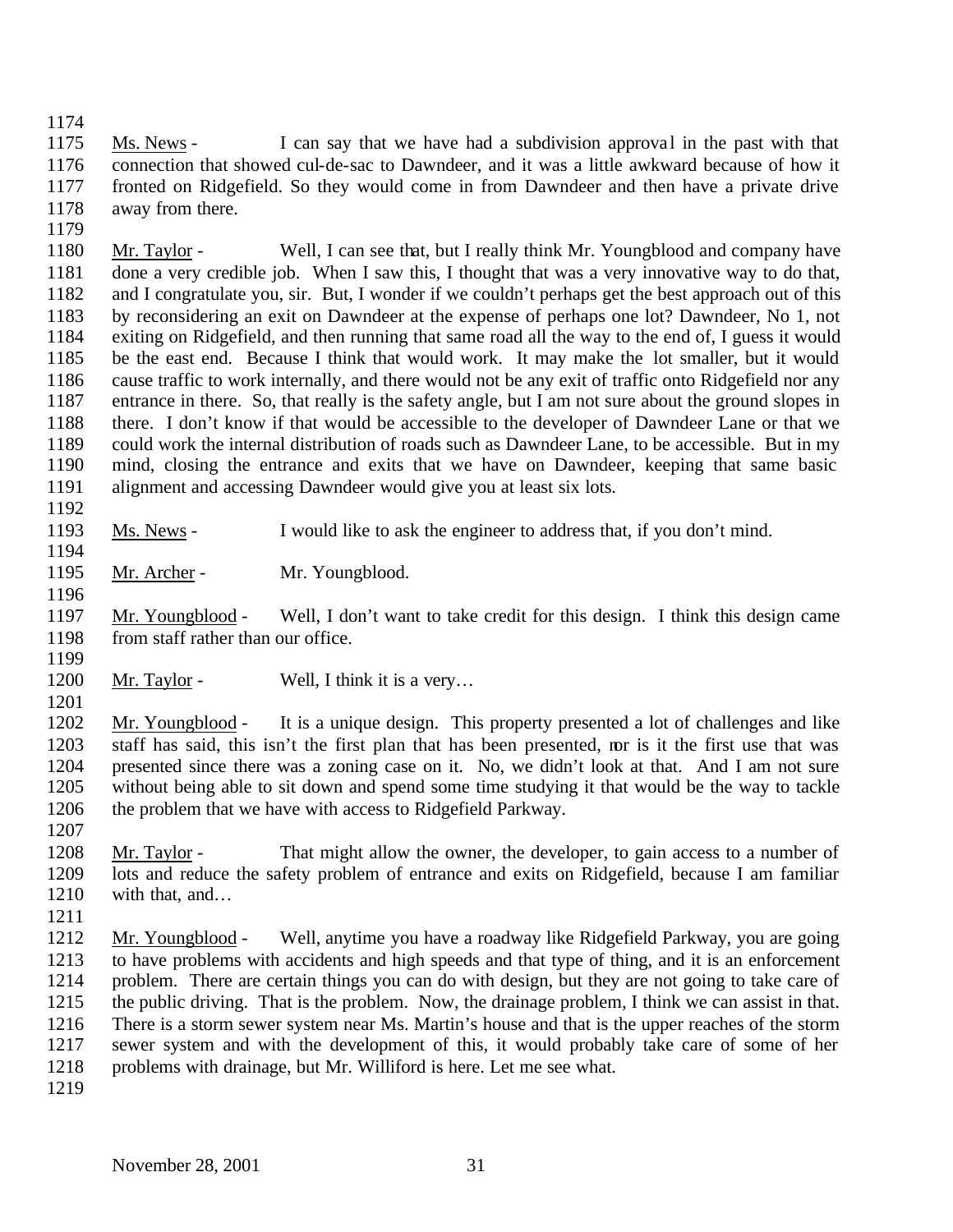Mr. Vanarsdall - What did Mr. Eure, you didn't ask him that, did you?

 Mr. Taylor - No, because I really think, sir, it is the developer's problem, because it is another approach, and there is a loss of one lot, but the problem that Mr. Eure described and Mr. Crump described is the access directly onto Ridgefield Parkway. An internal solution to Dawndeer would remove that limitation and still leave, leave you some design flexibility in the development, even a little bit bigger buffer between the houses and Ridgefield Parkway, well, at the same time netting six lots.

 Mr. Youngblood - Mr. Williford indicated that he has been through that scenario before. I guess…

 Mr. Taylor - Is it worthwhile doing it one more time because of the safety aspects that have been identified here with the two entrances directly onto Ridgefield Parkway, though, is my question. 

 Mr. Williford - My name is Joe Williford and I represent Ivystone Properties and I am mad. I am going to give you a little bit of history. The plan that you see in front of you was developed 20 years ago by the County of Henrico, not by Ivystone Properties. The zoning that you see on this piece of property was zoned twenty some years ago by the County of Henrico, not Ivystone Properties. The County of Henrico approached Ivystone Properties and proposed a swap. Ivystone Properties owned property that was situated adjacent to the Deep Run Park on the north side of it. This property was property obtained by the County of Henrico for the Park. The alignment of Ridgefield Parkway separated this tract of land from the Park. The County asked us to entertain a swap for the property we had in exchange for this property. The County zoned the property and placed subdivision approval, tentative subdivision approval on it before that swap took place. We were able to proceed with Section 1, the section to the east of these seven lots right here (pointing to slide) because there was access. A condition of approval on the subdivision plat stated that these seven lots that you are looking at here could not be developed until such time as Ridgefield Parkway was completed. On that original plan, Dawndeer was extended to Ridgefield Parkway. When the public meetings were going on regarding the development of the Park, we received a call from the then Assistant Director of Public Works, who asked us if we would have an objection to the closing of Dawndeer. With Dawndeer extended through to Ridgefield Parkway, it placed three lots on Dawndeer, one on the west side and two fronting Dawndeer on the east side, leaving four remaining lots fronting Ridgefield Parkway. Our response to that request to close Dawndeer was, "Yes, we have no objection except or unless it is going to cause the reduction of the lot yield." The answer that we got was, "That's no problem. You just face off seven lots on Ridgefield. Now, in the last 20 years we have been paying taxes on this property based on seven residential lots. We have tried numerous times to develop this property. We have even offered to swap this property back to the County, and we have placed this property for sale to the County based on the County's own appraisal of it. And we are still here talking about it and paying taxes on it.

 Mr. Vanarsdall - Mr. Williford, let me respond a little bit to that. First of all, you don't have to be mad, especially to us. The Planning Commission has absolutely nothing to do with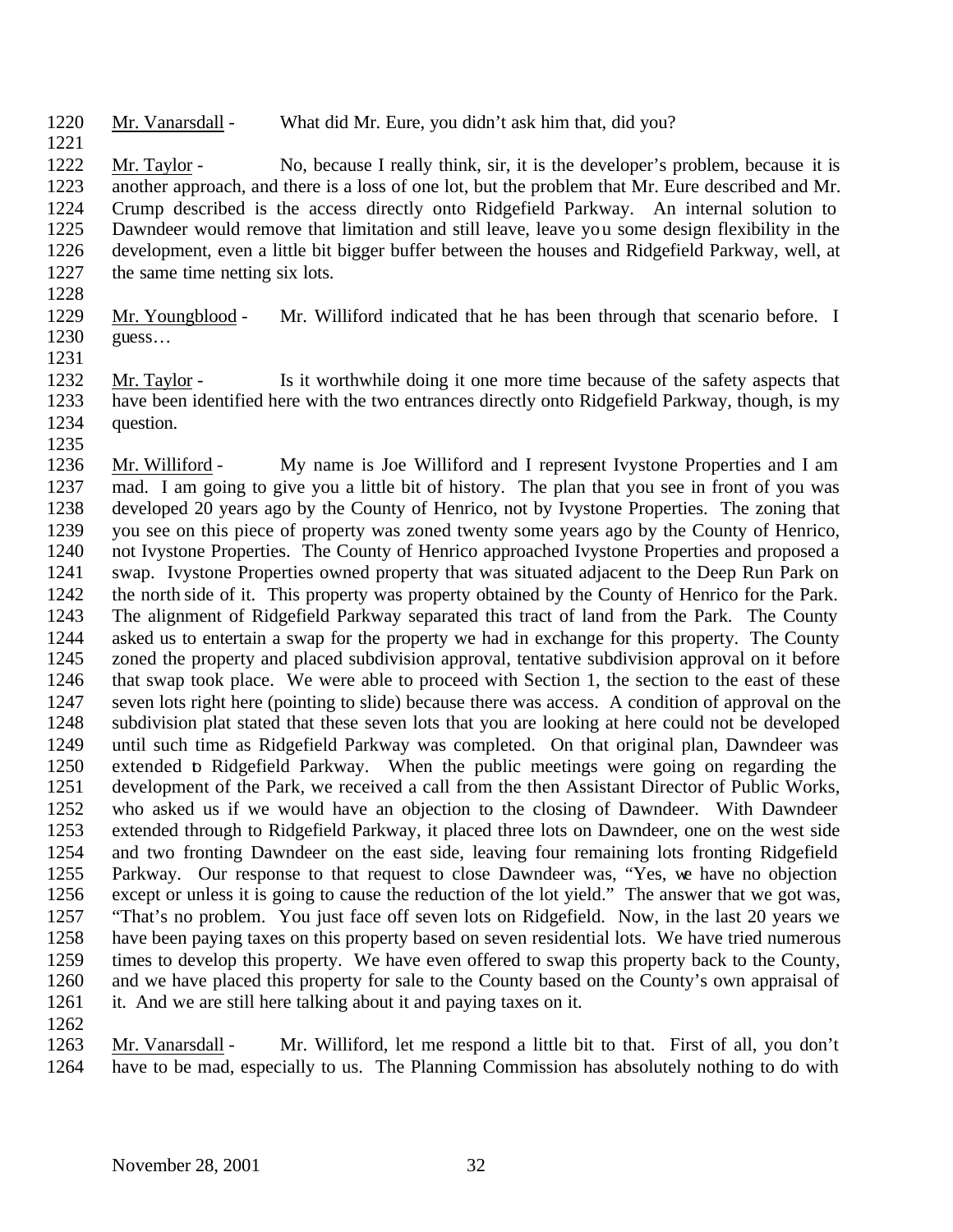that and we have every right, when we have opposition to a case, to question and try to work out something different.

Mr. Williford - I understand.

 Mr. Vanarsdall - My only concern is that it wasn't worked out before today or a meeting telling these people why, and then we could go from there. We are not, we are just trying to see what we can do. If we can't work anything out for these people, then we can't do it.

- Mr. Williford I understand.
- Mr. Vanarsdall That is all we are trying to do. Come up with different answers.

Mr. Williford - I understand.

1280 Mr. Taylor - And my apologies, sir. This is an alternative just to see if there is 1281 someway you can...

- 1283 Mr. Vanarsdall And if it is not, then we...
- 1285 Mr. Taylor If you can't net all seven, we can see if you can net six.

 Mr. Williford - We went through this with, I don't know how many years ago. We came in through subdivision approval with these seven lots, final subdivision approval. We were presented with this alternative that you have suggested. Yes, it costs lot yield, but better yet, my address would be 10200 Ridgefield Parkway, but you can't get there that way. You've got to turn on Falconbridge Drive and you go find Sorrento Place, and you go to the dead end, and you turn right, and you come to a dead end and you can take a private drive into my backyard.

 Ms. Dwyer - I wonder if the opposition, I think there are two people who have raised their hand. I will give you a minute each so that we can wrap this up. If you would like to come forward, you can come down and speak at the microphone.

 Ms. Martin- Thank you, again. I am Diane Martin and I live at 1909 Bailey's Court. I find what Mr. Williford said very interesting and the reason for this is when Mr. Hayes Bowling was alive and had moved into the house, in I think 1989 or 1990, the three of us were in that home and we called Mr. Williford, and I was on the extension with his wife, and Mr. Bowling asked Mr. Williford about buying the property behind him because he had found out that Mr. Williford was the owner, and is how I knew that Mr. Williford was the owner. Mr. Williford's comments on the phone, point blank, with me there was, and I don't believe that he knew his wife and I were on the phone, which she at present can vouch, was that "I am not planning to sell any of that property. I have the County over a barrel and I have seven lots." Now, you can see when we had asked, another of the neighbors had asked him, he wanted a half a million dollars for this property. I had already gone down to the County and found out what he paid for it. I never approached him about buying it because of what he said to Mr. Hayes who died two years ago.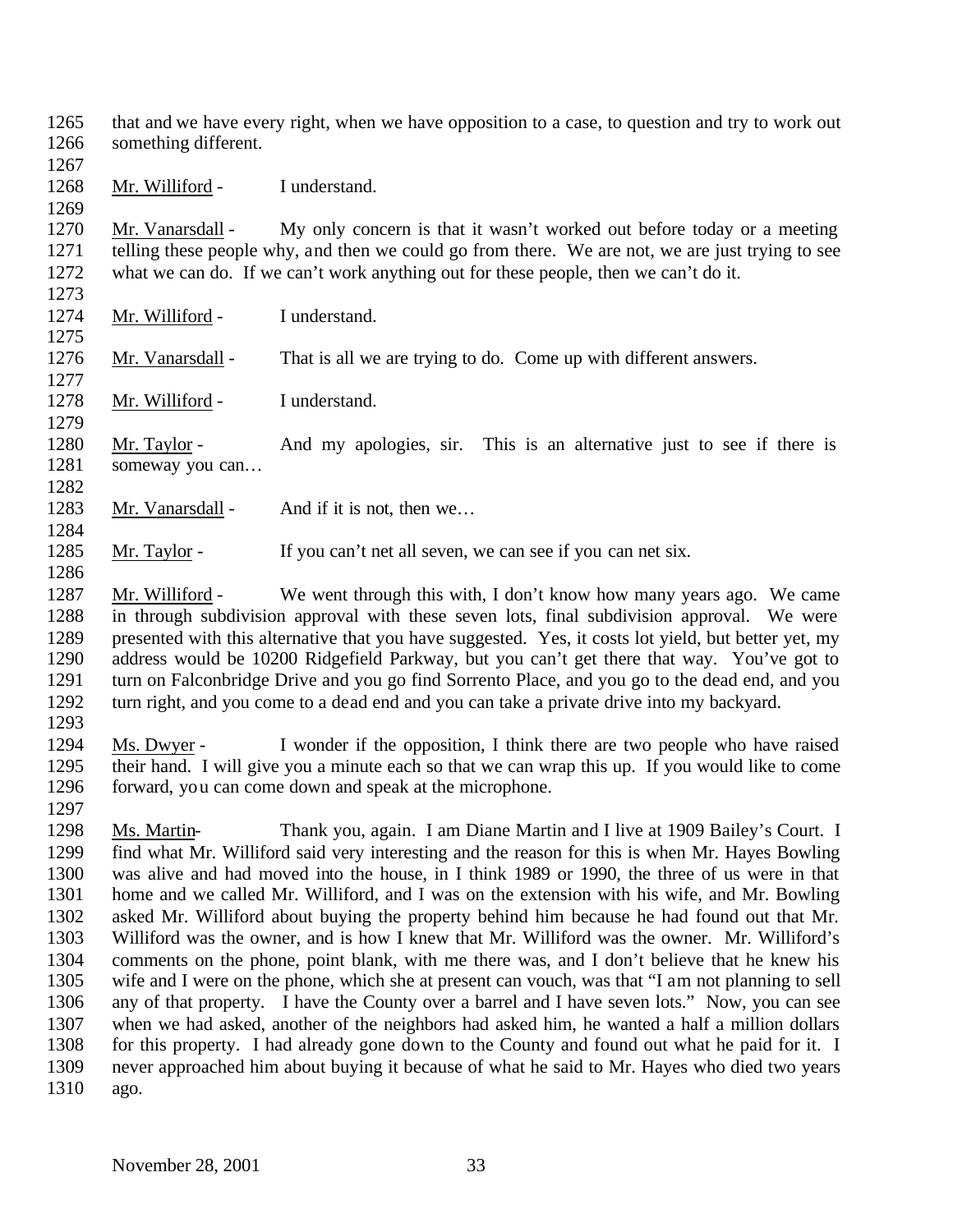1312 Mr. Archer - Ms. Martin, your time is up. Thank you. Mr. Crump.

 Mr. Crump - I think that Mr. Taylor has a great idea. If you direct traffic out into Ridgefield rather than Dawndeer, you are only going to have some DOAs on your conscience, and that is what is going to happen. It is better to have part of something than all or nothing. Greed is all that he is seeing.

- Mr. Archer Thank you, Mr. Crump. What was your name?
- 

1320 Mr. Crump - My name is R. C. Crump.

1322 Mr. Archer - Do you need to hear from somebody else?

 Ms. Dwyer- I don't think I need to hear from anybody else. We have been wrestling with this piece of property, I guess the neighbors, the owner and developer and the County for obvious reasons. The topography is very severe. I believe the County has a plan to deal with the drainage and the grading and I believe they would be happy to work with Ms. Martin and Mr. Crump and Ms. Bowling. I think Ms. Bowling and Ms. Martin are the ones most directly affected, and the other neighbor on Bailey's Court. I believe that these issues will be taken care of, and I think that is what we had spoken about earlier. That does give us the remaining issue of the traffic problem, which has been an issue in other cases. As you may recall, there was a townhouse development proposed that this Commission denied a little over a year ago. There have been several proposals in the past. There have been approvals for subdivisions that had seven access points to Ridgefield Road. That was approved by this Commission many years ago and truly would have been, as one would agree, a serious traffic problem. We've had proposals to have a cul-de-sac coming off of Dondier, and that presents a number of different development issues. The question now is, would the plan that staff and the developer have come up with today, which would create one private drive off of Ridgefield Road, be acceptable. I am going to accept what I understand is the Traffic Engineer's assessment of this, which is, given the minimal number of lots which have access to this drive, that this would be an acceptable design for this particular subdivision. I am going to move that the Commission approve the subdivision as presented here today. I would like for Ms. News to speak briefly to this question about condition No. 12. I believe Mr. Youngblood indicated that he felt there was some problem with referencing Chapter 24. Can you enlighten me about that from the staff's perspective?

 Ms. News - Chapter 24 and Chapter 19 of the subdivision ordinance are referenced back and forth. They are cross-referenced to each other, and there are different aspects of subdivision design in each ordinance, so I really don't see a problem. Chapter 24 deals with setbacks and grading and drainage. But, as we said before, this condition, what we are trying to accomplish with this condition, is annotated on the plans and we will get what we need to make sure that we have a safe development and well draining development.

 Ms. Dwyer - Thank you, Ms. News. With that I move that the Commission recommend the Commission approve the subdivision known as Raintree East in accordance with the November, 2001 Plan, including annotations on the plan, standard conditions for subdivisions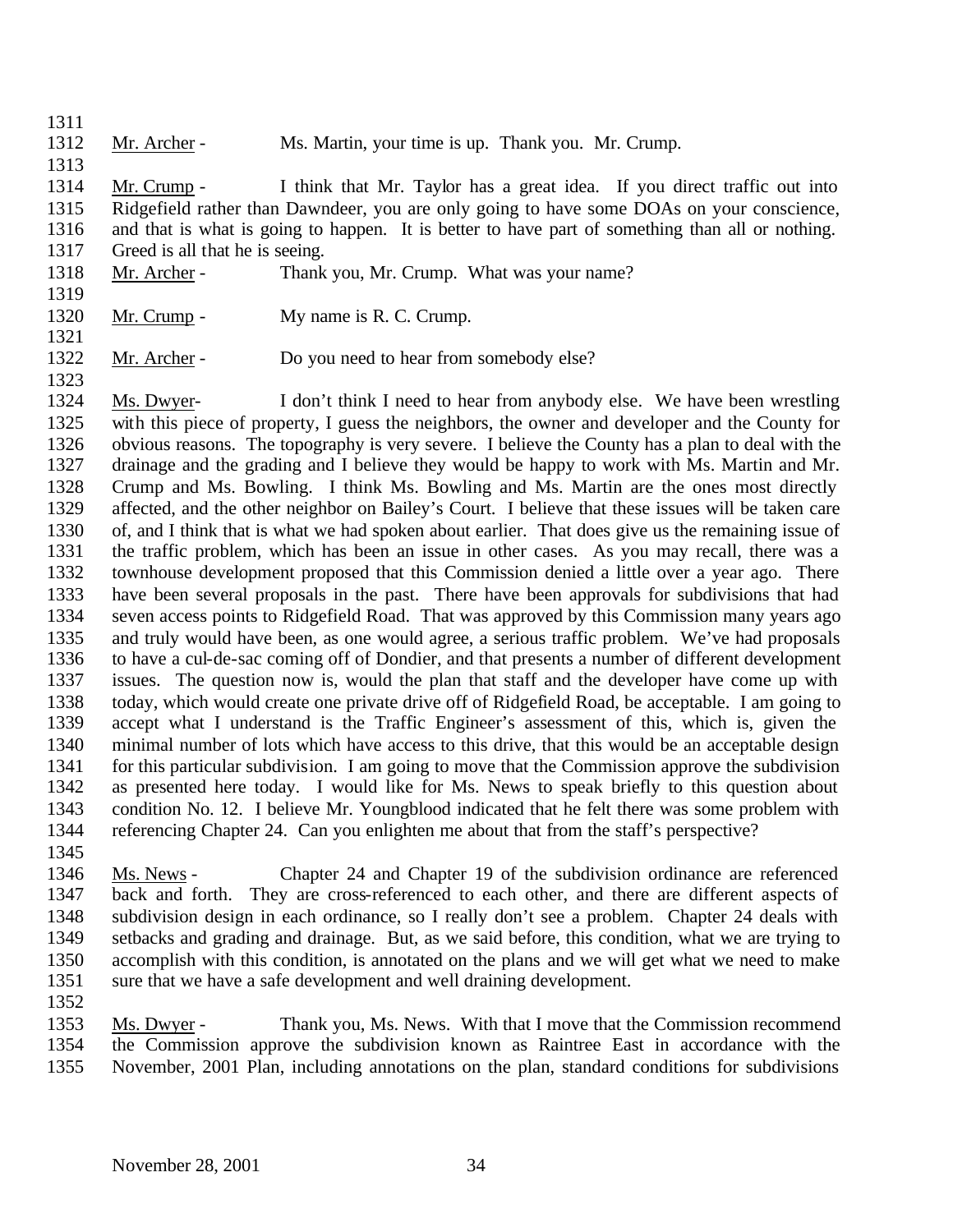served by Public Utilities and additional conditions No. 13 on the agenda, excluding additional condition No. 12, as recommended by staff.

Mr. Kaechele - I second it.

 Mr. Archer - Motion by Ms. Dwyer and second by Mr. Kaechele. All in favor of the motion say aye. All opposed say no. The vote is 4-2. Mr. Kaechele, are you abstaining from voting?

1365 Mr. Kaechele - No. I voted on this.

1367 Mr. Jernigan - I would like to note for the record on my vote that I am doing it because it was only a gentleman's agreement between the County and the developer. I don't like this road either, but I think the County has to stick up for what it said 20 years ago.

- 1371 Mr. Archer OK. The motion is granted. The vote was 4-2.
- The vote was as follows:

- 
- Mr. Archer Yes
- Mr. Jernigan Yes
- Mr. Vanarsdall No
- 1378 Mr. Taylor No
- Ms. Dwyer Yes

 Mr. Kaechele - Yes 

# **THE COMMISSION TOOK A RECESS AT THIS TIME.**

### **THE COMMISSION RECONVENED.**

1386 Mr. Silber - Mr. Secretary, there has been a request that we skip by several plans and move forward to Page 20. If the Commission is agreeable to that, I will call that case.

Mr. Archer - Does anyone on the Commission disagree?

1391 Mr. Vanarsdall - What did you say that we were going to do?

 Mr. Archer - Skip over to Page 20 and do John Rolfe Commons. All right Mr. Secretary, go ahead and call it.

- 
-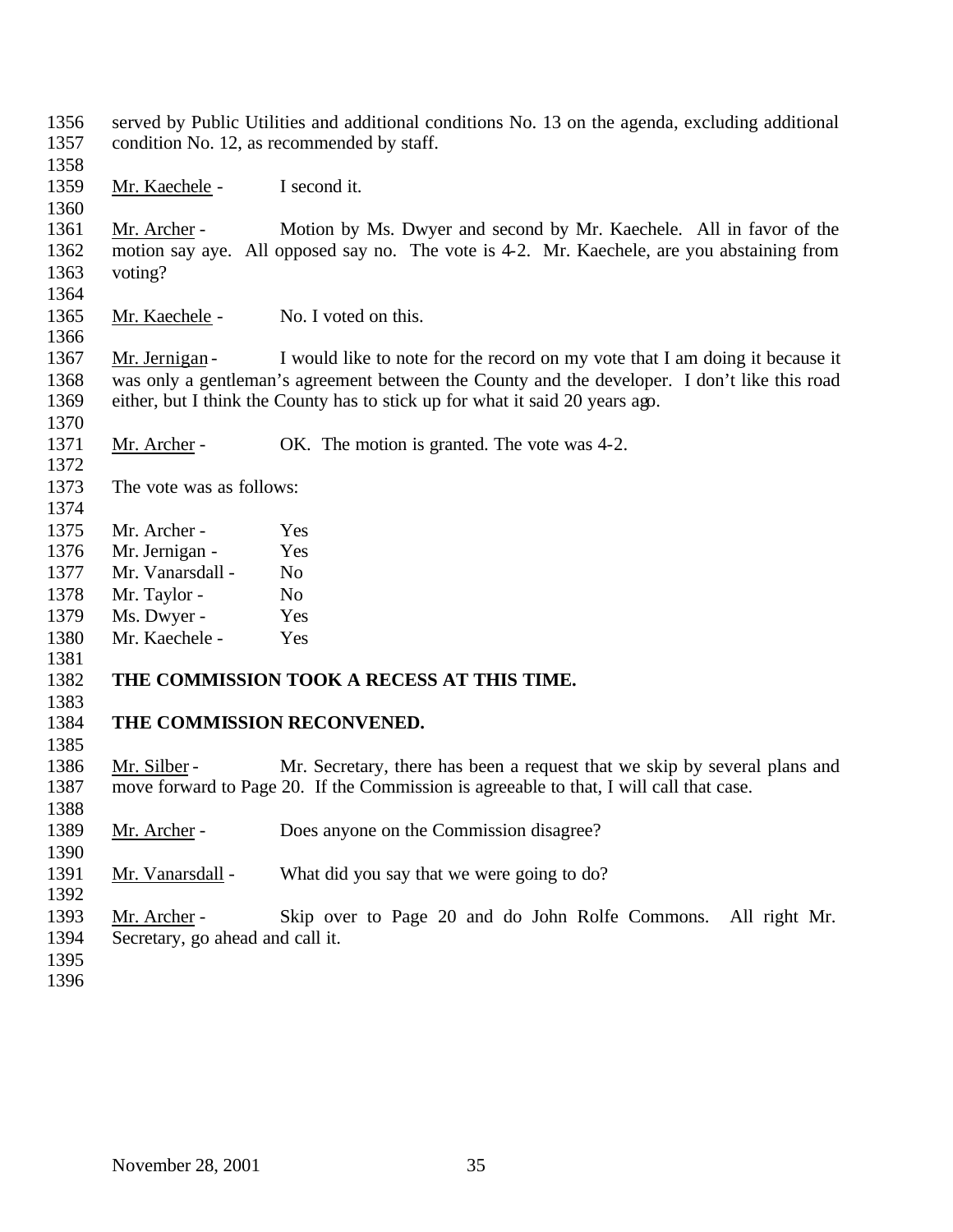#### 1396 **PLAN OF DEVELOPMENT & MASTER PLAN**

1397

| POD-79-01              | <b>Santec Consulting Services for Wilton Family Partnership</b>     |
|------------------------|---------------------------------------------------------------------|
| John Rolfe Commons     | III: Request for approval of a plan of development and master       |
| Shopping Center $-$    | plan, as required by Chapter 24, Section 24-106 of the Henrico      |
| John Rolfe Parkway and | County Code to construct the first phase of a community             |
| Ridgefield Parkway     | shopping center. Phase 1 consists of an 8,500 square foot, one-     |
|                        | story retail building and an 87,800 square foot, two-story retail   |
|                        | building. Request for approval of a plan of development, as         |
|                        | required by Chapter 24, Section 24-106 of the Henrico County        |
|                        | Code to construct a two-phase community shopping center.            |
|                        | Phase I consists of two, one-story retail buildings at 8,500 square |
|                        | feet and 15,900 square feet and a two-story, 87,800 square foot     |
|                        | retail building. Phase II consists of a 38,500 square foot, one-    |
|                        | story retail building. The 34.90-acre site is located on the        |
|                        | northwest corner of Ridgefield Parkway and proposed John Rolfe      |
|                        | Parkway on part of parcel 66-A-13. The zoning is B-2C,              |
|                        | Business District (Conditional) and O-2C, Office District           |
|                        | (Conditional). County water and sewer. (Tuckahoe)                   |

1398

- 1399 Mr. Silber There is an Addendum that describes the request in a different fashion 1400 from what is on the agenda.
- 1401

1402 Ms. Goggin - Yes, sir. Just to go over that real quickly. The difference is that we took 1403 the term "master plan" out. We are not approving the master plan. The master plan is for 1404 information only. As previously stated, this is to approve a two-phase shopping center.

1405

1406 Mr. Archer- Ms. Goggin, let me interrupt just one moment to ask if there is opposition. 1407 I see none. Go right ahead, Ms. Goggin.

1408

 Ms. Goggin - This was to construct a two-phase shopping center. The first phase would be approximately 112,200 square feet and phase two would be 38,500 square feet. Not included in this application, but for your information, there is future development for about six out parcels, six or seven, depending on the users, and those can be seen in your master plan.

1413

 In 1988 the property was rezoned and one of the proffers at that time was that all of the flood plain property was being treated as C-1, which would exclude commercial development and such. But, it would allow drainage improvements associated with the BMP, so that is the only violation of the C-1. The C-1 literally runs all across the back of the property, next to Bennington Ridge Estates. What this allows is the shortest span between the property line and the building is approximately, excuse me, the buffer is approximately 100 feet, and compared to our 25 ft. transitional buffer that would be required, the 100 ft. is a substantial improvement. So, 1421 like I said, that is at the narrowest point.

1422

1423 The applicant has committed to design features and amenities for this site. In talking to Mr. 1424 Wilton, it is going to be Ukrop's flagship shopping center. It is going to be, you know, their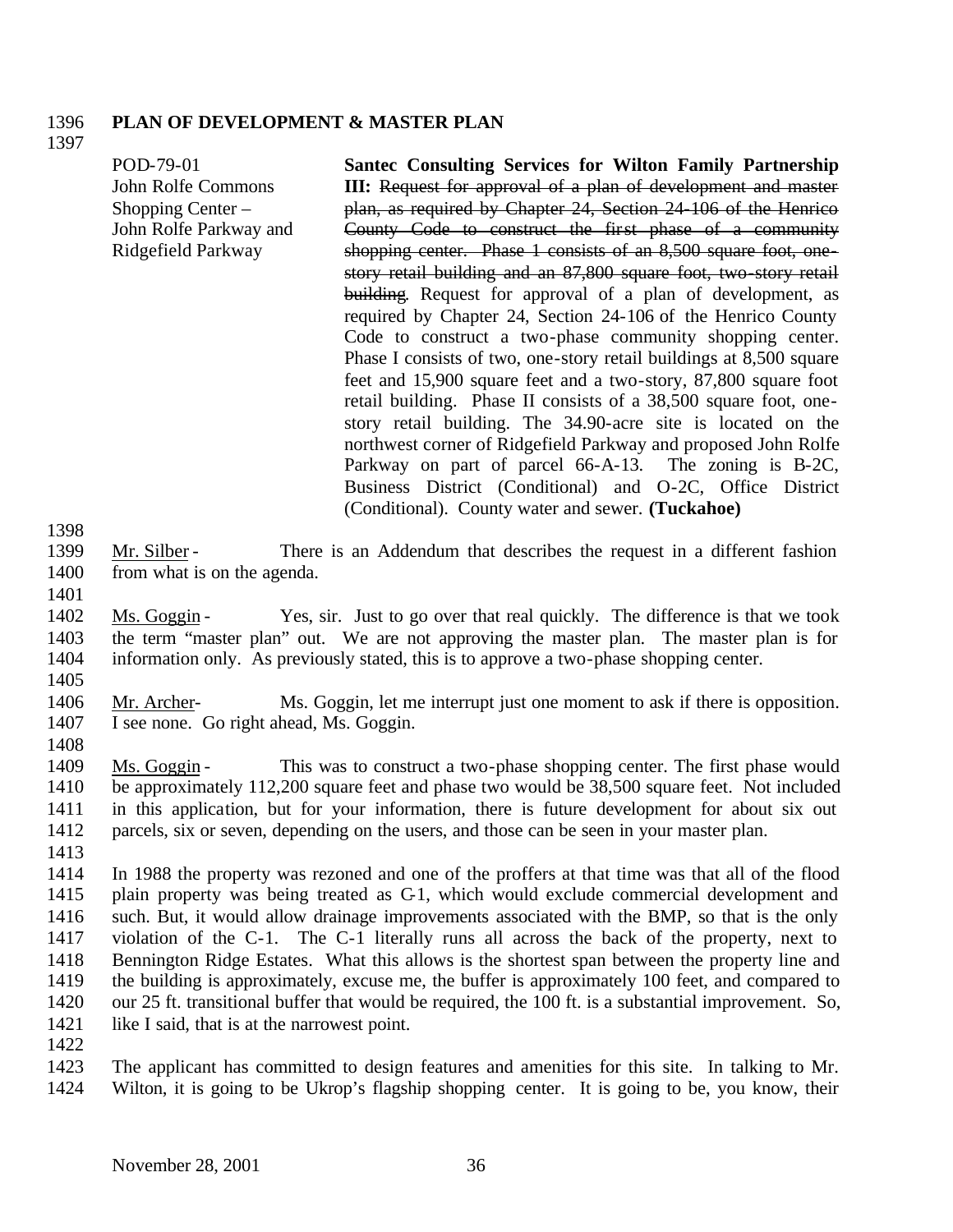place, but the designs and features and amenities that we discussed and we agreed to were interior sidewalks throughout the shopping center, brick pavers or an equivalent at pedestrian crossing versus striping, using the BMP as a water feature, so that it is not sitting there, and depending on the uses that go in, bike racks or other accessories that would complement the users.

 Traffic does require that two access points to the shopping center are required prior to CO. The applicant is working with Public Works to build John Rolfe Parkway to the northern line of the property or to build an alternative that is acceptable to the Director of Public Works.

1434<br>1435

The applicant has submitted color architecturals for everybody to see. As you can tell, the front of the building, at least the Ukrop's, is predominantly brick and accessory buildings surfaces are synthetic stucco and brick accents. The applicant has proffered and has agreed to put brick all around the rear of the building, so all of the outside would be complementary and the adjacent property owners don't see cinder block that is the tendency for older shopping centers. 

 Staff sent out notices to all of the adjacent property owners including Ridgefield Green, Rolfield, and the applicant sent property notice letters out and had a meeting at Tuckahoe Little League 1443 the  $26<sup>th</sup>$ . We had approximately 20 citizens come and we spent an hour and a half with them. It was Mrs. Dwyer, me, Lee Priestas from Works to help answer questions and we encouraged people to call us if they had any more, and encouraged them to come to this meeting. Just for the Planning Commission's knowledge, I personally have not received any e-mails, faxes, or calls pertaining to the project from any property owners that have been notified. Staff recommends approval of this plan, with the annotations on the revised site plan, Nos. 9 and 11 Amended, and additional conditions Nos. 23 through 42. I will be happy to answer any questions you all may ask.

 Mr. Archer - Thank you, Ms. Goggin. Are their questions from the Commission? 

 Ms. Dwyer - After our meeting, I had two minor questions about the conditions, the first was Condition No. 26: "The required building setback shall be measured from the proposed right-of-way line and the parking shall be located behind the proposed right-of-way line. Is that the same as the ultimate right of way line?

 1459 Ms. Goggin - Yes, for John Rolfe Parkway. 1461 Ms. Dwyer - Can we say ultimate? 1463 Ms. Goggin - I am sure we can change that. Ms. Dwyer - Is that a problem, Mr. Wilton? I am just more comfortable with that language. 1467 Mr. Archer - I am sorry. What Condition was that?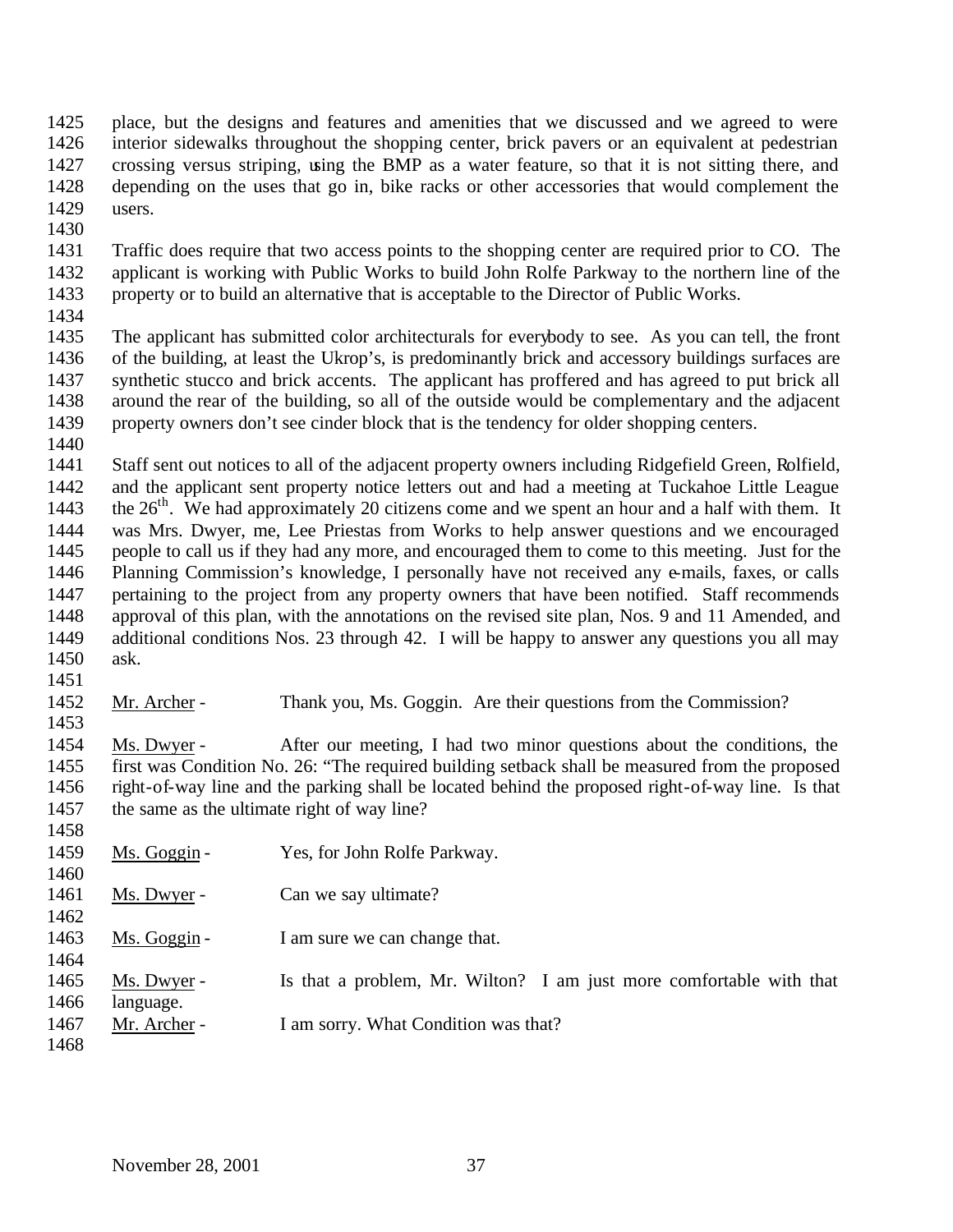Ms. Dwyer - No. 26. And then on No. 40, where we are talking about the Erosion and Sediment Control Plan that will require flagging and silt fencing or temporary fencing. Can we take out flagging and just require fencing on No. 40 (b)?

- 1473 Ms. Goggin Take out flagging?
- 1475 Ms. Dwyer Take out flagging and require fencing.
- 

1477 Mr. Archer - All right. Anyone else?

 Mr. Taylor - Mr. Chairman, I have a comment on the architecture that is appropriate at this point, and that is, I want to compliment the developer on the choice. I particularly like the pyramidal rows on one building, and when I look at the Ukrop's building I see a couple of areas there that look like they could benefit, perhaps, from the same type of pyramidal rows, and I wonder if Mr. Wilton cares to comment as to whether or not that is a thought to entertain or that architecturally, he has done this for altitude purposes or some other reason.

1486 Mr. Wilton - I am Henry Wilton. As far as the Ukrop's Building is being designed by the same architect as the rest of the buildings. It is Jack Shaney with Freeman and Morgan. Ukrop's is controlling their design work, whereas we are controlling everything else in this center. I will mention your comment to Jack and he can pass it on to Ukrop's.

- Mr. Taylor I just want to compliment you on your choice of stainless steel or steel seamed roof, the pyramidial structure, I think would really look great, and I think perhaps we should mention it to Mr. Ukrop and they delineate your fine design.
- 1495 Mr. Wilton I will mention that to him, and I think the architect has done a nice job and it will be the nicest shopping center we've ever constructed.
- Mr. Taylor We would expect nothing less. That is all I had, Mr. Chairman.

 Mr. Archer - All right. Anything further from the Commission? Do you want to hear from the applicant, Ms. Dwyer?

- Ms. Dwyer Would the applicant like to speak? All right, Ms. Dwyer. All right, we've had, as Mr. Wilton mentioned, a neighborhood meeting that I think was very informative and I think that there might be some issues remaining, relating more to John Rolfe Parkway than relating to this particular development, which the residents seem to be very receptive of. It is a high-quality development, and I look forward to seeing it come to fruition. John Rolfe Parkway, as you know, will be built to accommodate the subdivision, so this section of John Rolfe Parkway will be built a little earlier than originally anticipated. So, I move approval of POD-79- 01, John Rolfe Commons Shopping Center – John Rolfe Parkway and Ridgefield Parkway, subject to the annotations on the plan, the standard conditions for developments of this type, additional conditions Nos. 9 and 11 Amended, and Nos. 23 through 42, and, of course, including the captioned amendment that was included in our Addendum.
-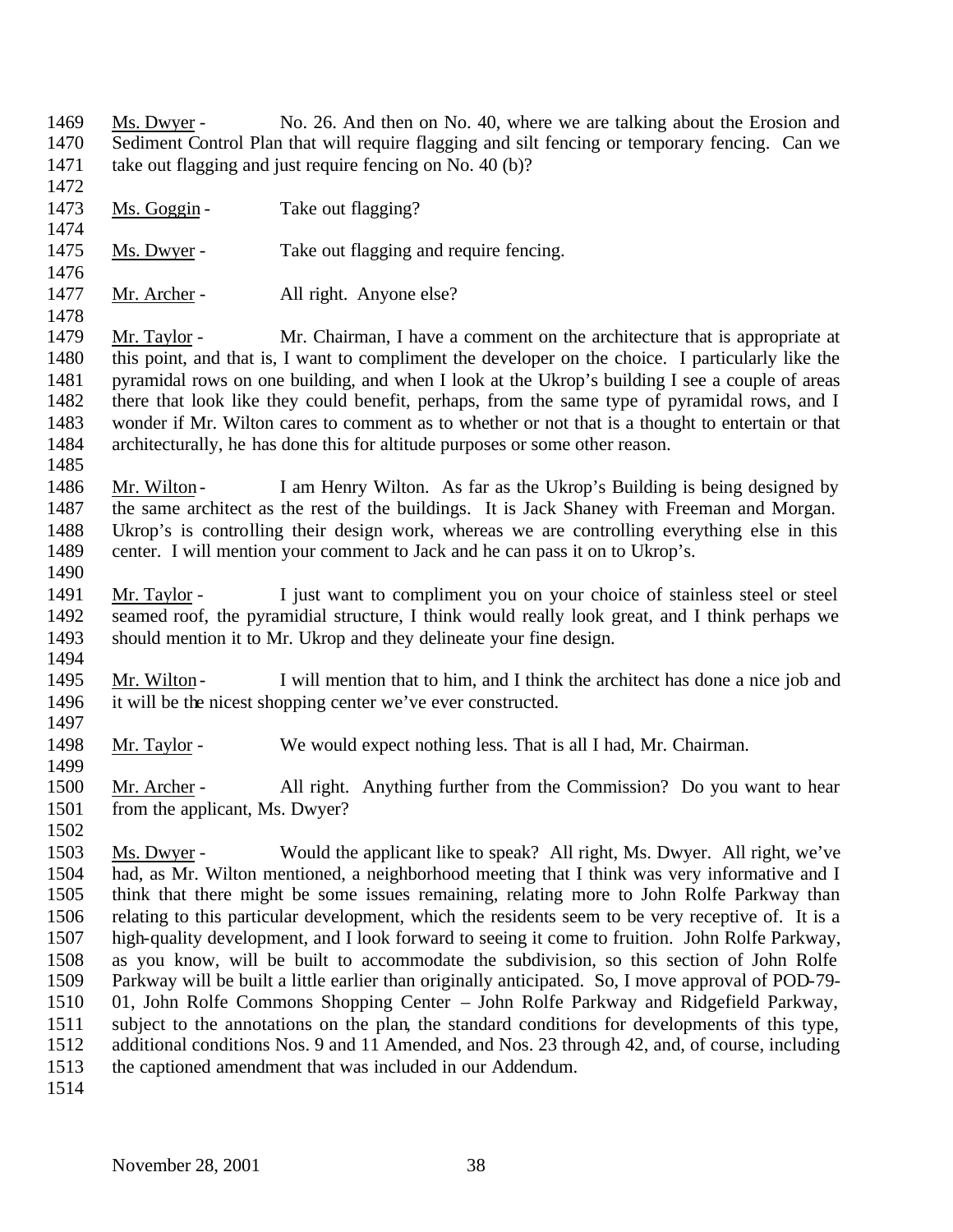- Mr. Vanarsdall Second.
- Mr. Archer Motioned by Ms. Dwyer and seconded by Mr. Vanarsdall. All in favor of the motion say aye. Those opposed to the motion say no. There is no opposition. The ayes have it. The motion is granted. Mr. Kaechele abstained.
- 1521 Mr. Silber Ms. Dwyer, that obviously included the two minor word changes that you had recommended also.
- 

 The Planning Commission approved POD-79-01, John Rolfe Commons Shopping Center – John Rolfe Parkway and Ridgefield Parkway, subject to the annotations on the plans, the standard conditions for developments of this type, and the following additional conditions: 

- 9. **AMENDED** A detailed landscaping plan shall be submitted to the Planning Office for review and Planning Commission approval prior to the issuance of any occupancy permits.
- 11. **AMENDED** Prior to the installation of the site lighting equipment, a plan including depictions of light spread and intensity diagrams, and fixture and specifications and mounting height details shall be submitted for Planning Office review and Planning Commission approval.
- 23. The right-of-way for widening of Ridgefield Parkway and John Rolfe Parkway as shown on approved plans shall be dedicated to the County prior to any occupancy permits being issued. The right-of-way dedication plat and any other required information shall be submitted to the County Real Property Agent at least sixty (60) days prior to requesting occupancy permits.
- 24. The easements for drainage and utilities as shown on approved plans shall be granted to the County in a form acceptable to the County Attorney prior to any occupancy permits being issued. The easement plats and any other required information shall be submitted to the County Real Property Agent at least sixty (60) days prior to requesting occupancy permits.
- 25. The limits and elevations of the 100-year frequency flood shall be conspicuously noted on the plan "Limits of 100 Year Floodplain." In addition, the delineated 100-year floodplain must be labeled "Variable Width Drainage and Utility Easement." The easement shall be granted to the County prior to the issuance of any occupancy permits.
- 26. The required building setback shall be measured from the ultimate right-of-way line and the parking shall be located behind the ultimate right-of-way line.
- 27. The developer shall provide fire hydrants as required by the Department of Public Utilities and Division of Fire.
- 28. A standard concrete sidewalk shall be provided along the north side of Ridgefield Parkway and the west side of John Rolfe Parkway.
- 29. Employees shall be required to use the parking spaces provided at the rear of the building(s) as shown on the approved plans.
- 30. All repair work shall be conducted entirely within the enclosed building.
- 31. Outside storage shall not be permitted.
- 32. The proffers approved as a part of zoning case C-66C-88 shall be incorporated in this approval.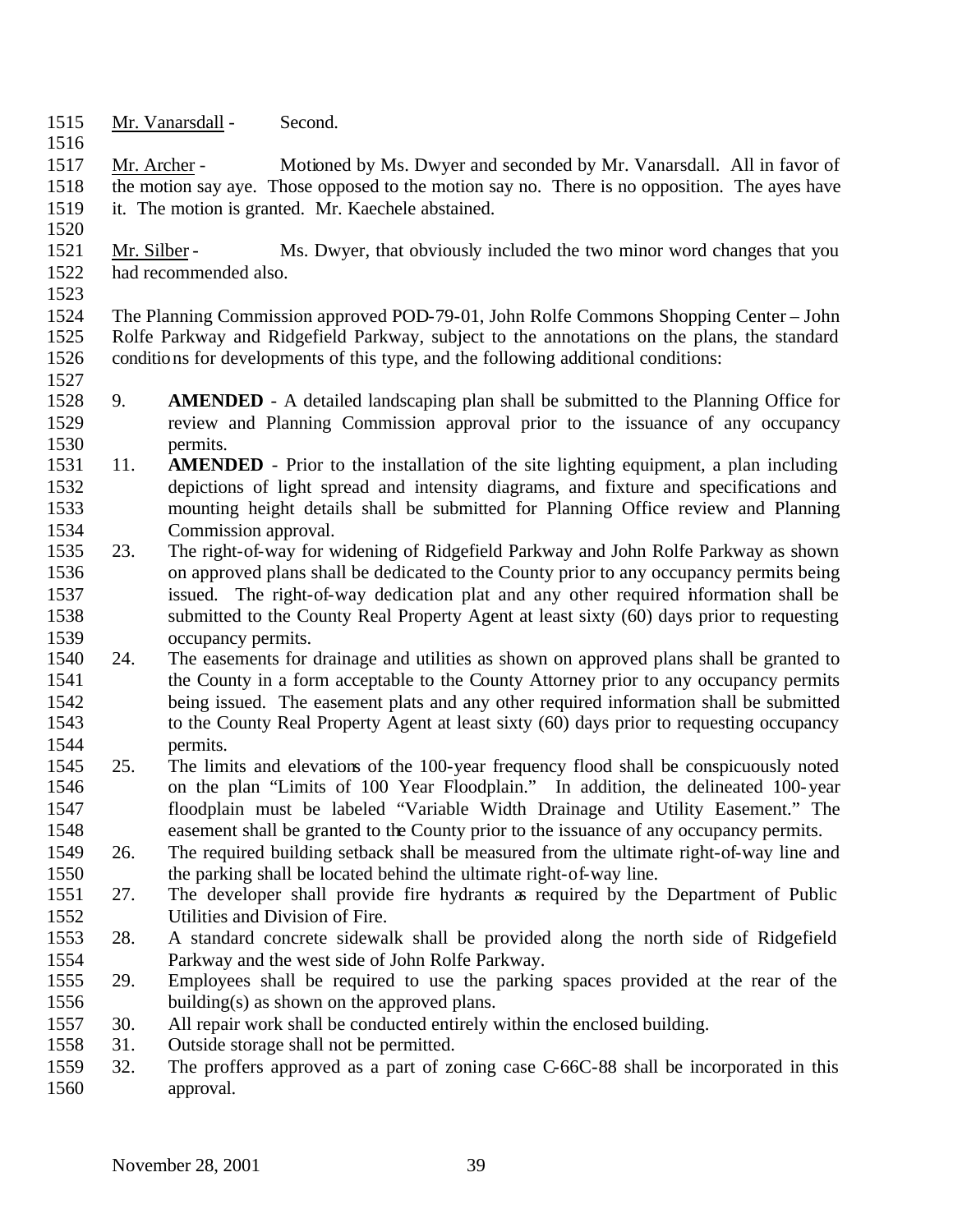- 33. The developer shall install an adequate restaurant ventilating and exhaust system to minimize smoke, odors, and grease vapors. The plans and specifications shall be included with the building permit application for review and approval. If, in the opinion of the County, the type system provided is not effective, the Commission retains the rights to review and direct the type of system to be used.
- 34. Any necessary off-site drainage and/or water and sewer easements must be obtained in a 1567 form acceptable to the County Attorney prior to final approval of the construction plans.
- 35. Deviations from County standards for pavement, curb or curb and gutter design shall be approved by the County Engineer prior to final approval of the construction plans by the Department of Public Works.
- 36. The loading areas shall be subject to the requirements of Chapter 24, Section 24-97(b) of the Henrico County Code.
- 37. Storm water retention, based on the 50-10 concept, shall be incorporated into the drainage plans.
- 38. Insurance Services Office (ISO) calculations must be included with the plans and approved by the Department of Public Utilities prior to the issuance of a building permit.
- 39. Approval of the construction plans by the Department of Public Works does not establish the curb and gutter elevations along the Henrico County maintained right-of-way. The elevations will be set by Henrico County.
- 40. The owners shall not begin clearing of the site until the following conditions have been met:
- (a) The site engineer shall conspicuously illustrate on the plan of development or subdivision construction plan and the Erosion and Sediment Control Plan, the limits of the areas to be cleared and the methods of protecting the required buffer areas. The location of utility lines, drainage structures and easements shall be shown.
- (b) After the Erosion and Sediment Control Plan has been approved but prior to any clearing or grading operations of the site, the owner shall have the limits of clearing delineated with approved methods such as silt fencing or temporary fencing.
- (c) The site engineer shall certify in writing to the owner that the limits of clearing have been staked in accordance with the approved plans. A copy of this letter shall be sent to the Planning Office and the Department of Public Works.
- (d) The owner shall be responsible for the protection of the buffer areas and for replanting and/or supplemental planting and other necessary improvements to the buffer as may be appropriate or required to correct problems. The details shall be included on the landscape plans for approval.
- 41. Evidence of a joint ingress/egress and maintenance agreement must be submitted to the Planning Office and approved prior to issuance of a certificate of occupancy for this 1601 development.<br>1602 42. The conceptu
- 42. The conceptual master plan, as submitted with this application, is for planning and information purposes only.

### **PLAN OF DEVELOPMENT RECONSIDERATION**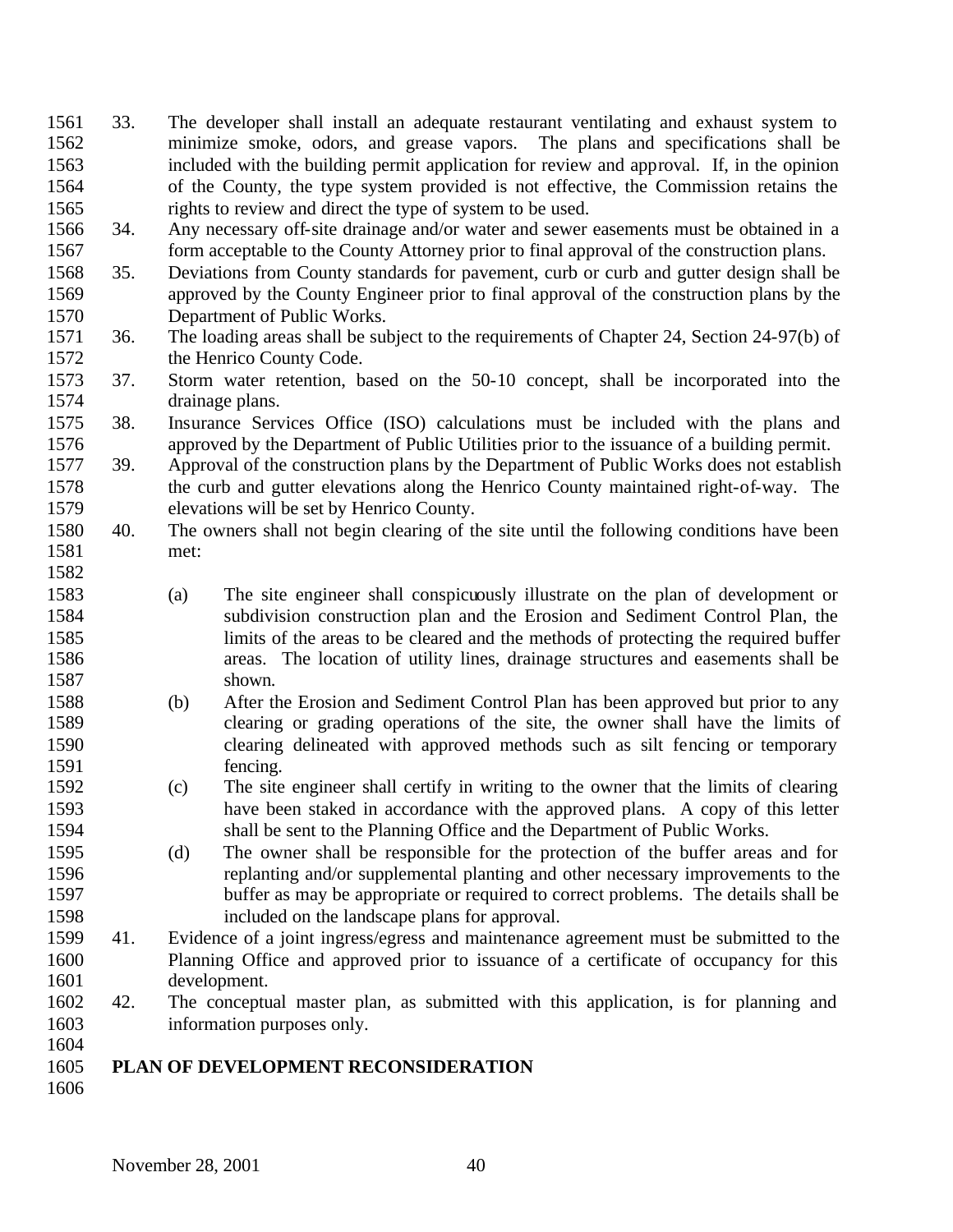POD-29-00 The Gardens @ Twin **Hickory Youngblood, Tyler & Associates, P.C. for HHHunt Corporation:** Request for approval of its reconsideration of a plan of development, as required by Chapter 24, Section 24-106 of the Henrico County Code, to amend a condition regarding the construction of Hickory Bend Drive. The 40.77 acre site is located on the east side of Twin Hickory Lake Drive at intersection with Hickory Bend Drive on part of parcels 27-A-5A, 27-A-9A and 27-A-11. The zoning is R-5C, General Residence District (Conditional) and C-1, Conservation District. County water and sewer. **(Three Chopt)**

- 1608 Mr. Archer Is there opposition? All right, Mr. Kennedy.
- 1610 Mr. Vanarsdall Do you want to change the screen, Mike?
- 

 Mr. Kennedy - Ladies and gentlemen of the Commission. I am not doing an impression. This is just my voice today. Sorry. On The Gardens @ Twin Hickory, the applicant has requested reconsideration of Condition No. 23 for POD-29-00, which was approved by the Commission in April 2000. That condition required that Hickory Bend Drive, which divides the property, be recorded before any occupancy permits were issued. Basically, this is a financing problem. The property underlying all of the entire site is actually held under construction loan by HUD until the construction is complete it would be hard to approve any dedications and easements they can grant as they retain the underlying property. In the meantime, the building will be completed, so what they would like is temporary COs and there is an additional condition which is No. 23 Revised, which is on the agenda, which actually provides for holding of final COs and bonding of the road and would ensure that the road be put into place.

 Neighborhood opposition was previously expressed by concerned residents of Twin Hickory, that had to do with the extension of Hickory Bend Drive, which is here (referring to slide), going through Nuckols Road. They were generally concerned about having straight through access from Nuckols to Hickory Bend Drive. They were concerned about through access similar to the concern that they have about the traffic and the volume and speed of traffic that normally travels along Hickory Lake Drive, which is here (referring to slide). I think what they don't want to see is a cut-through road. As you know, the property at the terminus of this current section of Hickory Bend Drive is zoned A-1, and that will come back to the Commission, and the homeowners will have ample opportunity to discuss the layout of roads in that area at that time, and when more firm plans come through, there will be more discussion on that. Just as a matter of note, staff does not want a direct connection and the developer has not indicated an intent to have a direct connection. There will probably be some sort of connection to Nuckols Road, but more likely they will off set roads, but we don't have any firm plans. The neighborhood, that is the concerned neighbors of Twin Hickory now understand that a zoning case will be coming forward in the future. They don't have any opposition to moving forward at this time. 

- 1640 Mr. Archer All right. Questions?
-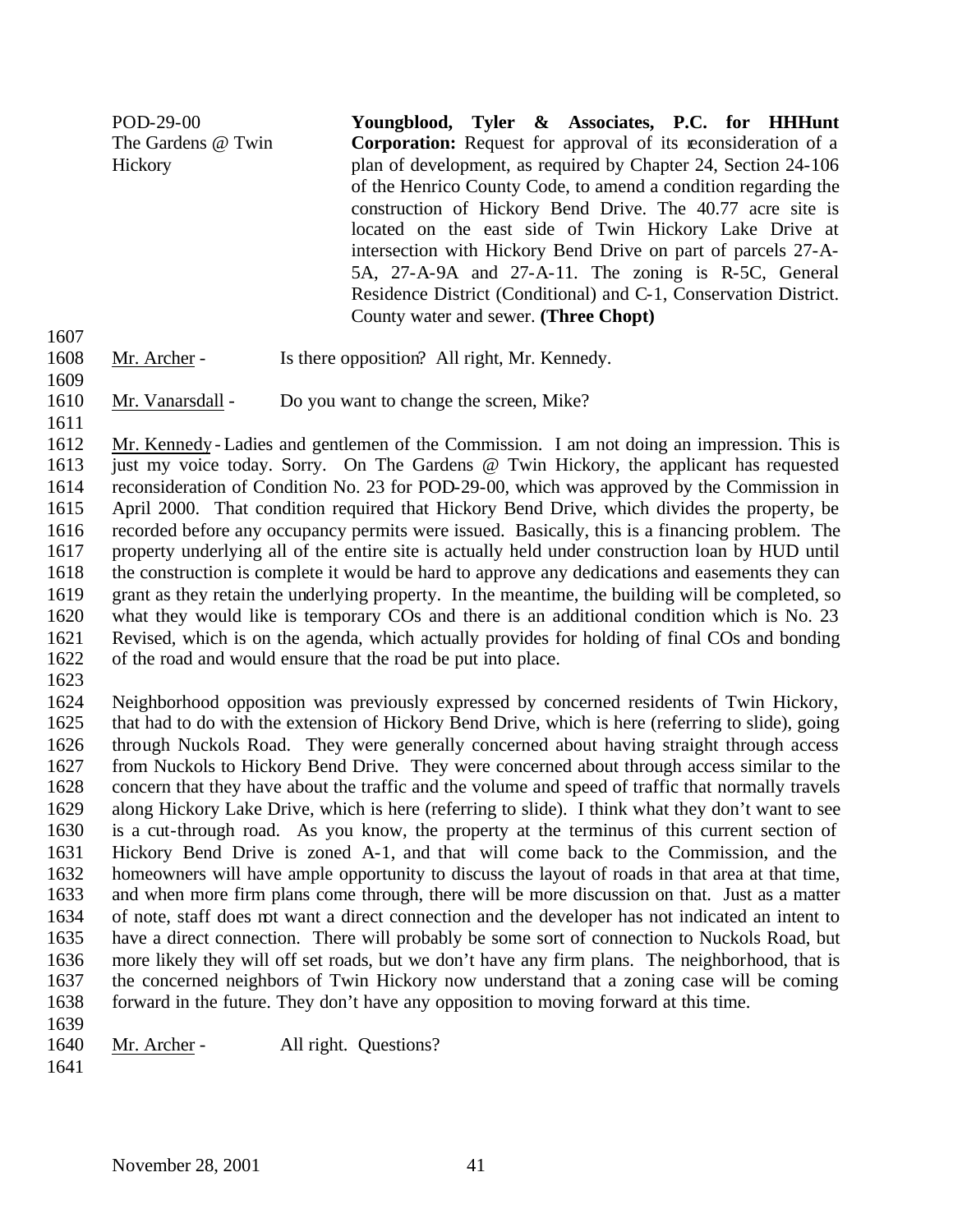- Mr. Kennedy So basically it is just a technical change that would permit them to get occupancy permits based on their financing structure.
- 

- 1645 Mr. Archer Thank you, Mr. Kennedy. Any questions from the Commission? Comments? None. Do we need to hear from the applicant?
- Mr. Taylor No, I don't think so, Mr. Chairman. I am ready to make a motion, and accordingly, I would move approval of the Reconsideration of POD-29-00, The Gardens @ Twin Hickory, subject to the annotations on the plan for standard developments of this type and conditions No. 23 revised.
- 

Mr. Vanarsdall - Second.

 Mr. Archer - Motion by Mr. Taylor and second by Mr. Vanarsdall. Those in favor of the motion say aye. Those opposed say no. The ayes have it. The motion is granted. Mr. Kaechele abstained.

 The Planning Commission approved Reconsideration of POD-29-00, The Gardens @ Twin Hickory, subject to the previously approved annotations on the plan, the original conditions and 1661 the following revised condition No. 23:

- 23. **REVISED** Final Occupancy Permits shall be withheld until the right-of-way for Hickory Bend Drive has been dedicated and the developer has posted, with the Planning Office, the Subdivision Bond for that portion of Hickory Bend Drive to be constructed with the Gardens at Twin Hickory, and has escrowed with the Department of Public Works \$150,000 for the extension of Hickory Bend Drive. A full-width utility easement and an access easement shall be recorded prior to the issuance of any occupancy permits.
- 1670 Mr. Silber The next case is on Page 13.
-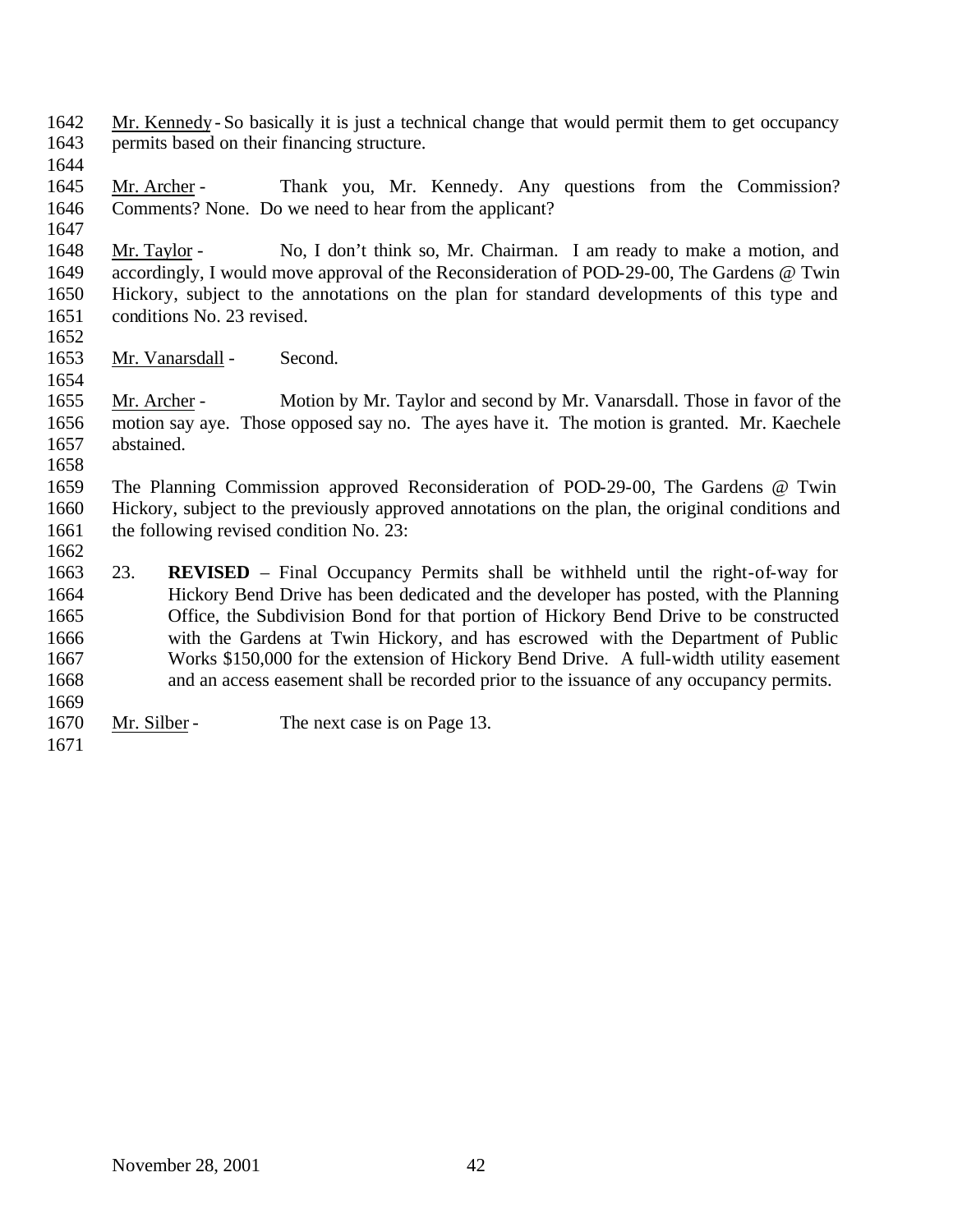#### **PLAN OF DEVELOPMENT RECONSIDERATION**

POD-30-99 Reflections of West Creek (Formerly Summit Gayton Apartments) **Foster & Miller, P.C. for North Gayton Road Venture, LLLP:** Request for approval of its reconsideration of a plan of development, as required by Chapter 24, Section 24-106 of the Henrico County Code, to amend architectural elevations, to relocate three garage buildings, and to amend the name of the project. The 22.649-acre site is located on the east line of Gayton Road Extended on part of parcel 36-A-45 and part of 36-A-43. The zoning is R-5C, General Residence District (Conditional) and R-6C, General Residence District

(Conditional). County water and sewer. **(Three Chopt)**

 Mr. Archer - Thank you, Mr. Secretary. Is there opposition to POD-30-99? No opposition. Mr. Kennedy.

1677 Mr. Kennedy- There is a staff report attached with the agenda, that summarizes it quite well, but I am going to try to go over it briefly. The applicant has requested reconsideration of the original layout plan and architectural elevations for former Summit Gayton Apartments approved by the Planning Commission at their May 26, 1999 meeting.

 The layout would relocate three garages closer to the interstate and provide better sound buffers. The revised elevations would do three different things. No. 1, the elevations that were approved originally by the Commission had a two-story clubhouse. This would reduce it to a one-story clubhouse. The proffers of the plan require a clubhouse, but don't specify the size or the number of stories. So, they'd like to request that change.

 The second thing the applicant has requested by the new owner, is the reduction of bricks on the finish of the building. The buildings were originally proffered with a single elevation, a front elevation, and basically when it was approved by the Commission it specifically said by the Commission that the elevations were, should be generally consistent with the proffered elevation, subject to changes as may be requested and approved at the time of Plan of Development review. So, they said generally consistent at the time it came in for the original POD approval. The plan that they submitted reflected that brick pattern, which is basically almost 2/3s brick around the entire building. Since that time, with the new owner, they have requested reconsideration of that design so that on those portions of the building that do not face interior drives, they would not be required to provide brick on those facings. They had expressed concern about the cost of providing brick particularly between buildings, when facing building to building, and they don't feel that there is any benefit received from it. What they specifically noted is that the cost savings from the brick would be used to enhance landscaping and staff, given the fact that the site had a severe cut in the original development plan because of drainage issues, staff is concerned about the level of landscaping on the site, particularly because this is a potential gateway, with North Gayton Road Extended being a potential interchange on the interstate. So, as a result of that staff feels that if they come back and significantly enhance the landscaping that we will be willing to recommend sacrificing brick finish on the buildings. And they previously requested Expedited Approval, but staff wanted to make this presentation to make sure that it was clear that there is an expectation of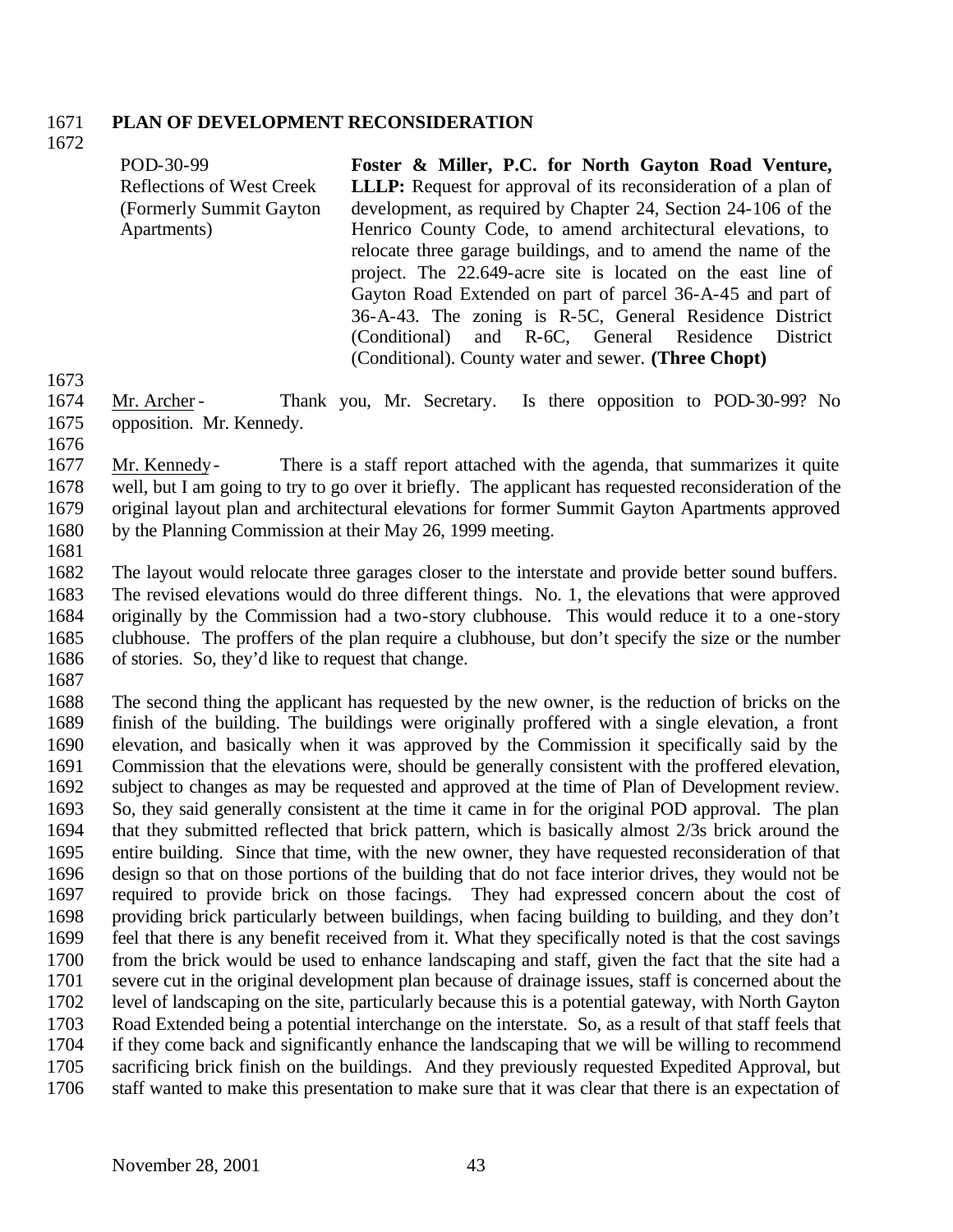enhanced landscaping and the landscape plan will come back to the Commission. So, we just want to put that into the record and when it comes back we expect a superior product in the landscaping.

1710 Mr. Archer - Thank you, Mr. Kennedy. Are there questions from the Commission?

 Mr. Taylor- Mr. Chairman, I have just a couple of points that I wanted to discuss with Mr. Kennedy. With regard to your last comment on the substitution of landscaping for the brick, additional brick, we have yet to see the landscaping plan, so we will have to look very carefully if we are going to make sure that we do get landscaping that is adequate for sound attenuation. One of my concerns is that the brick is a little bit better sound attenuator than perhaps the substitute surface and my concern really would accentuate taking a careful design review on the sound proofing and making sure that in substitution for the brick that not only the landscaping should be improved, but I would like to take, like to have them take a look at what that does to the soundproofing on that particular side, and improve the sound. In our previous discussion, we had discussed that at some future date, a date uncertain, unplanned Gayton Road would at least in theory or practice, and right now it is practice, some day in the future we would expect that Gayton Road would cross interstate 64 and I am assured, and I seek confirmation of this, that the plan is futuristic and that no building or improvements would be within the zone of that road. 

 Mr. Kennedy- The right of way has been reserved for any interchange at that location, so we can accommodate a full interchange, which is what the County anticipates sometime in the future, VDOT and eventually their plan. It is their request but it isn't in VDOT's plan. As far as the overall traffic, the County has anticipated that as being an interchange and has reserved the right of way in this plan.

1732 Mr. Taylor - Very good.

 Ms. Dwyer - May I follow up on your question, Mr. Taylor? 

1736 Mr. Taylor - Certainly you may.

 Ms. Dwyer - I am wondering if there is a way to etch in stone or place in writing at least a commitment to enhance landscaping, since a compromise is being made on the brick. We have no assurance of this commitment, no condition that says, "X dollar amount" or "a certain quantifiable amount of landscaping will be applied" to compensate for that. 

- Mr. Kennedy- No. There isn't any quantification, but it does require landscaping plan approval by the Planning Commission. The plan will come back.
- 

- Ms. Dwyer Landscape plan approval doesn't really speak to enhancement of landscaping. It speaks to minimum requirements.
- Mr. Kennedy I do know the developer has done a study of the cost difference between the two, and he may be able to speak to the cost savings and what they would be willing to commit out of that, but I can't speak for him. Our basis was even with minimum landscaping, the minimum
- landscaping that we require, given the fact that the site was clear cut and it was actually a 50 ft.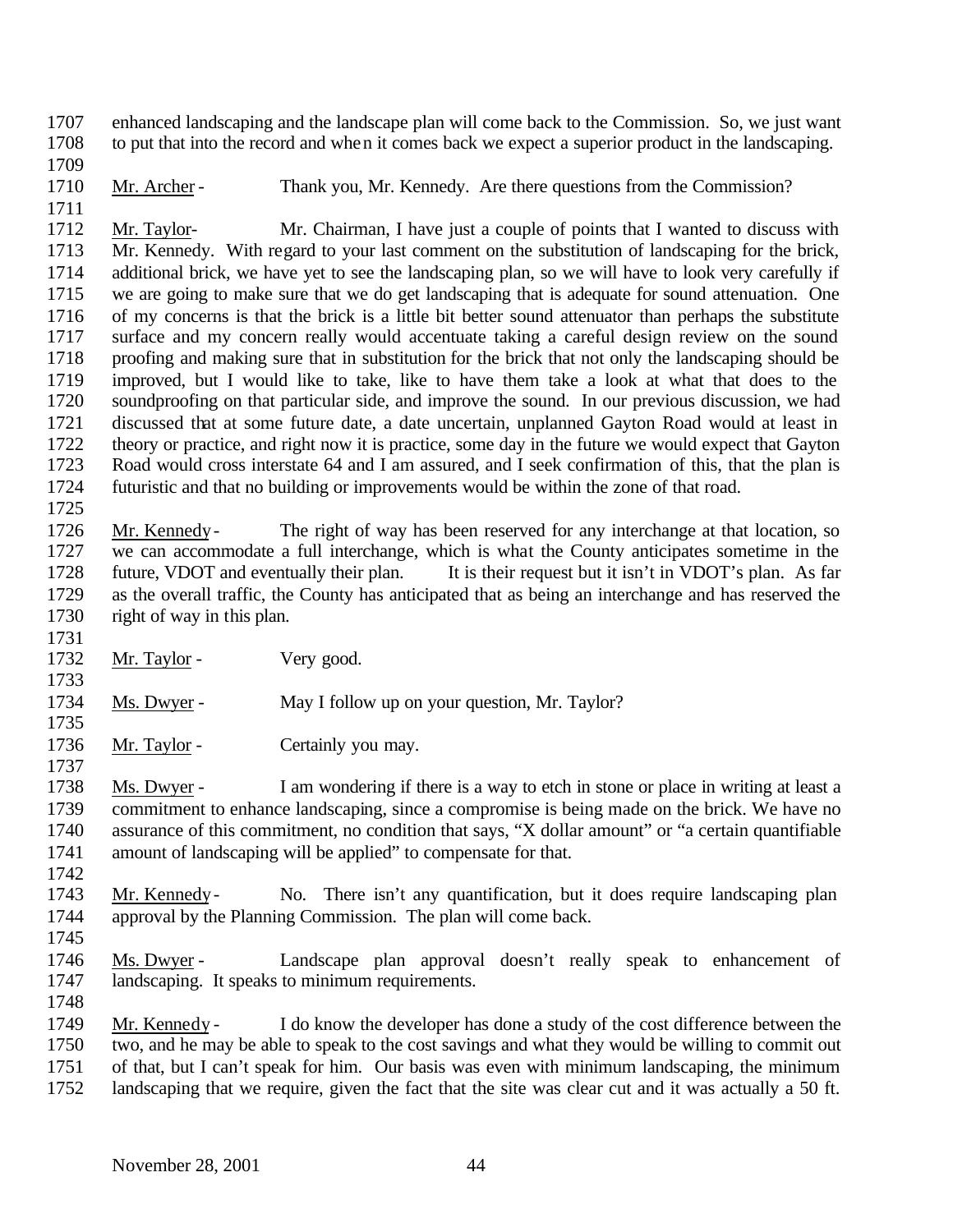transitional buffer required between this property and the car dealership that the limited landscaping would be required on the rest of the site and would be insignificant. Most of the 15% tree canopy will probably almost be accommodated within that transitional buffer required, so we do have a concern.

 Mr. Silber - Ms. Dwyer, I think I know where you are coming from, and staff has that concern, also. That is why we are making a presentation. I think the record would reflect the importance of providing adequate landscaping in the future. I would prefer that we not try to get into coming up with a cost estimate or type of vegetation. If the Commission wants to entertain the possibility of a condition that says that "Enhanced landscaping will be required as a part of this reduction of brick material," now that may be possible. I certainly think that if you don't want to take that direction that the record will reflect the intent here. Staff has concerns with the quality of this development. When this property was rezoned, the expectations were high. We felt the apartments were appropriate here only if they were of super quality, and brick was an important part of that. Staff still feels that we would like to see 50% brick on this project. If that is going to be reconsidered, then I think the developer needs to step forward and commit to future beautification of this site, the ability to buffer it from the dealership that is next door, buffer it from the ramp and the interstate, etc. So, I do think that the quality should be jeopardized and I don't think we should be moving in a direction that is going to jeopardize the quality of its originally intended rezoning. 

 Mr. Kaechele -I think I agree with those comments on this. Even on the front elevations, are we getting 50% brick there, or somewhat close to that, perhaps?

Mr. Kennedy- Somewhat close to that, yes, on the front elevation.

 Mr. Kaechele -But there is some buildings, typically, buildings A and F, where your side elevation really faces the on ramp, and you are going to get more exposure to the side than perhaps B, as well, and I thought perhaps that landscaping is not going to cover all of the elevations, so I would

think that more brick in the visible sides should be a part of it.

 Mr. Kennedy- Basically the sides of the building where it is only the interior drives within, they did not contemplate brick on the side facing Gayton Road Extended, so anything that faces an interior drive on any side would have the predominance of brick. So, the one location that you would be concerned about would be that one end unit adjacent to Gayton Road, and that could be… 

- Mr. Kaechele- Are you talking about Building F?
- 1792 Mr. Silber The side of Building F.

1793<br>1794 Mr. Kaechele - That would show 9 feet of brick on the two stories.

 1796 Mr. Silber - Mike, would the side of Building F, which is adjacent to that ramp, what brick would that have? Which elevation is that? Is that six? (Referring to the elevation plan)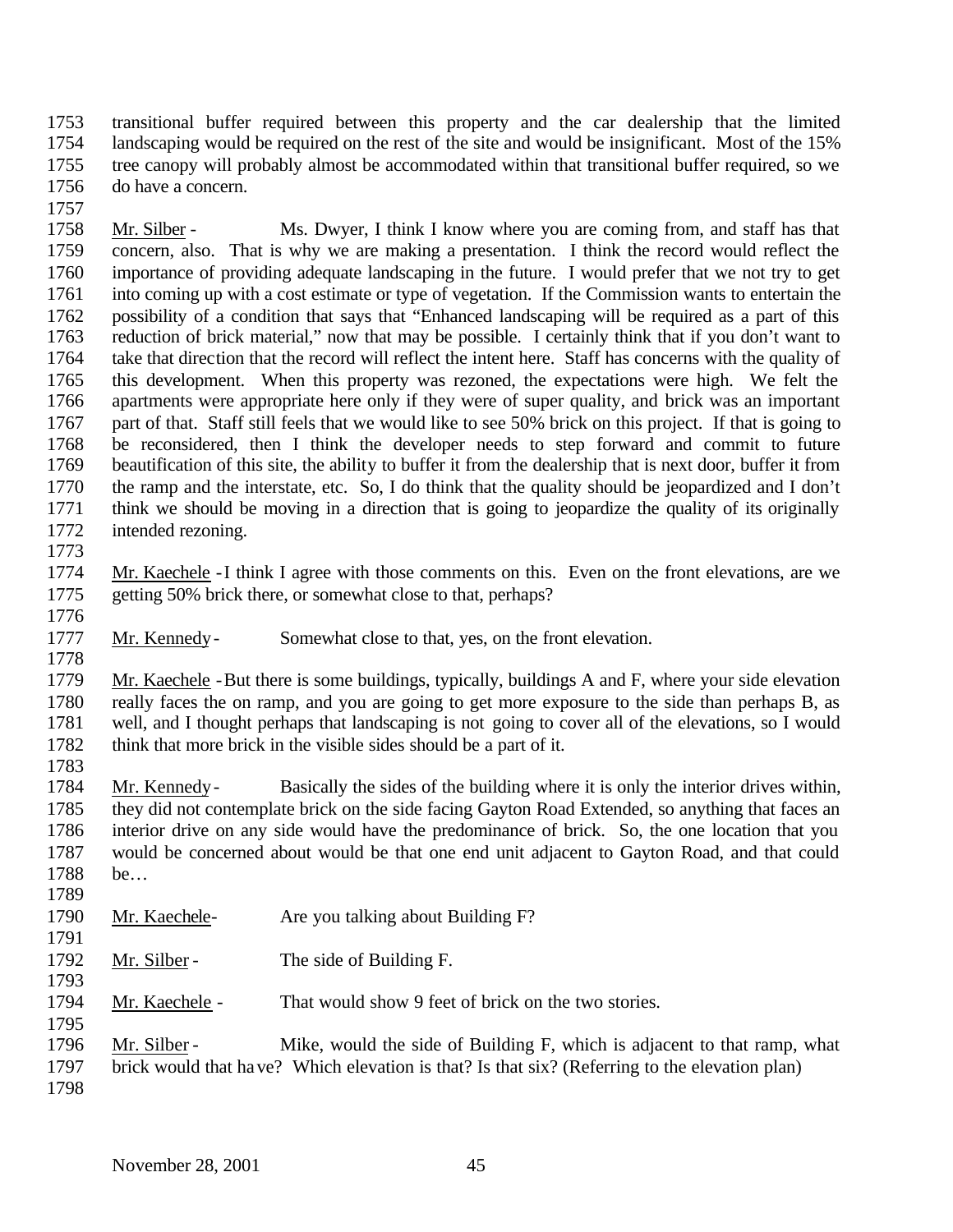| 1799<br>1800                                                 | Mr. Kennedy - Building F would have six.                                                        |                                                                                                                                                                                                                                                                                                                                                                                                                                                                                                                                                                                                                                                                                                      |  |
|--------------------------------------------------------------|-------------------------------------------------------------------------------------------------|------------------------------------------------------------------------------------------------------------------------------------------------------------------------------------------------------------------------------------------------------------------------------------------------------------------------------------------------------------------------------------------------------------------------------------------------------------------------------------------------------------------------------------------------------------------------------------------------------------------------------------------------------------------------------------------------------|--|
| 1801                                                         | Mr. Silber -                                                                                    | Mr. Kaechele, it is going to have very little brick on that side.                                                                                                                                                                                                                                                                                                                                                                                                                                                                                                                                                                                                                                    |  |
| 1802                                                         |                                                                                                 |                                                                                                                                                                                                                                                                                                                                                                                                                                                                                                                                                                                                                                                                                                      |  |
| 1803<br>1804                                                 | Mr. Kaechele -                                                                                  | What is the side elevation of No. 8?                                                                                                                                                                                                                                                                                                                                                                                                                                                                                                                                                                                                                                                                 |  |
| 1805<br>1806                                                 | Mr. Silber -                                                                                    | Your question, Mr. Kaechele, is where would 8 be on the site.                                                                                                                                                                                                                                                                                                                                                                                                                                                                                                                                                                                                                                        |  |
| 1807                                                         | Mr. Kennedy - It would be the side facing the Gayton ramp. Facing the street would be elevation |                                                                                                                                                                                                                                                                                                                                                                                                                                                                                                                                                                                                                                                                                                      |  |
| 1808<br>1809                                                 |                                                                                                 | 5 facing the access road, which is also the dealership and the real elevation would be 7.                                                                                                                                                                                                                                                                                                                                                                                                                                                                                                                                                                                                            |  |
| 1810<br>1811<br>1812                                         | Mr. Silber -                                                                                    | Mr. Kaechele, the rear elevations that are going to be backing up to the<br>east-west road would run all the way from Gayton Road all the way over to Pouncy Tract Road<br>eventually, and will not have any brick on the back side.                                                                                                                                                                                                                                                                                                                                                                                                                                                                 |  |
| 1813<br>1814                                                 |                                                                                                 | Mr. Kennedy - Right. There is a 50-foot transitional buffer proffer in that location.                                                                                                                                                                                                                                                                                                                                                                                                                                                                                                                                                                                                                |  |
| 1815<br>1816<br>1817                                         | Ms. Dwyer -                                                                                     | Which is clear-cut, you said?                                                                                                                                                                                                                                                                                                                                                                                                                                                                                                                                                                                                                                                                        |  |
| 1818<br>1819                                                 |                                                                                                 | Mr. Kennedy - The whole thing is clear-cut.                                                                                                                                                                                                                                                                                                                                                                                                                                                                                                                                                                                                                                                          |  |
| 1820<br>1821                                                 | Ms. Dwyer -<br>the exception of the garage location.                                            | But it seems to me that these proffers are really reducing the quality, with                                                                                                                                                                                                                                                                                                                                                                                                                                                                                                                                                                                                                         |  |
| 1822                                                         |                                                                                                 |                                                                                                                                                                                                                                                                                                                                                                                                                                                                                                                                                                                                                                                                                                      |  |
| 1823<br>1824<br>1825<br>1826<br>1827<br>1828<br>1829<br>1830 |                                                                                                 | Mr. Kennedy - With the exception of the garage location, yes, and the staff's concern here is that<br>it is one of those hard tradeoffs, that if they sacrifice, if they just plant the minimum landscaping,<br>it is going to be inadequate. Unfortunately, the proffers didn't address that. They didn't require<br>a sound barrier or additional landscaping along the interstate; so without having those extra<br>hooks, we were, staff was concerned with how to get them to enhance the landscaping. Which is<br>better, the brick finish or enhanced landscaping? That was the tradeoff. And we felt if they<br>ended up sacrificing the landscaping then it would actually be more visible. |  |
| 1831<br>1832<br>1833                                         |                                                                                                 | Ms. Dwyer - And yet we don't have any assurance about how that landscaping will be<br>enhanced, any kind of quantity or measurement.                                                                                                                                                                                                                                                                                                                                                                                                                                                                                                                                                                 |  |
| 1834<br>1835                                                 | Mr. Taylor -                                                                                    | We would see a landscaping plan, would we not?                                                                                                                                                                                                                                                                                                                                                                                                                                                                                                                                                                                                                                                       |  |
| 1836<br>1837<br>1838<br>1839                                 | Ms. Dwyer -<br>measurement of what we are gaining.                                              | Mr. Kennedy - The landscape plan would have to come back to the Commission.<br>But my point is, we are giving up brick and we don't have any quantity or                                                                                                                                                                                                                                                                                                                                                                                                                                                                                                                                             |  |
| 1840<br>1841<br>1842                                         |                                                                                                 | Mr. Kennedy - They have not committed to anything. They have no committed to putting a<br>transitional buffer along the interstate or between them and the adjoining properties.                                                                                                                                                                                                                                                                                                                                                                                                                                                                                                                     |  |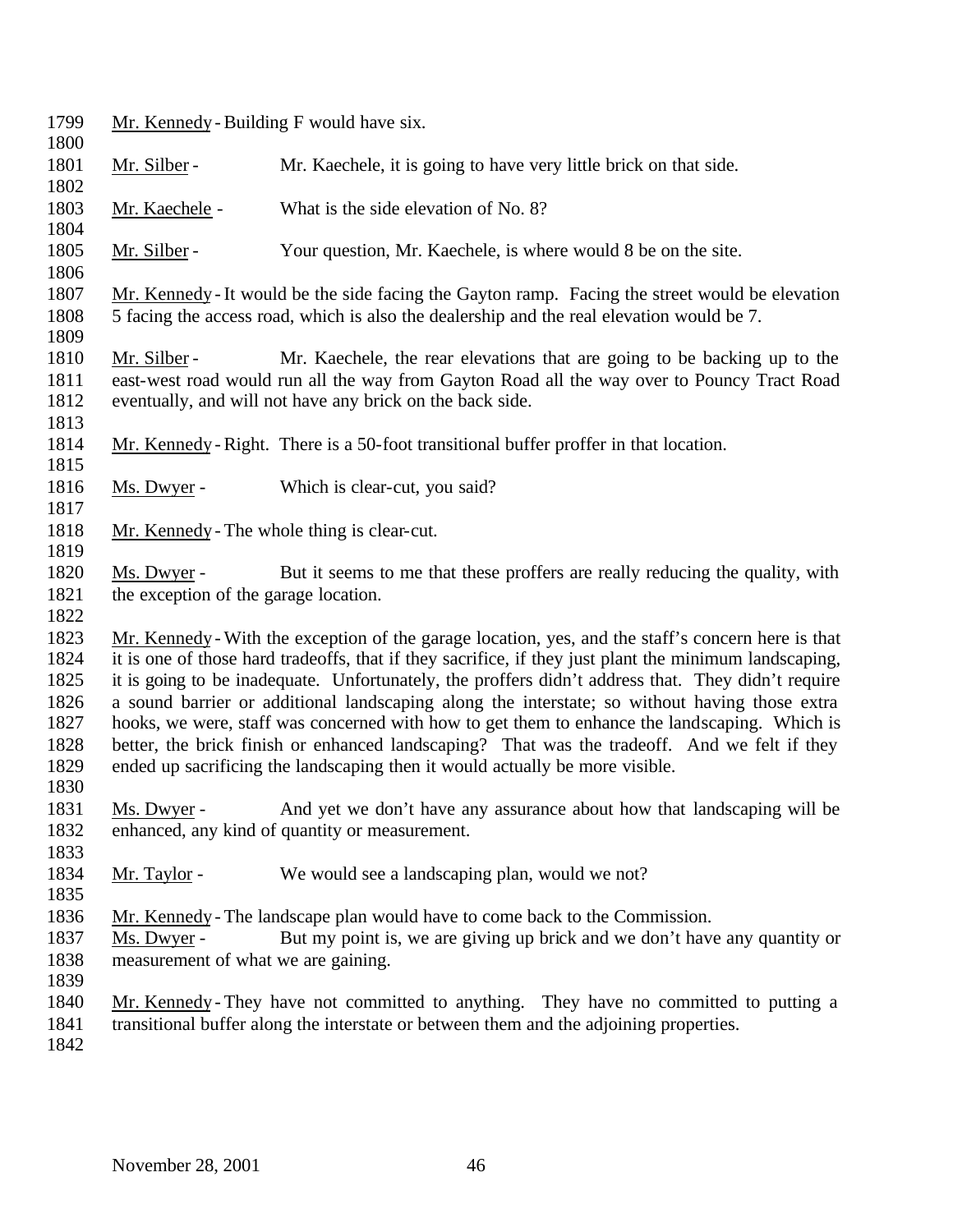Mr. Taylor - It would seem to me that in making the motion, we could craft the motion that we have some kind of future review by the developer and staff to define the actual extent of 1845 the revised siding plan.

 Mr. Kennedy - What I would like to suggest, in accordance with our design standards, is that the multi-family design standards, which this was approved before then, may be something we can implement in this case, and suggest that they have at least a 25-foot transitional screening around the perimeter in lieu of the brick and establish a standard, and that landscaping within the center around the buildings would be irrigated, as a possible condition. That would enhance landscaping, you know, and provide adequate assurances that there would be quality landscaping and quality maintenance. So, there would be a perimeter of 25 transitional and irrigation of the yards surrounding the buildings.

- Mr. Taylor And the review, too, of the landscaping.
- Mr. Kennedy The landscaping will come back. Is that agreeable?
- 1860 Mr. Cochran (Mr. Cochran indicates that it is.)
- 1862 Mr. Archer The applicant has agreed.

 Ms. Dwyer - I have a question, also, about eliminating the screen walls in the lower units. Those are walls that screen patios that are at ground level. Is that correct. So, which ones have been removed and why?

 Mr. Kennedy - They have removed any of the ones that do not face driveways, the driving and parking areas, which they felt they needed privacy screens for those, and the other units they felt were facing unit to unit, or that it wasn't necessary, or if it was facing outside, only a portion of it wasn't necessary.

- Ms. Dwyer Does that refer to internal drives? It appears to me that in Building B, for example, some of the patios might be facing east-west Summit Road.
- Mr. Kennedy- On G there are no patios facing either of those access roads.
- 1878 Ms. Dwyer What about east-west Summit or the driveway?
- Mr. Kennedy- It would face east-west Summit, but we'd put transitional buffer in that 1881 location, but there'd be no brick walls, basically.
- Ms. Dwyer All right. There would be a screen wall for the patios facing the parking lot?
- Mr. Kennedy- Yes, those facing the parking lot. Anything facing the parking lot.
- 1887 Ms. Dwyer Or an access drive?
-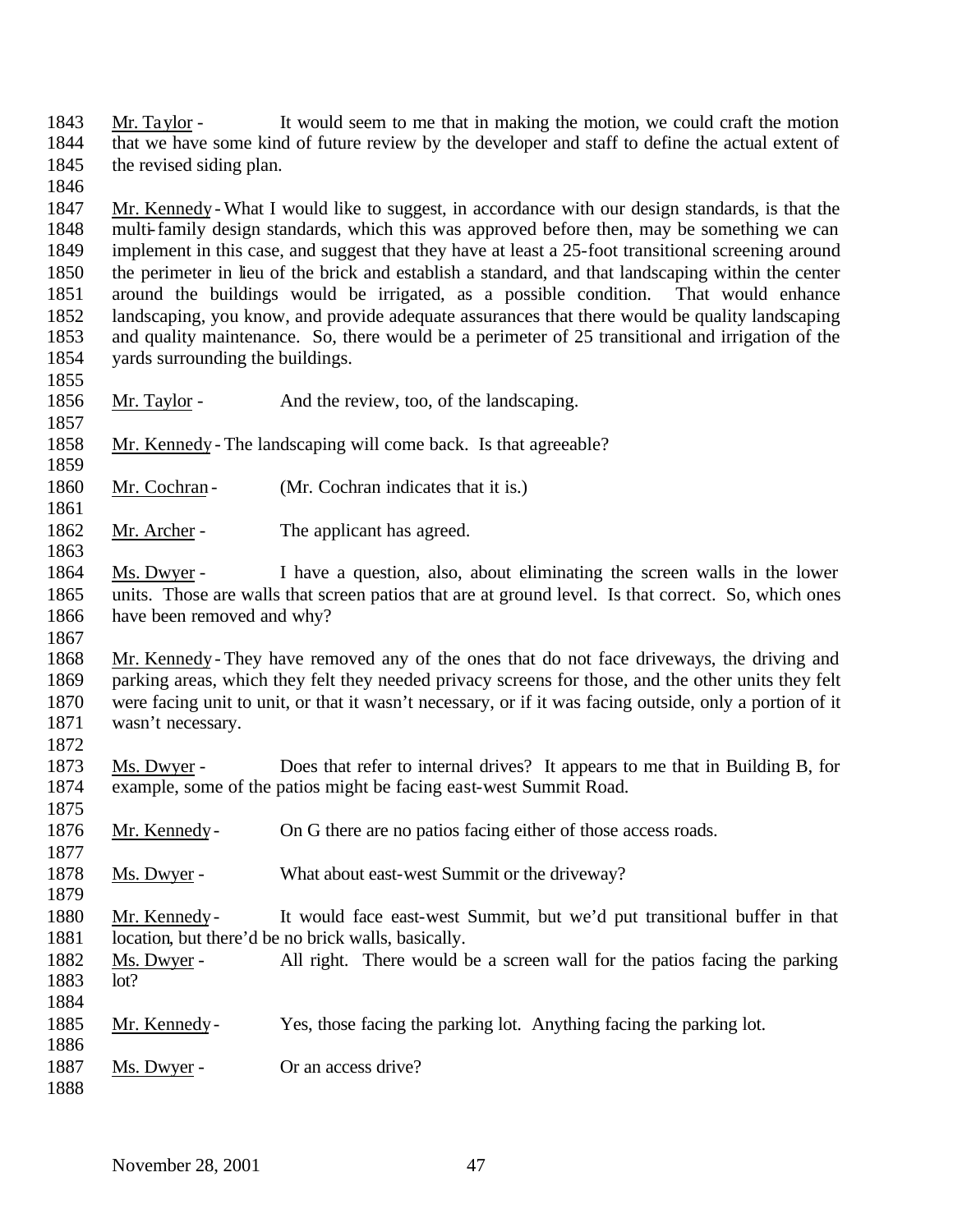- Mr. Kennedy- Or an access drive would have a screen wall or brick finish, 2/3s brick finish, basically.
- 

1892 Mr. Archer - OK. Anything further for Mr. Kennedy? Mr. Taylor, do you need to hear from the applicant, sir?

 Mr. Taylor - I think it might, in this case, be reasonable to ask the applicant if he would like to step forward and address both the issue of landscaping as well as the soundproofing, as well as the brick, so we can gauge his intentions, Mr. Chairman.

 Mr. Kent Little - Members of the Commission, my name is Kent Little. I am president of Reed and Company in Virginia Beach, Virginia. We are the new owner of the property. Just a brief explanation of our company. We own several thousand apartments in southeastern Virginia and this our first apartment project in the County of Henrico, and we really do want to do a quality 1903 job here where we are not seeking to dumb-down the quality of this project, but if I could just give a brief explanation as to how we even got to this point. We acquired this property from Summit, and during our due diligence we were presented with one set of plans, which recommended a certain amount of brick and amenities in the project, and we looked at our budgets and our financial plans predicated on those. When we got down to see Mr. Kennedy, we found we discovered a completely different set of documents indicating a whole new set of approvals that probably we have some responsibility for, but it was a, we should have known about, but when we looked at that situation, we saw quite a bit of a difference in brick treatment on the building than what we had originally planned to do. Now, we felt like the minimum landscaping situation here was not going to do the job either, and the reason for that is, we want to screen the property off from the car dealership and provide good buffering for that. We do know this is going to be a gateway for the County and we are very well aware of the Gayton Road Extended plan, and that is one reason we felt the property was very favorably located, and I think we need to do a good job on the landscaping with that. And we felt like certainly the brick treatment on the building was a very appropriate thing, but in some instances, in discussing it with Mike, which, by the way, has handled this in a very professional manner. We have a good relationship working with Mike. We felt like we could probably pick up some cost where we had two buildings facing either other, and put that money back into areas that were more useful in terms of the landscaping. And I do want to give you my company's commitment to the County. We want to do a quality job here as well. We are not seeking to, we have a very extraordinary landscaping budget for this, and when we bring the plan back we recognize that Mr. Kennedy and your Board (sic) has oversight over that. So, we want to do a quality job on this. We just felt like, in some instances where we had two buildings facing each other that we were incurring costs that really didn't serve the quality purpose of what we were intending to do, and we could use that money more efficiently somewhere else where we could bring a better quality project to the situation. Now, we met with Mr. Taylor and indicated our concerns, and he was very helpful and thank you for your help in that. We went back to our architects and revised our plans and went through that with Mike, and I do want to emphasize that we are very willing to come back and discuss the landscaping issues. 

Mr. Archer - Thank you, Mr. Little. Are there questions from the Commission?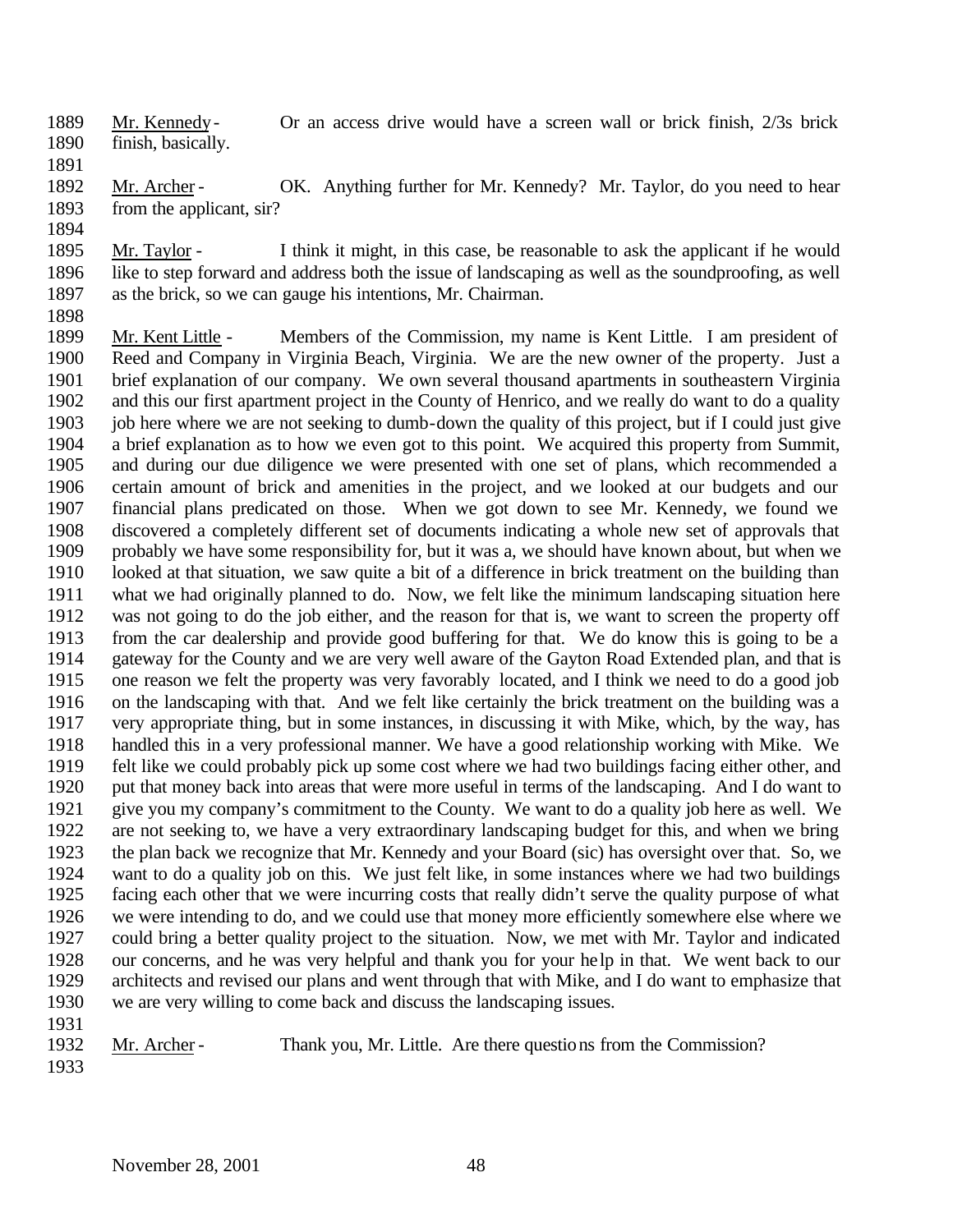Mr. Kaechele - Well, as far as the use of brick, I agree with the concept of the interior walls, that is not as important, but in every instance where it has a view to the public, I am concerned that there is some spaces that don't show much brick.

 Mr. Little - OK. Well, in the instance of the on-ramp to Gayton, and I have our Project Manager here, I must say, not that I am trying to blame anybody, but I haven't been totally involved in, specifically that building. We would not object, we agree, I think that was the spirit of what we tried to work with Mike, that wherever we had public viewing of wood that a public site of brick on the road, either internal or external, that we would try to put the brick there. We are agreeable to the spirit of that, and we agree to amend those two buildings, if that would give you comfort in terms of increasing the brick on that.

 Mr. Kaechele -Well, the one unit labeled G, which faces a roadway, that is the back of the apartment building, and that road will, eventually, I guess, connect down to…that has a lot of visibility. 

Mr. Kennedy- Mr. Kaechele, your concern is on Building G.

Mr. Kaechele -And F as well, perhaps.

Mr. Kennedy- And F as well, facing the Summit access drive.

 Mr. Kaechele -Right. That is going to have a lot of exposure as well as, I guess, connected traffic through here (referring to slide).

 Mr. Kennedy- On those two exposures, facing the Summit access drive, that is the one location where we actually have a 50-foot transitional buffer in the proffer, so there is a proffer buffered at that location. On the end of F, facing the interstate, there is no proffered buffer, so that would be one of the places that…

 Mr. Silber - Mr. Kennedy, even though there is a 50-foot transitional buffer, I think that buildings of that height are going to be very visible to the access road.

Mr. Kennedy- Yes.

 Mr. Taylor - And we don't really know where the access road is going to be for the extension of Gayton Road, do we?

- Mr. Kennedy- Basically, that right of way is traced on the plan, as you see on Page 2 of 14. They both show kind of an alignment of the interchange ramp.
- 1974 Mr. Taylor - On which one?
- Mr. Kennedy- On Page 2 of 14.
- 1978 Mr. Taylor OK. All right. I see.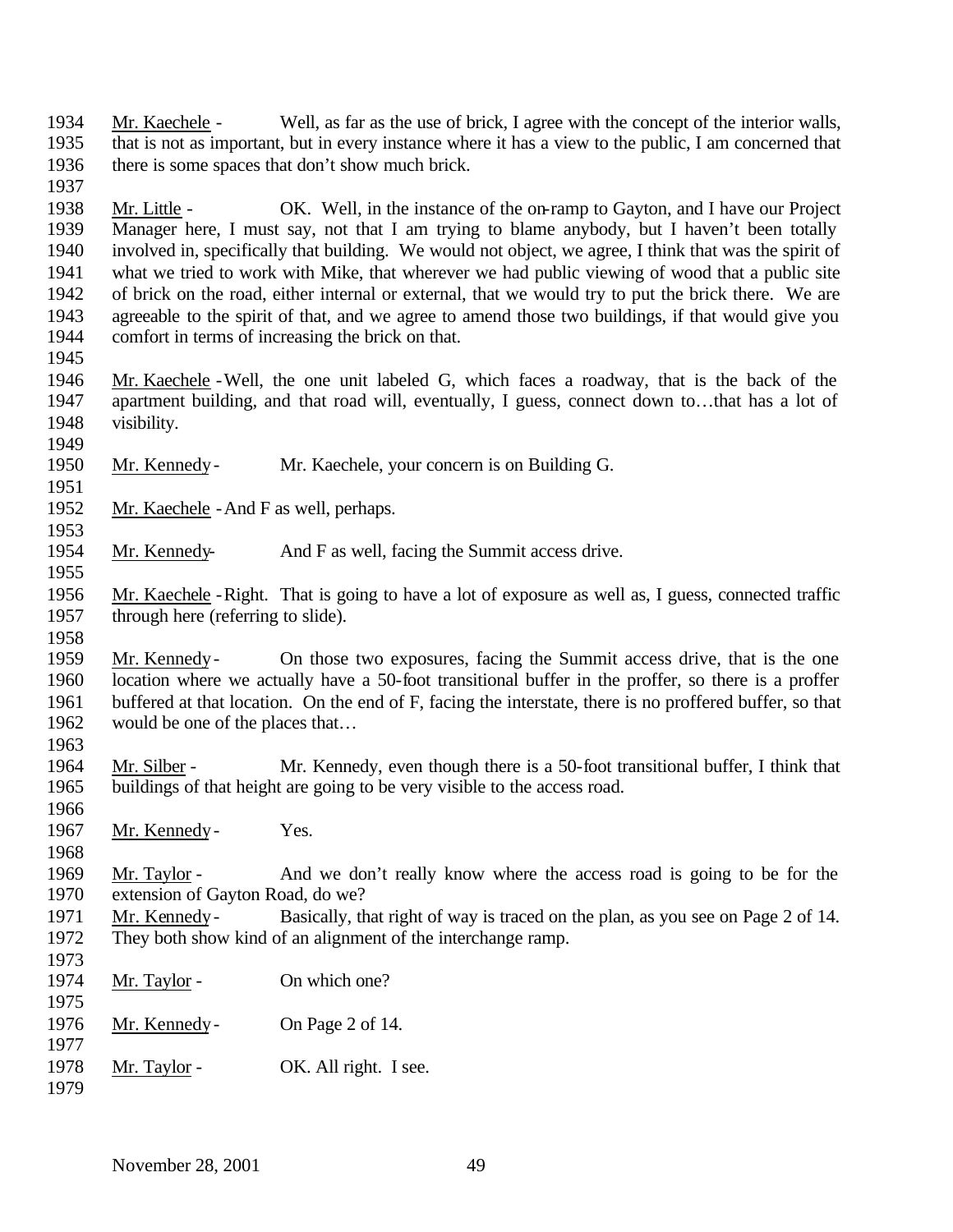Mr. Vanarsdall - Mr. Kennedy, by your remarks, staff notes that the landscape plan. Does 1981 this mean that No. 9 Amended is on the...

 Mr. Kennedy- No. 9 Amended is on the original plan. With No. 9 Amended, we can come back. 

- Mr. Taylor Mr. Chairman, if I might. This is kind of late in the morning, and there are quite a number of loose ends that need to be resolved. I thought we were a little closer to this than we apparently are, and I think that when we look at a change to this project, and a change of owner as well as changes of methods, I get the uneasy feeling that our best intentions that everybody has, this may not come out unless we have a little more time. So, what I would like to do is use my prerogative to defer this for 30 days, at the request of the Commission, to give the staff and the developer and myself an additional opportunity to look at all of these details, at no cost to the developer. So I would move that we defer this for 30 days at the request of the Commission to the December 19, 2001 meeting.
- 1996 Mr. Vanarsdall Second.
- Mr. Archer - Motioned by Mr. Taylor and seconded by Mr. Vanarsdall to defer to the December 19, 2001 meeting, at the request of the Commission. All in favor of the motion say aye. All opposed say no. The ayes have it. The motion carries. This case is deferred to December 19, 2001. Mr. Kaechele abstained.
- 

 The Planning Commission deferred Plan of Development Reconsideration POD-30-99, Reflections at West Creek (formerly Summit Gayton Apartments) to its meeting on December 19, 2001. 

 Mr. Taylor - And I want to thank everybody for participating, and we will just use the time wisely and go over it. We won't make the inevitable mistakes that we will make if we try to do it here, and have a lot of hard feelings. We want to make sure we all do the right thing. 

 Mr. Little - I agree. I don't think 30 days is any great sacrifice to us and we will try to 2012 give a clearer understanding of what we are trying to do.

- 2014 Mr. Taylor We appreciate that.
- 2016 Mr. Silber The next plan is on Page 14.
- 

### **PLAN OF DEVELOPMENT & MASTER PLAN**

POD-80-01 Parsons Walk at Twin Hickory **Youngblood, Tyler & Associates, P.C. for HHHunt Corporation:** Request for approval of a plan of development and a master plan, as required by Chapter 24, Section 24-106 of the Henrico County Code to construct Section A, zero lot line subdivision with 53 lots and future Sections B and C, zero lot line subdivision with 64 lots. The 28.66 acre site is located on the south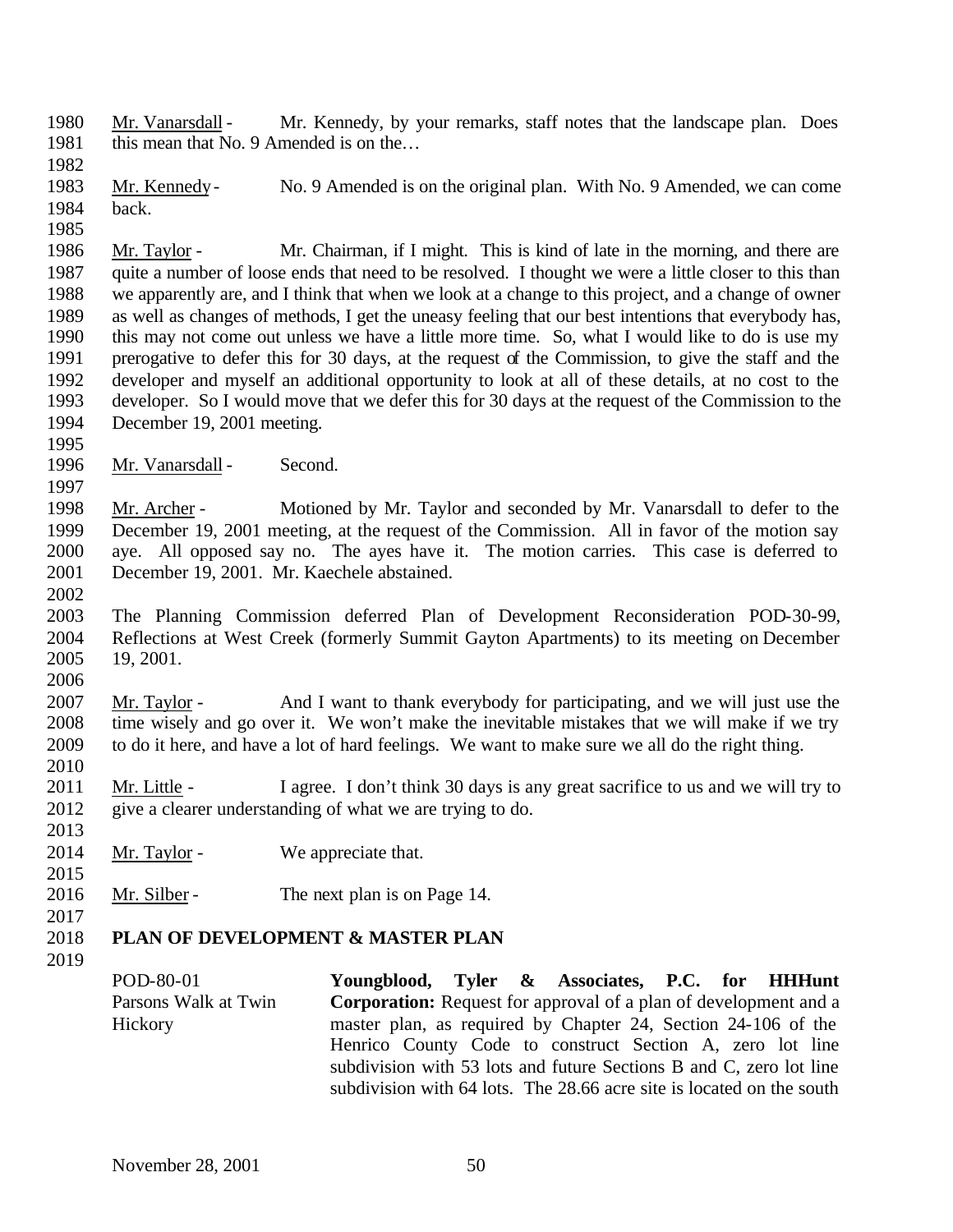line of Twin Hickory Lake Drive across from proposed Hickory Woods on part of parcel 37-A-1 and 2. The zoning is R5AC, General Residence District (Conditional). County water and sewer. **(Three Chopt)**

- 2021 Mr. Archer - All right. Is there opposition to this, POD-80-01?
- 2023 Mr. Vanarsdall Was that removed from the Expedited Agenda?
- 2025 Mr. Archer Yes. If there is no opposition, we will go ahead. Mr. Kennedy.

 Mr. Kennedy- Ladies and gentlemen of the Commission, I am back again with my voice. This would approve a POD for a zero-lot line subdivision. The initial tentative plat was approved by the Commission. This is basically the zero-lot line portion of it, because of the zero lot lines, there are common areas associated with it, and so a zero-lot line subdivision, at least most of the subdivisions, come back to the Commission for plan of development review. The concerned neighbors of Twin Hickory had expressed some concern about this when we were back on the Twin Hickory plan. Basically, what the neighbors at Twin Hickory were concerned about was the future screening along the interstate. There is a proffer on the plan. The zoning case requires a landscape buffer along there. It is actually maintained a common area. The developer has actually employed a sound consultant and they, too, are concerned about noise from the interstate traveling through the neighborhood, particularly if they are building houses right next to it, not just for Twin Hickory Overall, but they've got to market this property anyway. They haven't quite gotten to that portion of it. There is a condition that the landscaping in that area be equivalent to a transitional buffer, as a condition of the approval. That equivalency doesn't say whether it has to be natural trees being preserved, a replanted buffer, or a wall of some sort with some kind of additional landscaping or berm. We are actually going through that research process now to make a determination as to what is best and feels best for the community. There is some concern about removal of natural trees, and staff and developer feel that maybe it would be more appropriate for the landscape portion of the plan to come back, so you can see what the impact is, and actually see where the difference is at the final construction plan when we have more definite details from the sound consultant. That impact may be reduced by different options. Whether it be a berm, whether it be a wall, whether it be supplementing existing vegetation, because you really can't commit to saving trees, if you are building a berm and putting a wall on top of it. So, the neighborhood agreed that No. 9 Amended would be acceptable to them, and so they have withdrawn their opposition and that is why they are no longer here. So, they feel at that point the sound study will be done. The options will be presented and we can discuss it in a public forum with them before we come back to the Commission.

- Mr. Silber- The staff is recommending approval of the master plan and the issue was the buffering along the interstate and the ramp, and that has been addressed now, with a recommendation for No. 9 Amended.
- Mr. Kennedy- That is right, and they understand that given the fact that no, that proffers have addressed this, that there is more limited input on this, and I believe that when the future extension of Hickory Bend Drive comes in, they will have some additional concerns about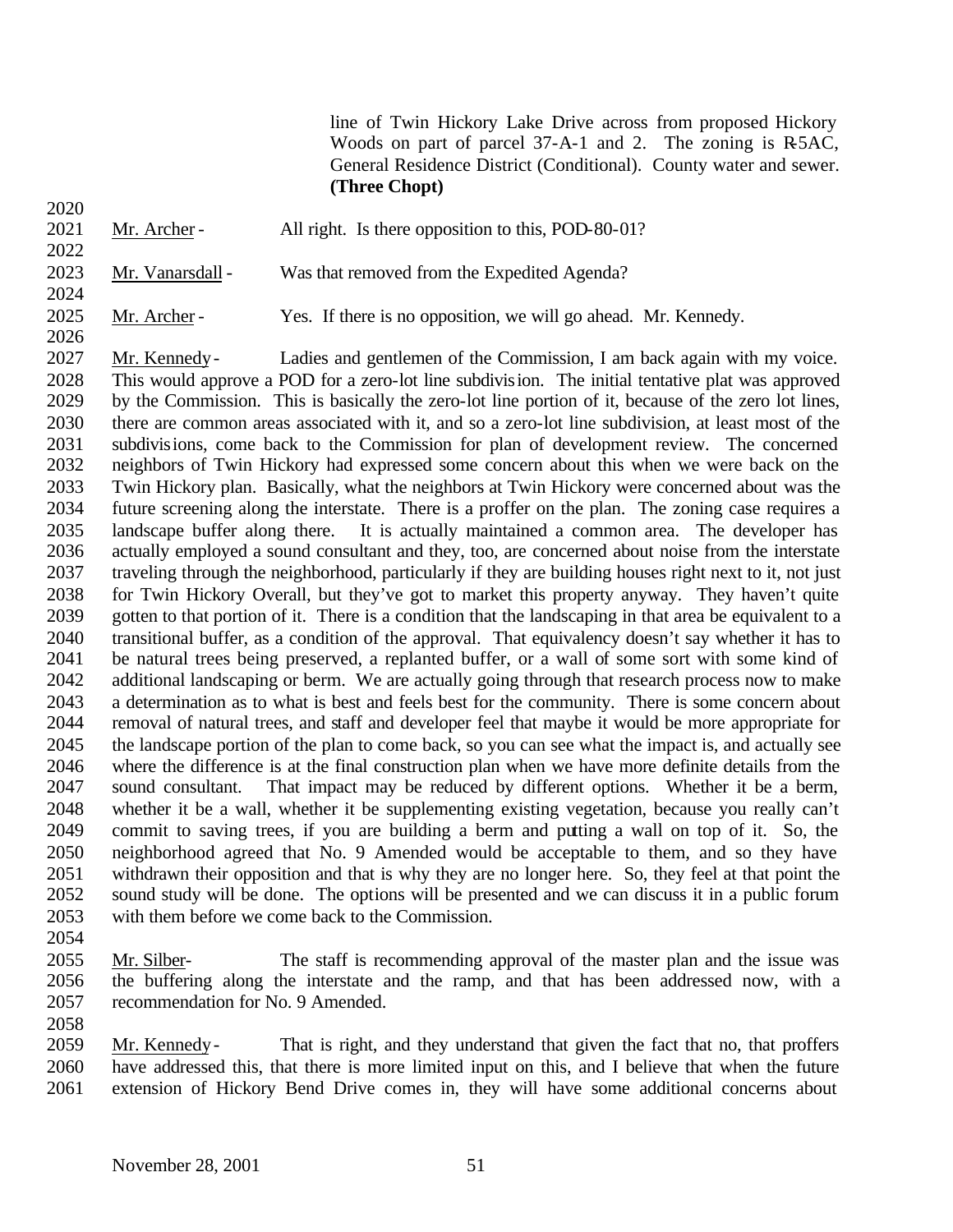buffering, and maybe you will want to have more significant commitment at that point. I just don't think they were prepared previously to know how far along this was, as you know, we've already been through zoning and the subdivision process. It is really just subdivision construction plan approval.

2067 Mr. Taylor - And you are saying that they are basically satisfied now where they are.

 Mr. Kennedy- They are satisfied with the fact that the landscape plans will come back and that they will be presented options from the sound consultant explaining what the levels are and what the final recommendation is going to be, based on a true engineering sound study. They were not aware that was taking place at the time, and they appreciate the fact that staff required a buffer, but they weren't sure, given other sites that were cut and the amount of trees, that they were going to provide that sound buffering, and they were glad to know from the developer that interstate road noise is an issue. There is a significant grade difference along the buffer and already there is a noise issue, given the grade difference on trees that have already been cut, because as this property goes across from the interstate to Twin Hickory Lake Drive, there is probably a 10-foot grade difference as you go across the Hickory Woods and the condominium project, there is another 10- foot grade difference. As you go across the Virginia Power easement, there is another 10-foot grade difference. So, actually, you are almost 30 feet higher from the interstate as well, so they already have road noise concerns that they want to make sure is not exacerbated by this development. 

 Mr. Taylor - Do we have a sound study by a qualified sound engineer? 

 Mr. Kennedy- They are working on that now, and that is what will be dealt with at the landscape plan stage. 

 Mr. Taylor - Now, recognizing the fact that the last case used a 30-day deferral, do you feel that this one would benefit from a 30-day deferral, at the request of the Commission? 

 Mr. Kennedy- I think what the neighborhood agreed; the point so far is that we have gone so far with the layout that the layout is already there. The issue here is what the net result is going to be of the sound study, and how are we going to treat it in landscaping. We have 35 feet to deal with. The applicant is already dealing with VDOT to see if they could use 35 feet of their right of way, which is a limited access right of way to do work with it, and they are coming up with a plan, and we will be able to, the place for the recommendation will be the landscaping. 

2099 Mr. Silber - Mr. Taylor, I don't think a deferral would help at this point. I think more detailed information will be coming in at the time of the landscape submission.

2102 Mr. Taylor - Do you think we'll have an adequate opportunity to review it again? We could delay it for 30 days and give everybody time to do it. (Unintelligible)...full throttle by then. could delay it for 30 days and give everybody time to do it. (Unintelligible)…full throttle by then. 

 Mr. Kennedy - Given the fact that the tentative subdivision has already been approved and the layout is already in place, and he is entitled to have an administrative review, I think we are not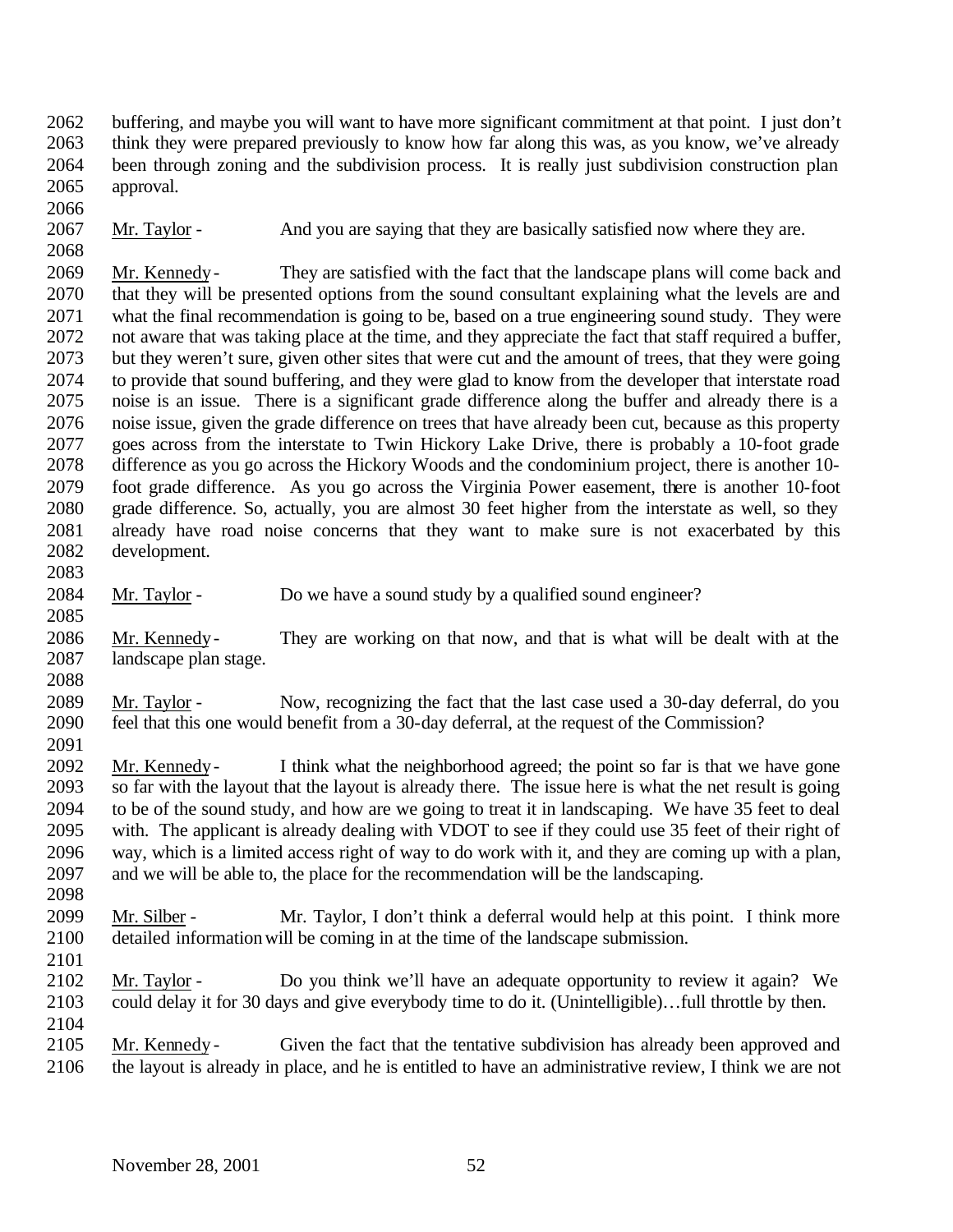- going to gain anything from that. The place that we are going to gain is at the landscape plan stage.
- 
- Mr. Taylor You would recommend we go ahead with this case and then revisit it at the landscape plan point in stage if that is acceptable to the developer.
- Mr. Kennedy- That is acceptable to the developer and to the homeowners.
- 

- 2115 Mr. Taylor Mr. Chairman, I am ready...
- Mr. Kaechele -Just as a point of information, on the zoning and the floor plan, do all 117 units, or whatever, have the front elevation garage, the front entrance? Can you show it to us here?
- 2120 Mr. Tyler For the record, my name is Webb Tyler, engineer with Youngblood, Tyler and Associates, representing HHHunt Corporation. To my knowledge, Mr. Kaechele, not all of the proposed homes in Parsons Walk have front-entry garages. I remember trying to significantly reduce the number of front-entry garages.
- Mr. Kaechele -And if you recall, was there a proffer on the number of brick fronts?
- Mr. Tyler Yes, sir. There was a certain proffer. It was a proffer relative to the percentage of homes with brick fronts, and I believe it is 50%, if my memory serves me correctly. I will defer to Michael from my memory standpoint.
- Mr. Kaechele -So these elevations, floor plans here are typical, not the only one.
- Mr. Tyler That is correct. I believe the last I saw there was something like eight different basic models plus variations on each of those different model types.
- 

Mr. Kaechele -OK, thank you.

- 2138 Mr. Archer OK, anything further. If not, Mr. Taylor was deciding to move.
- Mr. Taylor - All right, Mr. Chairman. I will proceed to move for approval of POD-80- 01, Parsons Walk @ Twin Hickory, subject to the annotations on the plan, standard conditions for development of this type, and conditions Nos. 9 Amended and Nos. 23, 24, 25, 26, 27, 28, 29, 30 and 31.
- 
- 2145 Mr. Vanarsdall Second.
- 
- 
- Mr. Archer Motion by Mr. Taylor and seconded by Mr. Vanarsdall. All in favor of the motion say aye. All opposed say no. The ayes have it. The motion is granted.
- The Planning Commission approved Plan of Development and Master Plan for POD-80-01,
- Parsons Walk at Twin Hickory, subject to the annotations on the plans, the standard conditions for
- developments of this type, and the following additional conditions: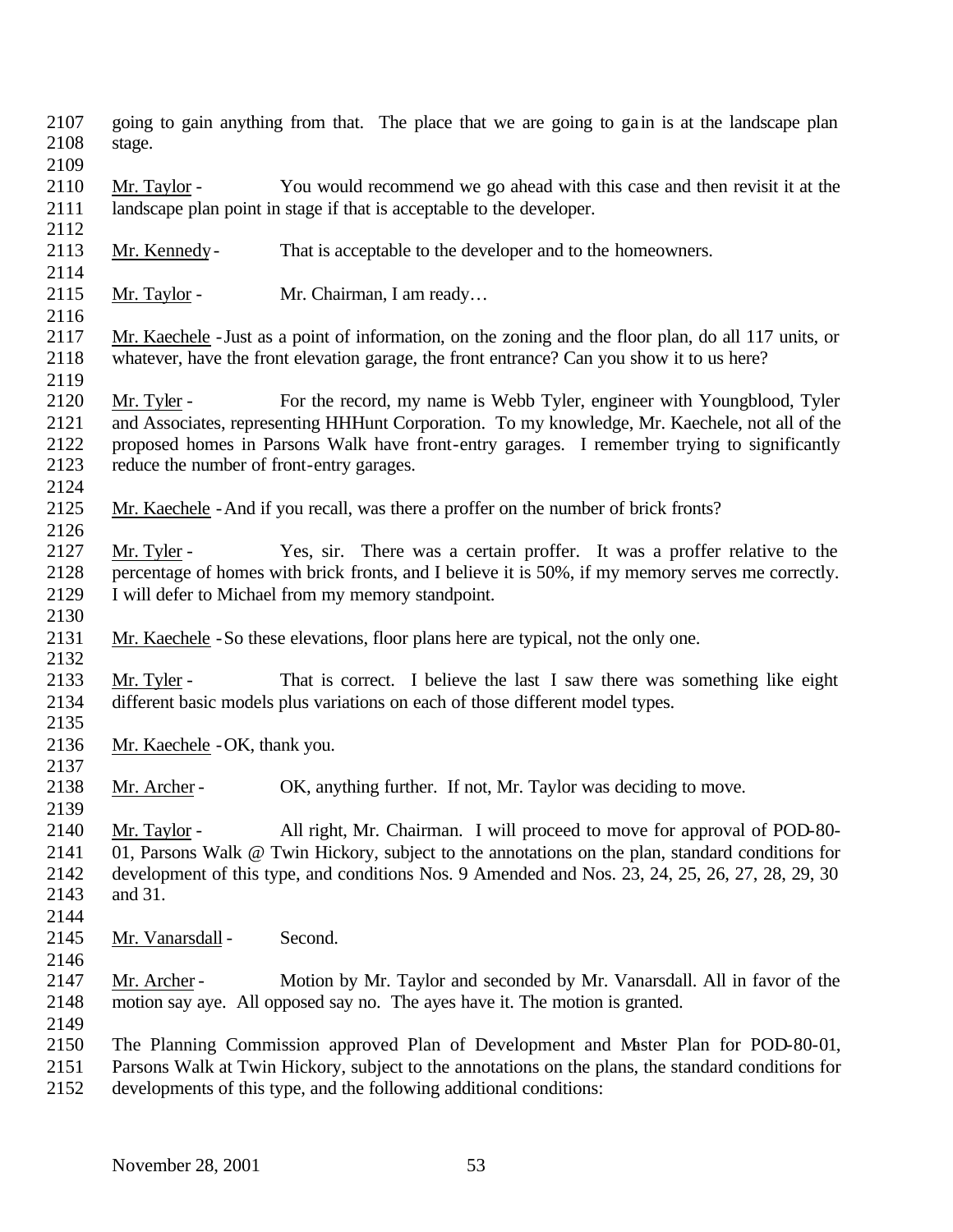- **9. AMENDED**  A detailed landscaping plan shall be submitted to the Planning Office for review and Planning Commission approval prior to the issuance of any occupancy permits.
- 23. Roof edge ornamental features that extend over the zero lot line, and which are permitted by Section 24-95(i)(1), must be authorized in the covenants.
- 24. Eight-foot easements for construction, drainage, and maintenance access for abutting lots shall be provided and shown on the POD plans.
- 25. Building permit request for individual dwellings shall each include two (2) copies of a layout plan sheet as approved with the plan of development. The developer may utilize alternate building types providing that each may be located within the building footprint shown on the approved plan. Any deviation in building footprint or infrastructure shall require submission and approval of an administrative site plan.
- 26. Architectural plans for this development must meet the standards of the April 24, 1995, Planning memo of Zero Lot Line Development Standards. The standard memo addresses the building relationship to the zero lot line and include: minimum percentage of wall on the zero lot line, number, size and location of window and door openings in first and second floors and height and setbacks for fences abutting decks.
- 27. The subdivision plat for Twin Hickory Lake Drive Phase III and Parsons Walk shall be recorded before any building permits are issued.
- 28. The developer shall provide fire hydrants as required by the Department of Public Utilities and Division of Fire.
- 29. The proffers approved as a part of zoning case C-44C-01 shall be incorporated in this approval.
- 30. Deviations from County standards for pavement, curb or curb and gutter design shall be approved by the County Engineer prior to final approval of the construction plans by the Department of Public Works.
- 31. Approval of the construction plans by the Department of Public Works does not establish the curb and gutter elevations along the Henrico County maintained right-of-way. The elevations will be set by Henrico County.
- 2182 Mr. Silber I believe that completes the agenda with the exception of the minutes.
- They are on the last page, Page 24. We have minutes from the September 26 and October 24, 2001 meetings.
- Mr. Archer - Are their corrections? I think I have one from the September 26 minutes, Page 44, Line 1631, change the word if to it, and on Page 51, Line 1924, I think that word should be restrictive instead of restricted covenants. That is all I have.
- Ms. Dwyer - My corrections have been given to Ms. Carver. Mr. Archer - Are there any further corrections? If not, we will have a motion for approval. Ms. Dwyer - I move the approval of the September 26, 2001 minutes as corrected.
- 2197 Mr. Vanarsdall - Second.
-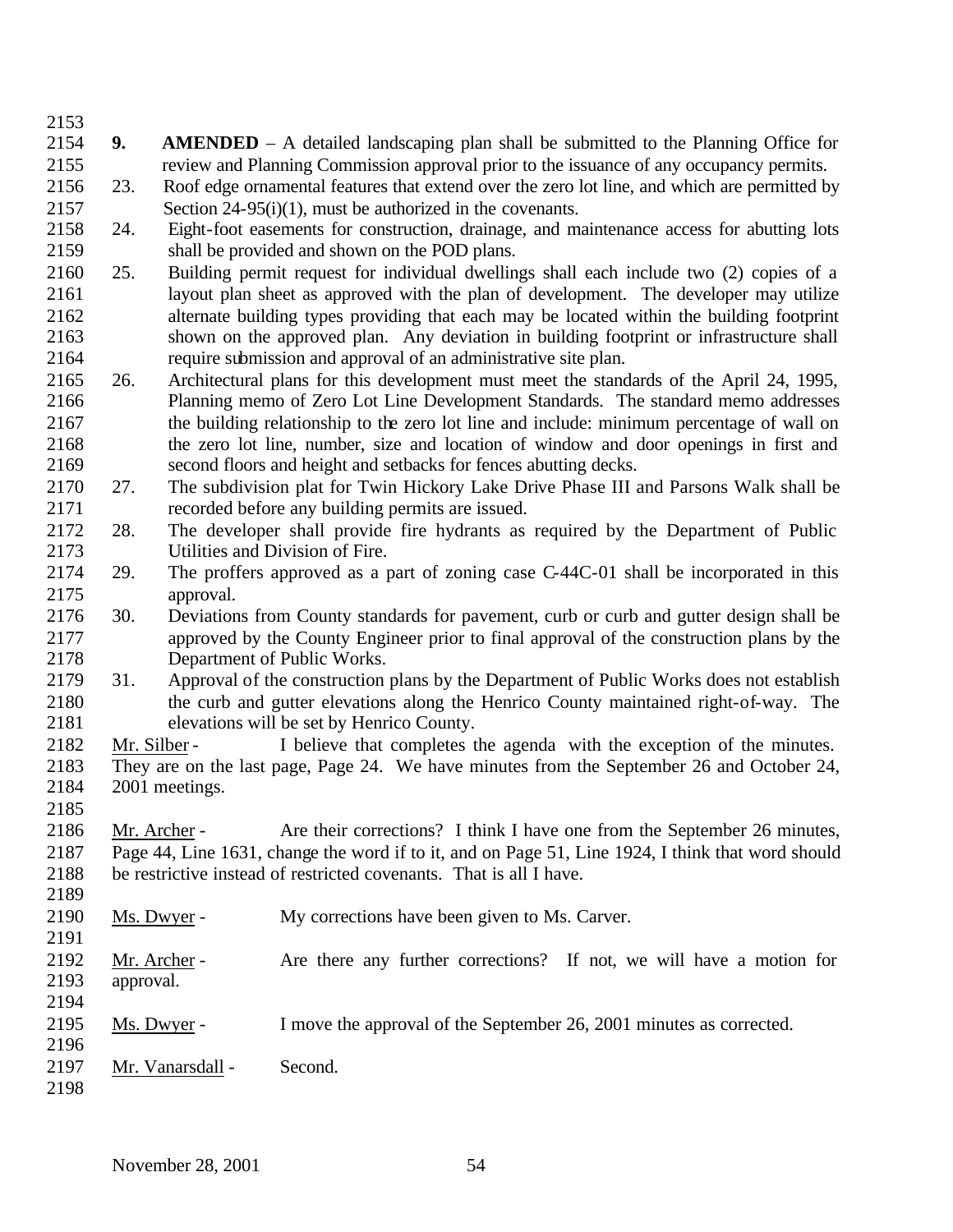| 2199 | Mr. Archer -            | Motion by Ms. Dwyer and seconded by Mr. Vanarsdall. All in favor of                           |
|------|-------------------------|-----------------------------------------------------------------------------------------------|
| 2200 |                         | the motion say aye. All opposed say no. The minutes are approved. And now, October 24, 2001   |
| 2201 | minutes.                |                                                                                               |
| 2202 |                         |                                                                                               |
| 2203 | Ms. Dwyer -             | I didn't have any corrections for those.                                                      |
| 2204 |                         |                                                                                               |
| 2205 | Mr. Archer -            | All right. No corrections. May we have a motion?                                              |
| 2206 |                         |                                                                                               |
| 2207 | Ms. Dwyer -             | I move that we approve the October minutes as they are.                                       |
| 2208 |                         |                                                                                               |
| 2209 | Mr. Vanarsdall -        | Second.                                                                                       |
| 2210 |                         |                                                                                               |
| 2211 | Mr. Archer -            | Motion by Ms. Dwyer and seconded by Mr. Vanarsdall. All in favor say                          |
| 2212 |                         | aye. All opposed say no. The ayes have it. The motion is granted. Are we done, Mr. Secretary? |
| 2213 |                         |                                                                                               |
| 2214 | Mr. Silber -            | Yes, sir.                                                                                     |
| 2215 |                         |                                                                                               |
| 2216 | Mr. Vanarsdall -        | I make a motion we adjourn.                                                                   |
| 2217 |                         |                                                                                               |
| 2218 | Ms. Dwyer -             | Second.                                                                                       |
| 2219 | Mr. Archer -            | Motion by Mr. Vanarsdall and seconded by Ms. Dwyer. The Commission                            |
| 2220 | adjourned at 11:45 a.m. |                                                                                               |
| 2221 |                         |                                                                                               |